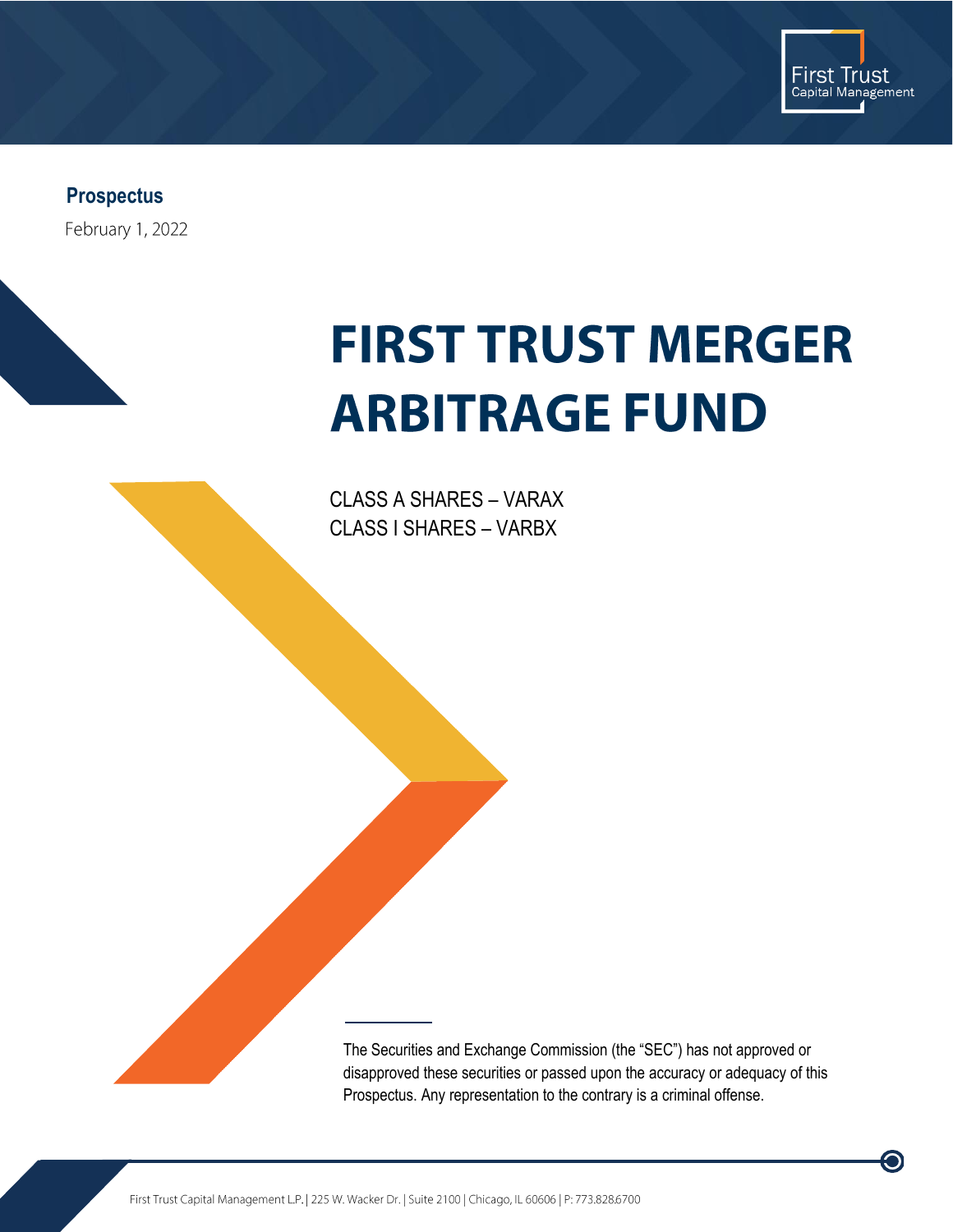## **First Trust Merger Arbitrage Fund**

*A series of Investment Managers Series Trust II (the "Trust")*

# **TABLE OF CONTENTS**

| MORE ABOUT THE FUND'S INVESTMENT OBJECTIVES, PRINCIPAL INVESTMENT  |  |
|--------------------------------------------------------------------|--|
|                                                                    |  |
|                                                                    |  |
|                                                                    |  |
|                                                                    |  |
|                                                                    |  |
|                                                                    |  |
| APPENDIX A - WAIVERS AND DISCOUNTS AVAILABLE FROM INTERMEDIARIES38 |  |

**This Prospectus sets forth basic information about the Fund that you should know before investing. It should be read and retained for future reference. This Prospectus should not be considered a solicitation to purchase or as an offer to sell shares of the Fund in any jurisdiction where it would be unlawful to do so under the laws of that jurisdiction.** 

**The date of this Prospectus is February 1, 2022.**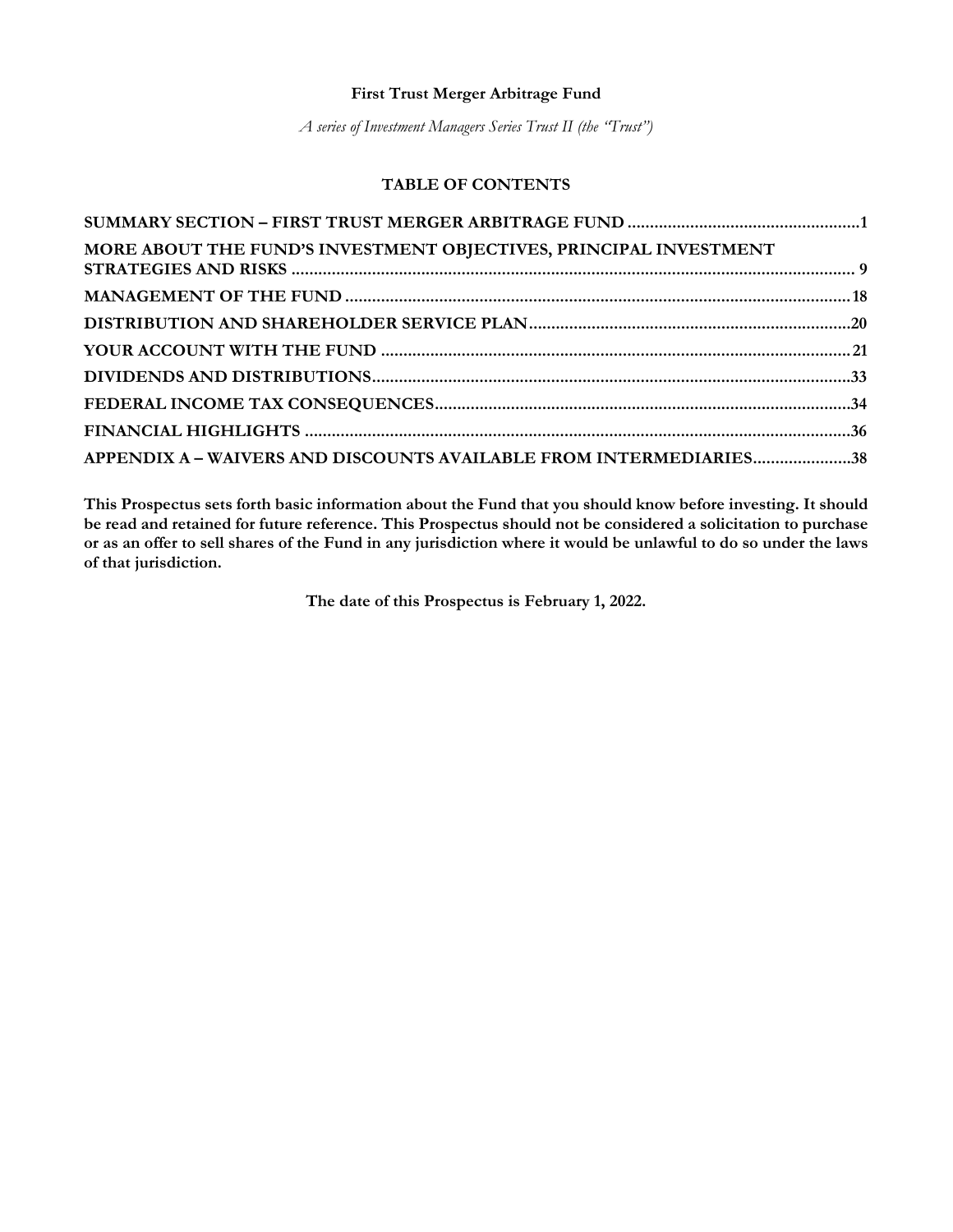## **Investment Objectives**

The First Trust Merger Arbitrage Fund (the "Fund") seeks returns that are largely uncorrelated with the returns of the general stock market, and capital appreciation.

## **Fees and Expenses of the Fund**

The table below provides information on the fees and expenses that you may pay if you buy, hold and sell shares of the Fund. You may pay other fees, such as brokerage commissions and other fees to financial intermediaries, which are not reflected in the table and example below. You may qualify for sales charge discounts if you and your family invest, or agree to invest in the future, at least \$25,000 in Class A shares of the Fund. More information about these and other discounts is available from your financial professional and in the section titled "YOUR ACCOUNT WITH THE FUND – Purchase of Shares" on page 21 of this Prospectus and in "APPENDIX A – Waivers and Discounts Available from Intermediaries" of the Prospectus.

|                                                                                   |       | Class A<br><b>Shares</b> |          | Class I<br><b>Shares</b> |
|-----------------------------------------------------------------------------------|-------|--------------------------|----------|--------------------------|
| <b>Shareholder Fees</b>                                                           |       |                          |          |                          |
| (fees paid directly from your investment)                                         |       |                          |          |                          |
| Maximum sales charge (load) imposed on purchases (as a                            |       |                          |          |                          |
| percentage of offering price)                                                     |       | $5.75\%$                 |          | None                     |
| Maximum deferred sales charge (load) (as a percentage of                          |       |                          |          |                          |
| the lesser of the value redeemed or the amount invested)                          |       | $1.00\%$ <sup>1</sup>    |          | None                     |
| Redemption fee if redeemed within 30 days of purchase (as                         |       |                          |          |                          |
| a percentage of amount redeemed)                                                  |       | $1.00\%$                 |          | $1.00\%$                 |
| Wire fee                                                                          |       | \$20                     |          | \$20                     |
| Overnight check delivery fee                                                      |       | \$25                     |          | \$25                     |
| Retirement account fees (annual maintenance fee)                                  |       | \$15                     |          | \$15                     |
| <b>Annual Fund Operating Expenses</b>                                             |       |                          |          |                          |
| (expenses that you pay each year as a percentage of the value of your investment) |       |                          |          |                          |
| Management fees                                                                   |       | 1.25%                    |          | 1.25%                    |
| Distribution and service (Rule 12b-1) fees                                        |       | 0.25%                    |          | None                     |
| Other expenses                                                                    |       | 0.58%                    |          | 0.52%                    |
| Shareholder servicing fee                                                         | 0.15% |                          | $0.09\%$ |                          |
| Dividends and interest expense in short sales                                     | 0.23% |                          | 0.23%    |                          |
| All other expenses                                                                | 0.20% |                          | 0.20%    |                          |
| Acquired fund fees and expenses                                                   |       | $0.04\%$                 |          | 0.04%                    |
| Total annual fund operating expenses <sup>2</sup>                                 |       | 2.12%                    |          | 1.81%                    |
|                                                                                   |       |                          |          |                          |

1 For Class A shares, no sales charge applies on investments of \$1 million or more, but a contingent deferred sales charge ("CDSC") of 1.00% will be imposed to the extent a finder's fee was paid on certain redemptions of such shares within 12 months of the date of purchase.

2 The total annual fund operating expenses do not correlate to the ratio of expenses to average net assets appearing in the financial highlights table, which reflects only the operating expenses of the Fund and does not include acquired fund fees and expenses.

# **Example**

This example is intended to help you compare the cost of investing in the Fund with the cost of investing in other mutual funds. The example assumes that you invest \$10,000 in the Fund for the time periods indicated and then redeem all of your shares at the end of those periods. The example also assumes that your investment has a 5% return each year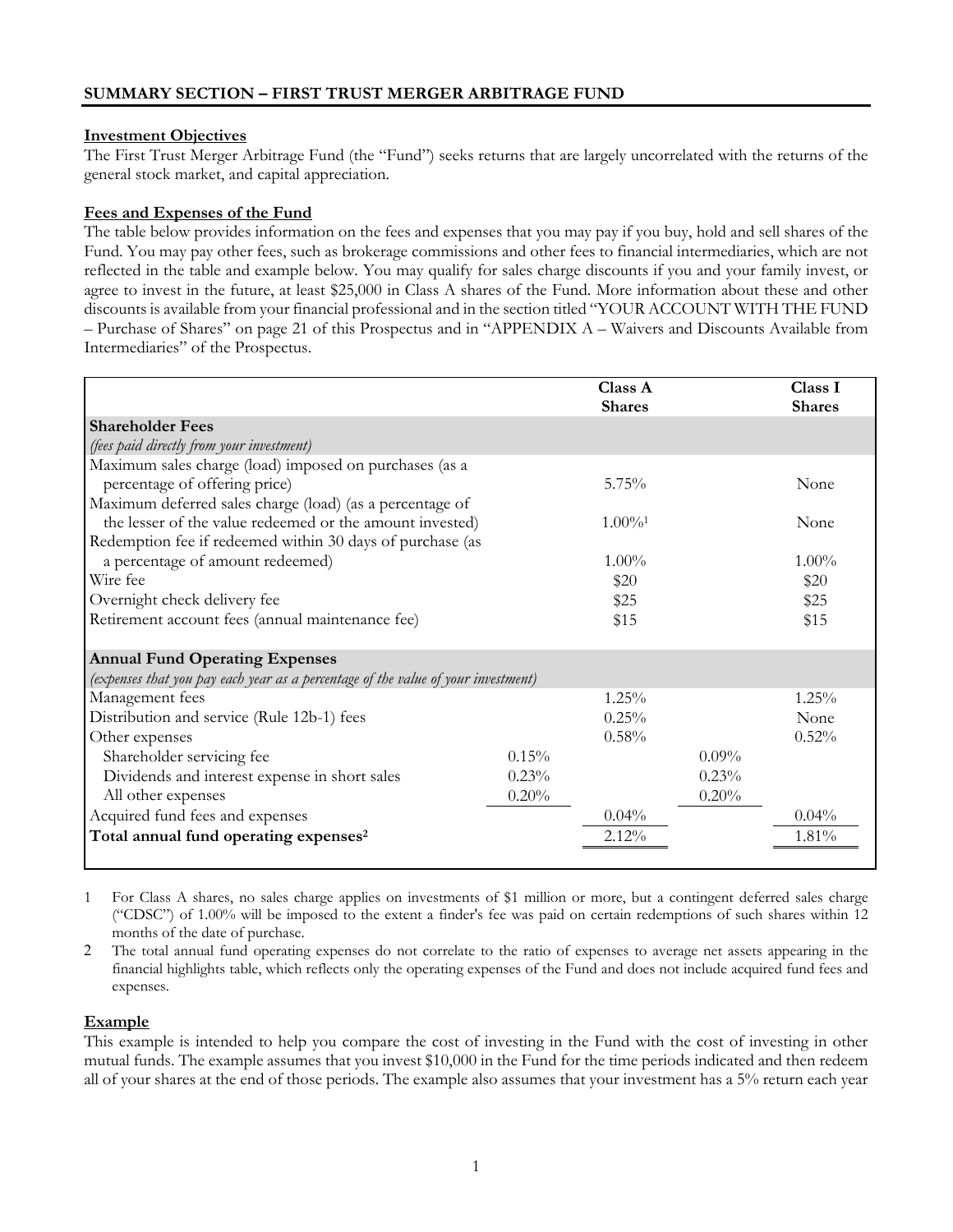and that the Fund's operating expenses remain the same. Although your actual costs may be higher or lower, based on these assumptions your costs would be:

|                 | <b>One Year</b> | <b>Three Years</b> | <b>Five Years</b> | Ten<br>Years              |
|-----------------|-----------------|--------------------|-------------------|---------------------------|
| Class $\Lambda$ | \$778           | \$1.201            | \$1,649           | \$2,886                   |
| Class I         | \$184           | \$569              | \$980             | \$2127<br>$\psi \sim 1$ . |

## **Portfolio Turnover**

The Fund pays transaction costs, such as commissions, when it buys and sells securities (or "turns over" its portfolio). A higher portfolio turnover may indicate higher transaction costs and may result in higher taxes when Fund shares are held in a taxable account. These costs, which are not reflected in annual fund operating expenses or in the example, affect the Fund's performance. During the most recent fiscal year, the Fund's portfolio turnover rate was 459% of the average value of its portfolio.

#### **Principal Investment Strategies**

Under normal market conditions, the Fund intends to invest in equity securities (publicly-traded common stock and preferred stock) and derivatives thereof (primarily options) of companies that are involved in a significant corporate event, such as a merger or acquisition. Investments in companies undergoing a merger or acquisition have both risk and return characteristics that are different from the risks of investing in the general stock market. While the risks and returns of traditional stock investing depend on company-specific factors such as profitability and prospects for growth, and on broader economic factors such as interest rates, inflation, global trade and political risks, the Fund's advisor believes that the risks and returns of merger-arbitrage investing are largely isolated from the daily movements of the stock market, and instead primarily depend on the successful or unsuccessful completion of a merger or acquisition, which creates returns that are largely uncorrelated with the returns of the stock market. During periods of low merger and acquisition activity, the Fund may hold a substantial amount in cash and cash equivalents.

The typical merger-arbitrage strategies employed by the Fund's advisor seek to generate returns by purchasing the stock of the company being acquired, which is commonly known as the target company (the "target"), while shorting the stock of the company acquiring the target's stock. The profit which may be realized is the "spread," or difference in price between (a) the current trading price of the target company following the announcement of the merger, and (b) the contractual price to be paid for the target company in the future when the transaction closes. This spread, or the return that can be earned, may offer a modest nominal total return. However, given that a merger transaction generally is completed in three to four months, a modest return may translate into higher annualized returns.

The Fund may invest in equity securities of any market capitalization. The Fund may invest in event-driven transactions as small as \$100 million in transaction value, without limitation as to industries and sectors. The Fund may also invest in stock, warrants, and other securities of special purpose acquisition companies or similar special purpose entities (collectively, "SPACs"), which are collective investment structures that pool funds in order to seek potential acquisition opportunities. While the Fund may invest in both U.S. and non-U.S. securities, the Fund invests primarily in equity securities of U.S. and Canadian issuers, which may include American Depository Receipts ("ADRs"). ADRs are receipts that represent interests in foreign securities held on deposit by U.S. banks. The Fund may also invest directly in other foreign markets. In executing the Fund's strategy, the advisor generally expects to employ leverage and to utilize a variety of hedging techniques including those involving short sales, options, index futures, forwards, swaps, and other financial instruments. The Fund may also invest in other types of securities such as debt securities, convertible securities and options using merger arbitrage strategies. The debt securities in which the Fund invests may be of any maturity and credit quality including high yield securities, commonly referred to as "junk bonds", that are rated below investment grade by at least one of Moody's Investors Service, Inc. ("Moody's"), Standard & Poor's, a division of McGraw Hill Companies Inc. ("S&P") or Fitch Ratings Ltd. ("Fitch") (or if unrated, are determined by the advisor to be of comparable credit quality).

The Fund is "non-diversified" under the Investment Company Act of 1940, as amended (the "1940 Act"), which means that it may invest more of its assets in fewer issuers than a "diversified" mutual fund.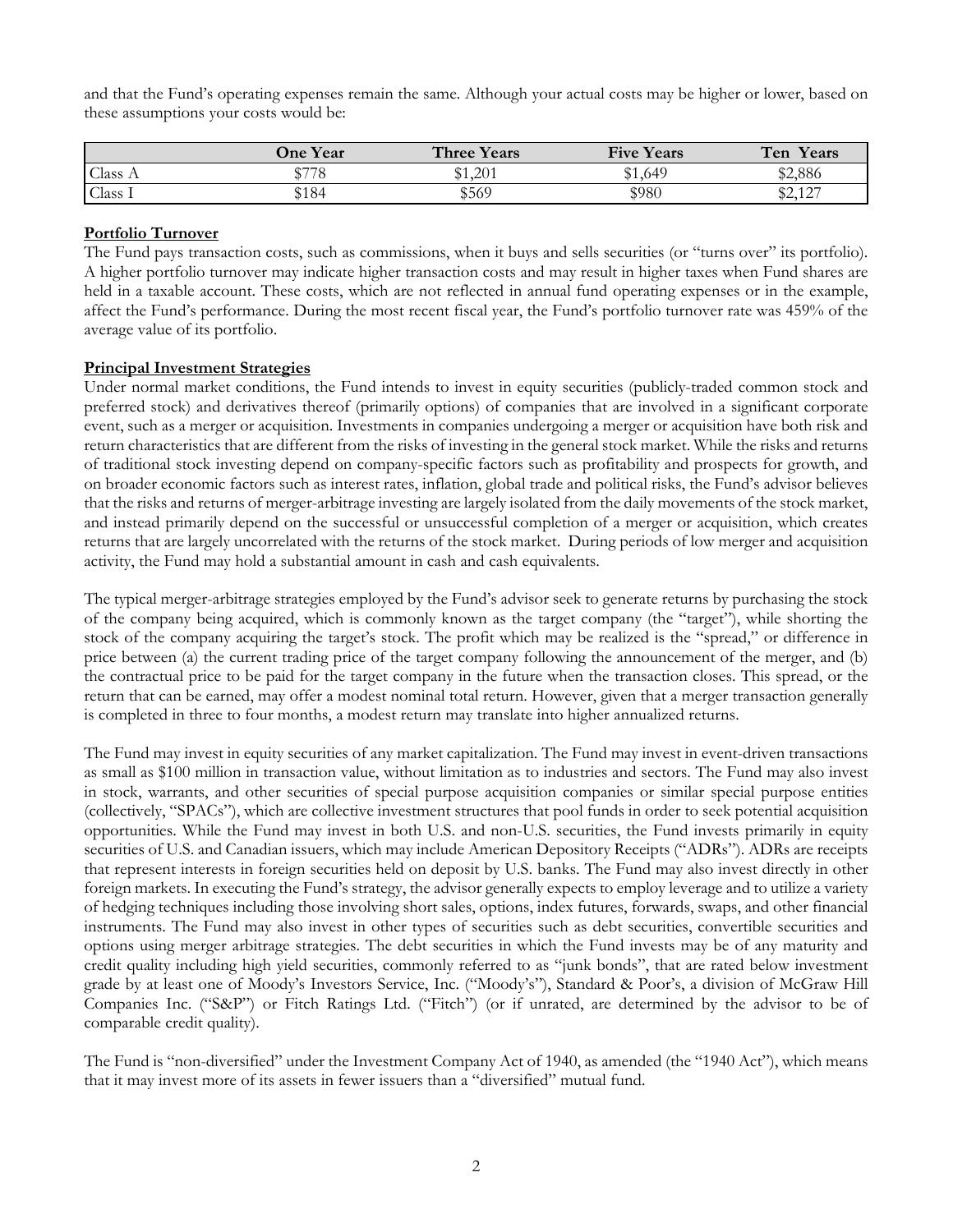#### **Principal Risks of Investing**

Risk is inherent in all investing and you could lose money by investing in the Fund. A summary description of certain principal risks of investing in the Fund is set forth below. Before you decide whether to invest in the Fund, carefully consider these risk factors associated with investing in the Fund, which may cause investors to lose money. There can be no assurance that the Fund will achieve its investment objectives.

**Market risk.** The market price of a security or instrument may decline, sometimes rapidly or unpredictably, due to general market conditions that are not specifically related to a particular company, such as real or perceived adverse economic or political conditions throughout the world, changes in the general outlook for corporate earnings, changes in interest or currency rates, or adverse investor sentiment generally. In addition, local, regional or global events such as war, acts of terrorism, the spread of infectious illness or other public health issues, or other events could have a significant impact on a security or instrument. The market value of a security or instrument also may decline because of factors that affect a particular industry or industries, such as labor shortages or increased production costs and competitive conditions within an industry.

**Merger and other arbitrage transactions risk.** The Fund may invest or take short positions in securities of companies that are the subject of an acquisition. When the Fund's advisor determines that it is probable that an acquisition will be consummated, the Fund may seek to purchase securities at prices only slightly below the anticipated value to be paid or exchanged for such securities in the merger, exchange offer or cash tender offer (and substantially above the price at which such securities traded immediately prior to the announcement of the merger, exchange offer or cash tender offer). Likewise, when the advisor believes it is likely that a transaction will not be consummated, the Fund may take short positions in such securities in order to seek to capture the difference attributable to the perceived market overvaluation of the acquisition target. In the case of an investment in a potential acquisition target, if the proposed merger, exchange offer or cash tender offer appears likely not to be consummated, in fact is not consummated, or is delayed, the market price of the security to be tendered or exchanged will usually decline sharply, resulting in a loss to the Fund.

Every merger transaction is subject to unique risks. The risks of investing in securities related to a merger or acquisition transaction include the risk that the transaction is renegotiated, the risk that the transaction takes longer to complete than originally planned, and the risk that the transaction is never completed. These risks may occur for a variety of reasons, such as the inability to finance the transaction, lack of regulatory approval from the applicable state, federal or international regulatory agencies, or the failure of shareholders of the party companies to approve the transaction. These risks could cause the Fund to incur a loss.

**SPACs risk.** Unless and until an acquisition is completed, a SPAC generally invests its assets (less a portion retained to cover expenses) in U.S. government securities, money market fund securities and cash. To the extent the SPAC is invested in cash or similar securities, this may impact the Fund's ability to meet its investment objective. If an acquisition that meets the requirements for the SPAC is not completed within a pre-established period of time, the invested funds are returned to the entity's shareholders, less certain permitted expenses, and any warrants issued by the SPAC will expire worthless. As SPACs and similar entities generally have no operating history or ongoing business other than seeking acquisitions, the value of their securities is particularly dependent on the ability of the entity's management to identify and complete a profitable acquisition. Certain SPACs may pursue acquisitions only within certain industries or regions, which may increase the volatility of their prices. In addition, these securities, which are typically traded in the over-the-counter market, may be considered illiquid and/or subject to restrictions on resale.

Lack of correlation risk; hedging risk. There can be no assurance that the Fund's hedges will be effective. Any decrease in negative correlation or increase in positive correlation between the positions the Advisor anticipated would be offsetting (such as short and long positions in securities or currencies held by the Fund) could result in significant losses for the Fund.

**Management and strategy risk.** The value of your investment depends on the judgment of the Fund's advisor about the quality, relative yield, value or market trends affecting a particular security, industry, sector or region, which may prove to be incorrect.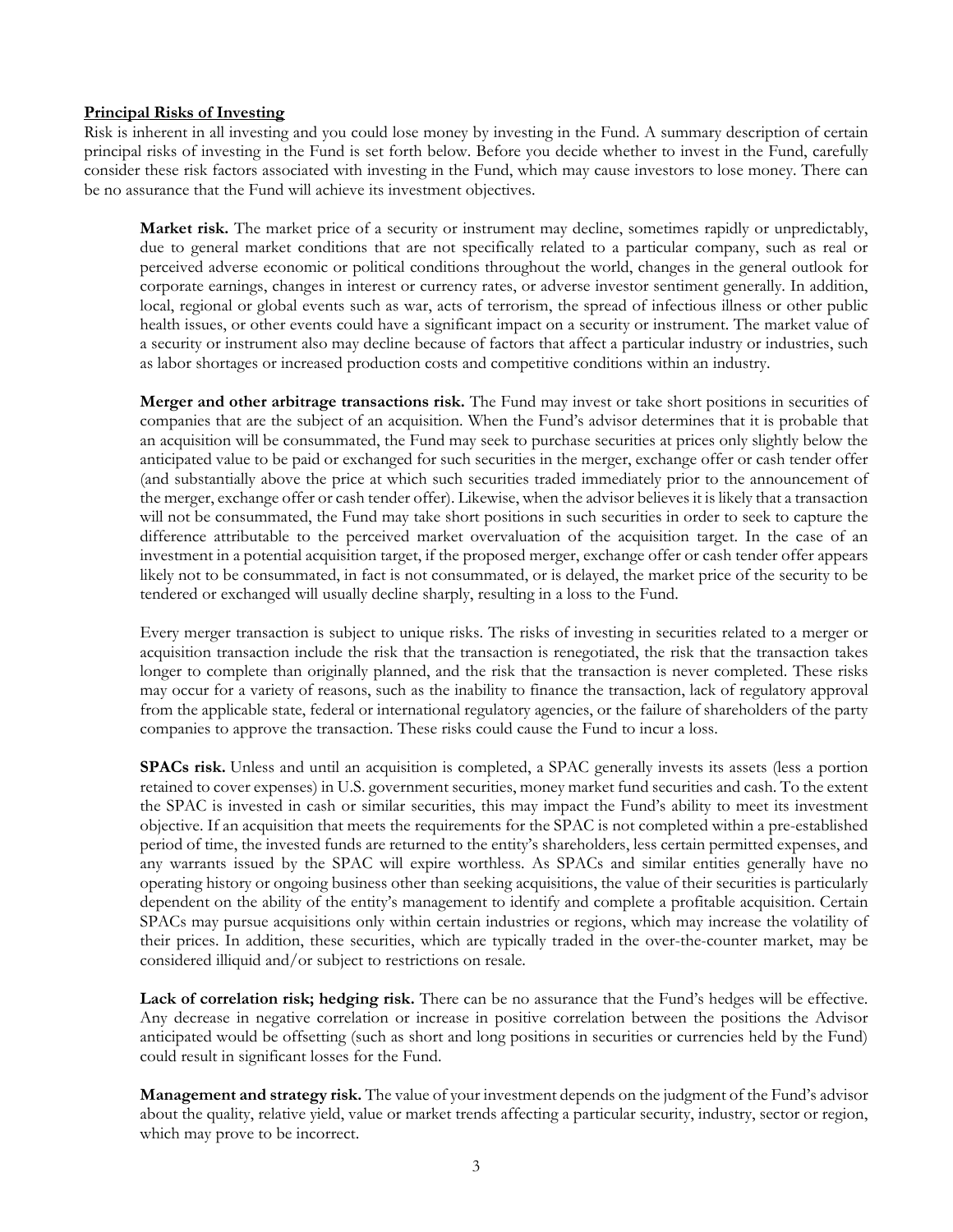**Leveraging risk.** Certain Fund transactions, such as entering into futures contracts, options and short sales, may give rise to a form of leverage. Leverage can magnify the effects of changes in the value of the Fund's investments and make the Fund more volatile. Leverage creates a risk of loss of value on a larger pool of assets than the Fund would otherwise have had, potentially resulting in the loss of all assets. The Fund may also have to sell assets at inopportune times to satisfy its obligations in connection with such transactions.

**Equity risk.** The value of the equity securities held by the Fund may fall due to general market and economic conditions, perceptions regarding the industries in which the issuers of securities held by the Fund participate, or factors relating to specific companies in which the Fund invests.

**Short sales risk.** A short sale is a transaction in which the Fund sells a security it does not own in anticipation that the market price of that security will decline. In connection with a short sale of a security or other instrument, the Fund is subject to the risk that instead of declining, the price of the security or other instrument sold short will rise. If the price of the security or other instrument sold short increases between the date of the short sale and the date on which the Fund replaces the security or other instrument borrowed to make the short sale, the Fund will experience a loss, which is theoretically unlimited since there is a theoretically unlimited potential for the market price of a security or other instrument sold short to increase. Shorting options or futures may have an imperfect correlation to the assets held by the Fund and may not adequately protect against losses in or may result in greater losses for the Fund's portfolio.

**Derivatives risk.** Derivatives include instruments and contracts that are based on and valued in relation to one or more underlying securities, financial benchmarks, indices, or other reference obligations or measures of value. Major types of derivatives include futures, options, swaps and forward contracts. Using derivatives exposes the Fund to additional or heightened risks, including leverage risk, liquidity risk, valuation risk, market risk, counterparty risk, and credit risk. Derivatives transactions can be highly illiquid and difficult to unwind or value, they can increase Fund volatility, and changes in the value of a derivative held by the Fund may not correlate with the value of the underlying instrument or the Fund's other investments. Many of the risks applicable to trading the instruments underlying derivatives are also applicable to derivatives trading. However, derivatives are subject to additional risks such as operational risk, including settlement issues, and legal risk, including that underlying documentation is incomplete or ambiguous. For derivatives that are required to be cleared by a regulated clearinghouse, other risks may arise from the Fund's relationship with a brokerage firm through which it submits derivatives trades for clearing, including in some cases from other clearing customers of the brokerage firm.

**Options risk**. Purchasing and writing put and call options are highly specialized activities and entail greater than ordinary investment risks. The Fund may not fully benefit from or may lose money on an option if changes in its value do not correspond as anticipated to changes in the value of the underlying securities. If the Fund is not able to sell an option held in its portfolio, it would have to exercise the option to realize any profit and would incur transaction costs upon the purchase or sale of the underlying securities. Ownership of options involves the payment of premiums, which may adversely affect the Fund's performance. To the extent that the Fund invests in over-the-counter options, the Fund may be exposed to counterparty risk.

**Liquidity risk.** The Fund may not be able to sell some or all of the investments that it holds due to a lack of demand in the marketplace or other factors such as market turmoil, or if the Fund is forced to sell an illiquid asset to meet redemption requests or other cash needs, it may only be able to sell those investments at a loss. In addition, the reduction in dealer market-making capacity in the fixed income markets that has occurred in recent years has the potential to decrease the liquidity of the Fund's investments. Illiquid assets may also be difficult to value.

**Portfolio turnover risk.** Active and frequent trading of the Fund's portfolio securities may lead to higher transaction costs and may result in a greater number of taxable transactions than would otherwise be the case, which could negatively affect the Fund's performance. A high rate of portfolio turnover is 100% or more.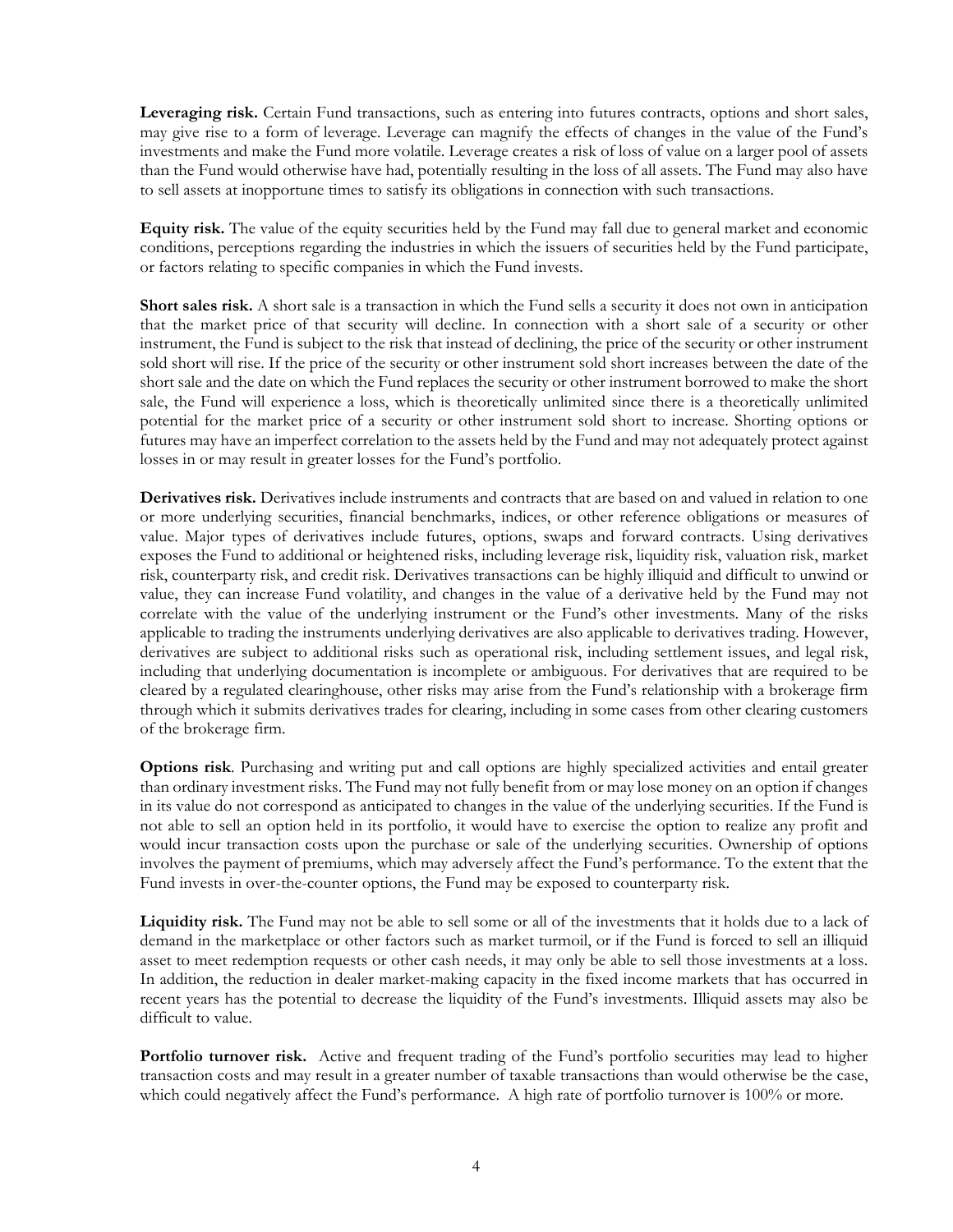**Non-diversification risk.** The Fund is classified as "non-diversified," which means the Fund may invest a larger percentage of its assets in the securities of a smaller number of issuers than a diversified fund. Investment in securities of a limited number of issuers exposes the Fund to greater market risk and potential losses than if its assets were diversified among the securities of a greater number of issuers.

**Asset segregation risk.** As a series of an investment company registered with the SEC, the Fund must segregate liquid assets, or engage in other measures to "cover" open positions with respect to certain kinds of derivatives and short sales. The Fund may incur losses on derivatives, short sales and other leveraged investments (including the entire amount of the Fund's investment in such investments) even if they are covered.

Fixed income securities risk. The prices of fixed income securities respond to economic developments, particularly interest rate changes, as well as to changes in an issuer's credit rating or market perceptions about the creditworthiness of an issuer. Generally, fixed income securities decrease in value if interest rates rise and increase in value if interest rates fall, and longer-term and lower rated securities are more volatile than shorterterm and higher rated securities.

**High yield ("junk") bond risk.** High yield bonds are debt securities rated below investment grade (often called "junk bonds"). Junk bonds are speculative, involve greater risks of default, downgrade, or price declines are more volatile and tend to be less liquid than investment-grade securities. Companies issuing high yield bonds are financially weaker, are more likely to encounter financial difficulties, and are more vulnerable to adverse market events and negative sentiments than companies with higher credit ratings.

**Preferred stock risk.** Preferred stock represents an equity interest in a company that generally entitles the holder to receive, in preference to the holders of other stocks such as common stock, dividends and a fixed share of the proceeds resulting from a liquidation of the company. The market value of preferred stock is subject to company-specific and market risks applicable generally to equity securities and is also sensitive to changes in the company's creditworthiness, the ability of the company to make payments on the preferred stock, and changes in interest rates, typically declining in value if interest rates rise.

**Market capitalization risk.** The securities of micro-capitalization, small-capitalization and mid-capitalization companies may be subject to more abrupt or erratic market movements and may have lower trading volumes or more erratic trading than securities of larger, more established companies or market averages in general. In addition, such companies typically are more likely to be adversely affected than large capitalization companies by changes in earning results, business prospects, investor expectations, or poor economic or market conditions. Larger, more established companies may be unable to attain the high growth rates of successful, smaller companies during periods of economic expansion.

**Foreign investment risk.** The prices of foreign securities may be more volatile than the prices of securities of U.S. issuers because of economic and social conditions abroad, political developments, and changes in the regulatory environments of foreign countries. Changes in exchange rates and interest rates, and the imposition of sanctions, confiscations, trade restrictions (including tariffs) and other government restrictions by the United States and/or other governments may adversely affect the values of the Fund's foreign investments. Foreign companies are generally subject to different legal and accounting standards than U.S. companies, and foreign financial intermediaries may be subject to less supervision and regulation than U.S. financial firms. Foreign securities include ADRs and Global Depository Receipts ("GDRs"). Unsponsored ADRs and GDRs are organized independently and without the cooperation of the foreign issuer of the underlying securities, and involve additional risks because U.S. reporting requirements do not apply. In addition, the issuing bank may deduct shareholder distribution, custody, foreign currency exchange, and other fees from the payment of dividends.

**COVID-19 related market events.** The pandemic of the novel coronavirus respiratory disease designated COVID-19 has resulted in extreme volatility in the financial markets, a domestic and global economic downturn, severe losses, particularly to some sectors of the economy and individual issuers, and reduced liquidity of many instruments. There have also been significant disruptions to business operations, including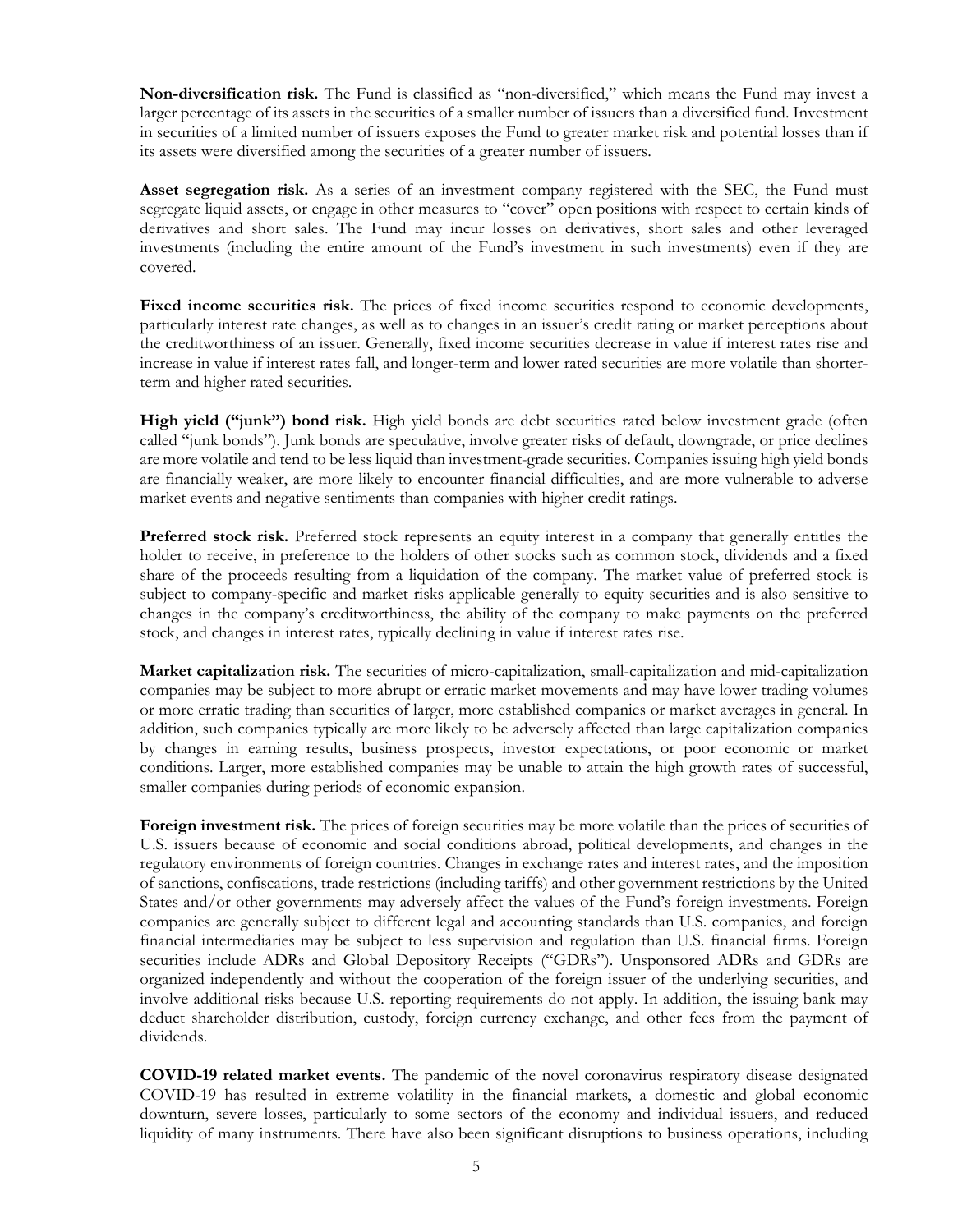business closures; strained healthcare systems; disruptions to supply chains and employee availability; large fluctuations in consumer demand; and widespread uncertainty regarding the duration and long-term effects of the pandemic. The pandemic may result in domestic and foreign political and social instability, damage to diplomatic and international trade relations, and continued volatility and/or decreased liquidity in the securities markets. Some interest rates are very low and in some cases yields are negative. Governments and central banks, including the Federal Reserve in the United States, are taking extraordinary and unprecedented actions to support local and global economies and the financial markets. This and other government intervention into the economy and financial markets to address the pandemic may not work as intended, particularly if the efforts are perceived by investors as being unlikely to achieve the desired results. Rates of inflation have also recently risen, which could adversely affect economies and markets. In addition, the COVID-19 pandemic, and measures taken to mitigate its effects, could result in disruptions to the services provided to the Fund by its service providers. Other market events like the COVID-19 pandemic may cause similar disruptions and effects.

**Cybersecurity risk.** Cybersecurity incidents may allow an unauthorized party to gain access to Fund assets, customer data (including private shareholder information), or proprietary information, or cause the Fund, the Advisor, and/or other service providers (including custodians, sub-custodians, transfer agents and financial intermediaries) to suffer data breaches, data corruption or loss of operational functionality. In an extreme case, a shareholder's ability to exchange or redeem Fund shares may be affected. Issuers of securities in which the Fund invests are also subject to cybersecurity risks, and the value of those securities could decline if the issuers experience cybersecurity incidents.

**Currency risk.** The values of investments in securities denominated in foreign currencies increase or decrease as the rates of exchange between those currencies and the U.S. Dollar change. Currency conversion costs and currency fluctuations could erase investment gains or add to investment losses. Currency exchange rates can be volatile and are affected by factors such as general economic conditions, the actions of the United States and foreign governments or central banks, the imposition of currency controls, and speculation.

#### **Performance**

The Fund commenced operations on October 1, 2015, after the reorganization of Highland Capital Management Institutional Fund, LLC, a Delaware limited liability company which commenced operations on April 1, 2000 (the "Predecessor Fund"), into the Fund, pursuant to which the Predecessor Fund transferred substantially all of its assets into the Fund. The Fund's objectives, policies, guidelines and restrictions are, in all material respects, substantially the same as those of the Predecessor Fund. The Predecessor Fund was not registered under the 1940 Act and, therefore, was not subject to certain restrictions imposed by the 1940 Act on registered investment companies and by the Internal Revenue Code of 1986, as amended, on regulated investment companies, such as the Fund. For the relevant periods, the bar chart and the performance table below reflect the performance of the Predecessor Fund, which was managed by Glenfinnen Capital, L.L.C. until Vivaldi Capital Management, LLC took over as investment advisor to the Predecessor Fund from July 2015 to September 30, 2015. Updated performance information is available at the Fund's website, https://www.FirstTrustCapital.com, or by calling the Fund at 1-877-779-1999.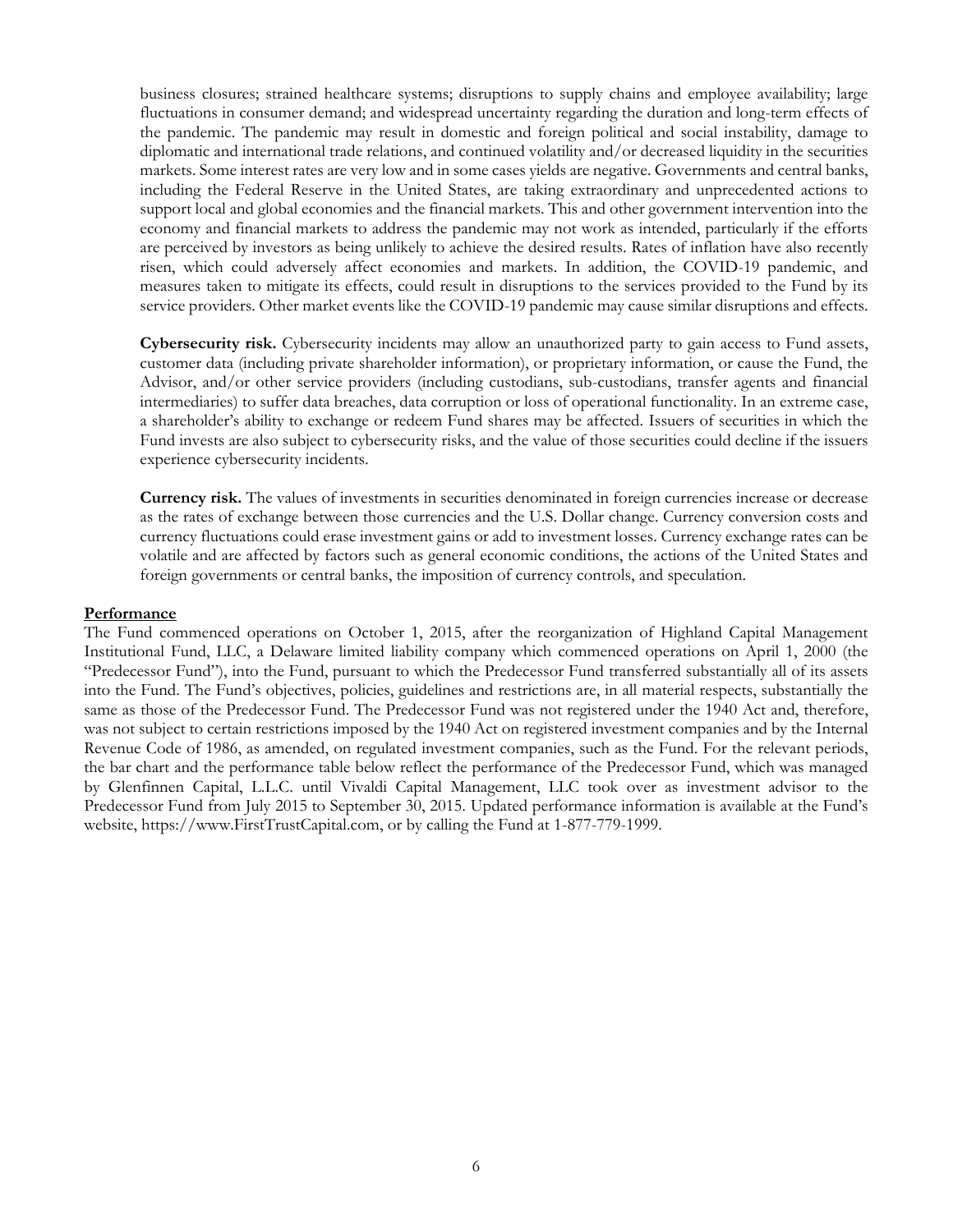#### **Calendar-Year Total Return (before taxes) for Class I Shares**

For each calendar year at NAV



| <b>Class I Shares</b>                  |            |                          |
|----------------------------------------|------------|--------------------------|
| Highest Calendar Quarter Return at NAV | $4.29\%$   | Quarter Ended 12/31/2020 |
| Lowest Calendar Quarter Return at NAV  | $(2.19)\%$ | Quarter Ended 03/31/2020 |

| <b>Average Annual Total Returns</b>                                              | One        | Five      | Ten       |
|----------------------------------------------------------------------------------|------------|-----------|-----------|
| for Period Ended December 31, 2021                                               | Year       | Years     | Years     |
| Class I Shares - Return Before Taxes                                             | $5.43\%$   | $4.03\%$  | $3.98\%$  |
| Class I Shares - Return After Taxes on Distributions*                            | $2.39\%$   | $2.72\%$  | $3.32\%$  |
| Class I Shares - Return After Taxes on Distributions and Sale of Fund            |            |           |           |
| $Shares*$                                                                        | $3.52\%$   | $2.65\%$  | $2.90\%$  |
| Class A Shares                                                                   | $(0.89)\%$ | $2.51\%$  | $3.07\%$  |
| Bloomberg US Aggregate Bond Index <sup>+</sup>                                   |            |           |           |
| (reflects no deductions for fees, expenses or taxes)                             | $(1.54)\%$ | $3.57\%$  | $2.90\%$  |
| S&P 500 Index <sup>++</sup> (reflects no deductions for fees, expenses or taxes) | $28.71\%$  | $18.47\%$ | $16.55\%$ |

- \* After-tax returns are calculated using the historical highest individual federal marginal income tax rates and do not reflect the impact of state and local taxes. Actual after-tax returns depend on an investor's tax situation and may differ from those shown. After–tax returns shown are not relevant to investors who hold their Fund shares through tax-deferred arrangements, such as 401(k) plans or individual retirement accounts. After-tax returns are shown for Class I shares only and after-tax returns for classes other than Class I will vary from returns shown for Class I.
- + The Bloomberg US Aggregate Bond Index is an index that measures the performance of the U.S. investment grade bond market. The index includes a wide spectrum of public, investment-grade, taxable, fixed income securities in the United States – including government, corporate, and international dollar-denominated bonds, as well as mortgage-backed and asset-backed securities, all with maturities of more than one year.
- ++ The S&P 500 Index includes a representative sample of 500 leading companies in leading industries of the U.S. economy and assumes any dividends are reinvested back into the index.

#### **Investment Advisor**

First Trust Capital Management L.P. ("FTCM" or the "Advisor") is a Delaware limited partnership registered as an investment adviser with the Securities Exchange Commission.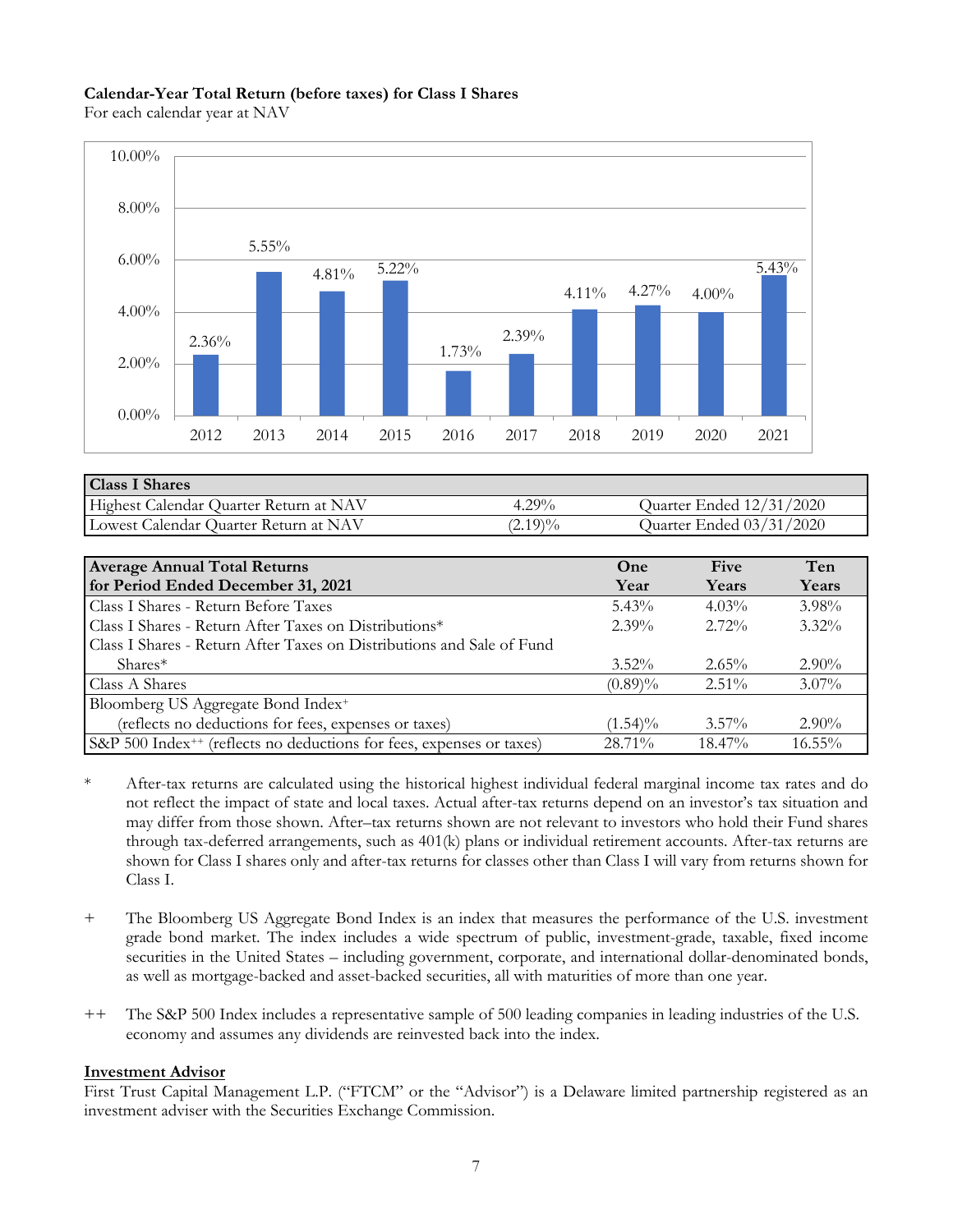## **Portfolio Manager**

The portfolio management team consists of Jeff O'Brien, Portfolio Manager, and Daniel Lancz, Portfolio Manager. Mr. O'Brien and Mr. Lancz have been jointly and primarily responsible for the day-to-day management of the Fund's portfolio and have been since its inception in October 2015. In addition, Mr. O'Brien was the sole portfolio manager of the Predecessor Fund since its inception on April 1, 2000. Mr. Lancz joined Mr. O'Brien in 2003 as Chief Compliance Officer and Director of Research for the Predecessor Fund.

## **Purchase and Sale of Fund Shares**

To purchase shares of the Fund, you must invest at least the minimum amount.

|                                   | To Open             | To Add to           |
|-----------------------------------|---------------------|---------------------|
| <b>Minimum Investments</b>        | <b>Your Account</b> | <b>Your Account</b> |
| <b>Class A</b>                    |                     |                     |
| Direct Regular Accounts           | \$1,000             | \$50                |
| <b>Direct Retirement Accounts</b> | \$1,000             | \$50                |
| Automatic Investment Plan         | \$1,000             | \$50                |
| Gift Account For Minors           | \$1,000             | \$50                |
| Class I                           |                     |                     |
| Direct Regular Accounts           | \$500,000           | \$0                 |
| Direct Retirement Accounts        | \$500,000           | \$0                 |
| Automatic Investment Plan         | \$500,000           | \$0                 |
| <b>Gift Account For Minors</b>    | \$500,000           | $\$0$               |

Fund shares are redeemable on any business day the New York Stock Exchange (the "NYSE") is open for business, by written request or by telephone.

## **Tax Information**

The Fund's distributions are generally taxable, and will ordinarily be taxed as ordinary income, qualified dividend income or capital gains, unless you are investing through a tax-advantaged arrangement, such as a 401(k) plan or an individual retirement account. Shareholders investing through such tax-advantaged arrangements may be taxed later upon withdrawal of monies from those arrangements.

#### **Payments to Broker-Dealers and Other Financial Intermediaries**

If you purchase shares of the Fund through a broker-dealer or other financial intermediary (such as a bank), the Fund and its related companies may pay the intermediary for the sale of Fund shares and related services. These payments may create a conflict of interest by influencing the broker-dealer or other intermediary and your salesperson to recommend the Fund over another investment. Ask your salesperson or visit your financial intermediary's website for more information.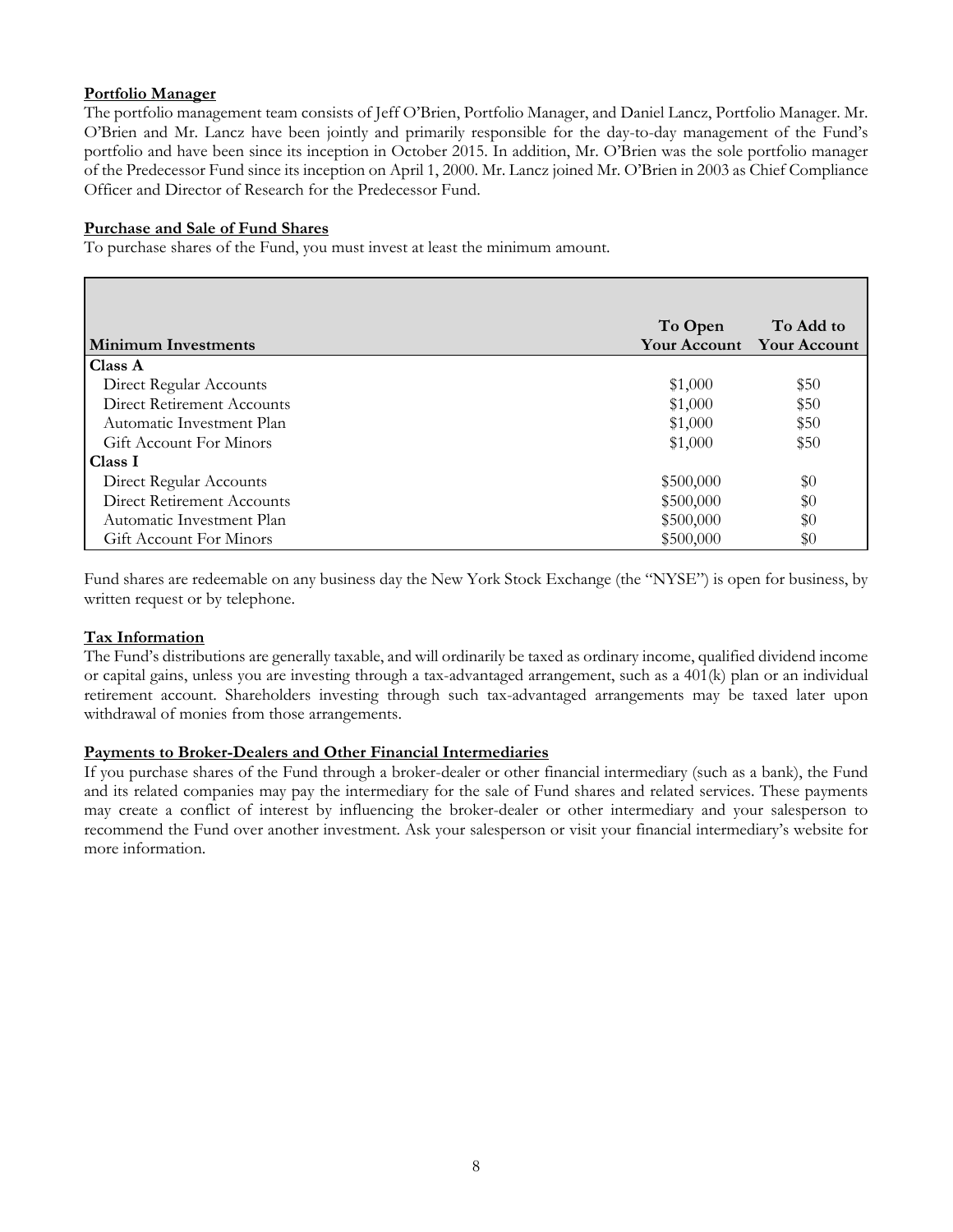#### **MORE ABOUT THE FUND'S INVESTMENT OBJECTIVES, PRINCIPAL INVESTMENT STRATEGIES AND RISKS**

#### **Investment Objectives**

The Fund seeks returns that are largely uncorrelated with the returns of the general stock market, and capital appreciation. There is no assurance that the Fund will achieve its investment objectives.

The Fund's investment objective is not fundamental and may be changed by the Board of Trustees without shareholder approval, upon at least 60 days' prior written notice to shareholders. The Fund's investment strategies and policies may be changed from time to time without shareholder approval or prior written notice, unless specifically stated otherwise in this Prospectus or the Statement of Additional Information ("SAI").

#### **Principal Investment Strategies**

Merger arbitrage is an investment strategy that specializes in buying the publicly-traded common stock and preferred stock of a company that is involved in a significant corporate event, such as a merger or acquisition. Investments in companies that are involved in these events have both risk and return characteristics that are different from investing in the stock market in general. While the risks and returns of traditional stock investing are tied not only to companyspecific factors such as profitability and prospects for growth, but also to broader economic factors such as interest rates, inflation, and global trade and political risks, the Advisor believes that the risks and returns of merger arbitrage investing are largely isolated from the daily movements of the stock market, and instead primarily depend on the successful or unsuccessful completion of a merger or acquisition. Therefore, merger-arbitrage investing creates returns that are largely uncorrelated with, or independent of, the returns of the stock market.

The typical merger-arbitrage strategies employed by the Advisor seek to generate a return by purchasing the stock of the company being acquired, commonly known as the target company (the "target"), while shorting the stock of the company acquiring the target's stock. The profit which may be realized is the "spread," or difference in price between: (a) the current trading price of the target company following the announcement of the merger, and (b) the contractual price to be paid for the target company in the future when the transaction closes. This spread, or the return that can be earned, may be relatively narrow and offer a modest total return. However, because a merger transaction generally is completed in three to four months, a modest return may translate into higher annualized returns.

The Fund may invest in equity securities of any market capitalization. The Fund will invest in event-driven transactions as small as \$100 million in transaction value, without limitation as to industries and sectors. The Fund may also invest in stock, warrants, and other securities of SPACs, which are collective investment structures that pool funds in order to seek potential acquisition opportunities. While the Fund may invest in both U.S. and non-U.S. securities, the Fund typically will invest in the securities of issuers in the United States and Canada and other investments that are tied economically to the United States and Canada, including ADRs. The Fund may also invest directly in other foreign markets. In executing the Fund's strategy, the Advisor generally expects to employ leverage and to utilize a variety of hedging techniques including those involving short sales, options, index futures, forwards, swaps, and other financial instruments. The Fund may also invest in other types of securities such as debt securities, convertible securities and options using merger arbitrage strategies. The debt securities in which the Fund invests may be of any maturity and credit quality including high yield securities, commonly referred to as "junk bonds", that are rated below investment grade by at least one of Moody's, S&P or Fitch (or if unrated, are determined by the Advisor to be of comparable credit quality). The Fund is "non-diversified" under the 1940 Act, which means that it may invest more of its assets in fewer issuers than a "diversified" mutual fund.

The Advisor has significant experience in assessing the risk and return tradeoff of investing in companies involved in a publicly announced merger. After the announcement of a merger, the Advisor analyzes the investment opportunity of the transaction. If the Advisor believes the merger is attractive and meets the Advisor's guidelines, the Fund will invest in the transaction. The Advisor has the ability to invest in a wide array of event-driven transactions, but will primarily invest in mergers or acquisitions that are initiated and announced by well-financed companies, that are also strategic acquirers. The Advisor believes transactions with these characteristics provide the best risk-adjusted returns. The Advisor continuously monitors a pending transaction for all the elements of potential risk, including regulatory-approval risk, changes in transaction terms, financing and shareholder approval. During a merger or acquisitions period, the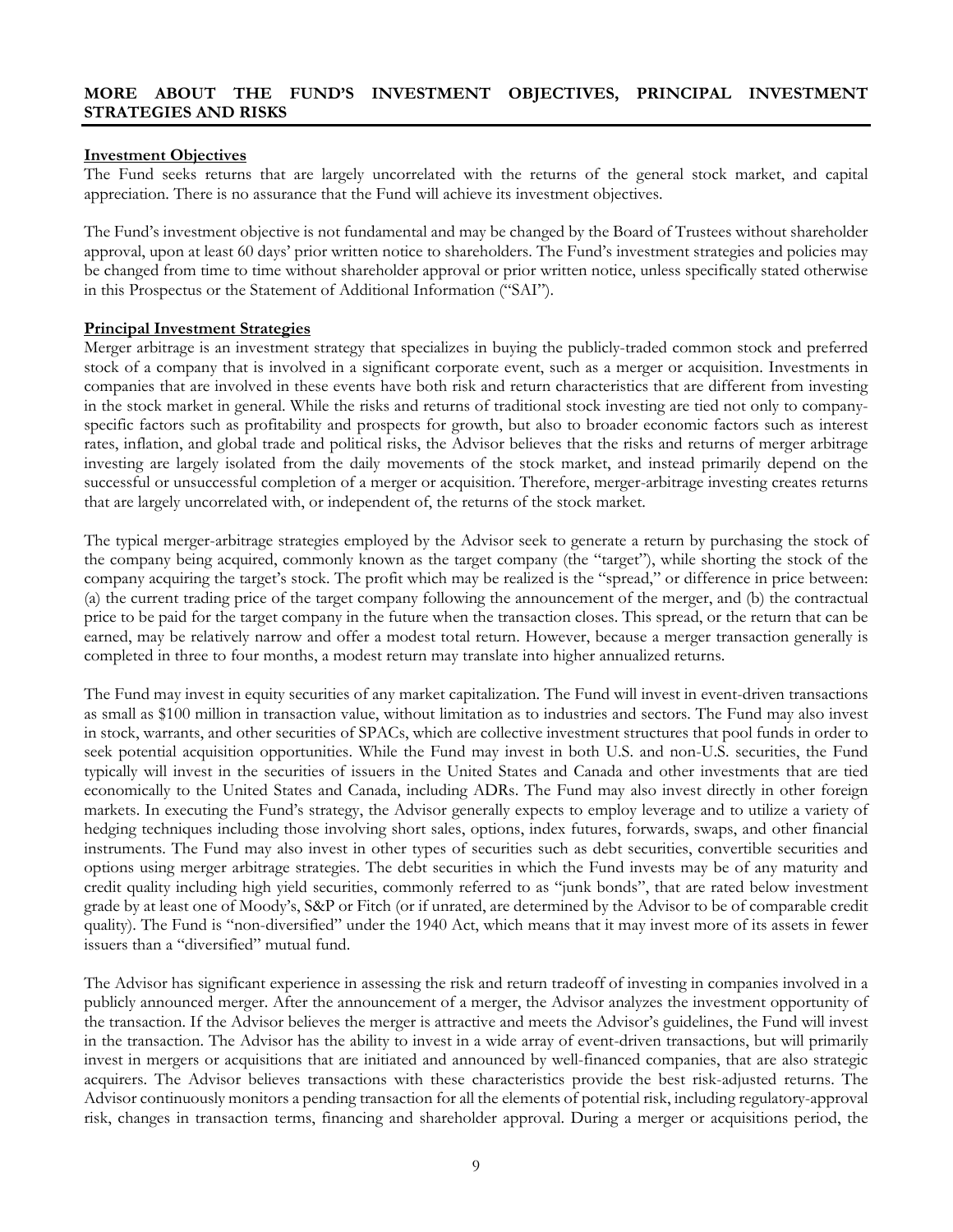Advisor may engage in frequent trading of a target company and the company acquiring the target company (both long and short transactions) and may take positions ahead of milestone filings, such as regulatory or proxy filings.

When the Advisor believes that current market, economic, political, or other conditions are unsuitable and would impair the pursuit of the Fund's investment objective, the Advisor may invest up to 100% of the Fund's assets in (1) highly liquid short-term fixed income securities issued by or on behalf of municipal or corporate issuers, obligations of the U.S. government and its agencies, commercial paper and bank certificates of deposit; (2) repurchase agreements involving any such securities; and (3) other money market instruments. Because of this, when the Fund takes a temporary defensive position, the Fund may not achieve its investment objective, although it could reduce the magnitude of the Fund's loss in a period of falling market prices.

#### **Principal Risks of Investing**

The Fund's principal risks are set forth below. Before you decide whether to invest in the Fund, carefully consider these risk factors and special considerations associated with investing in the Fund, which may cause you to lose money.

- **Market risk.** The market price of a security or instrument may decline, sometimes rapidly or unpredictably, due to general market conditions that are not specifically related to a particular company, such as real or perceived adverse economic or political conditions throughout the world, changes in the general outlook for corporate earnings, changes in interest or currency rates, or adverse investor sentiment generally. The market value of a security or instrument also may decline because of factors that affect a particular industry or industries, such as labor shortages or increased production costs and competitive conditions within an industry. In addition, local, regional or global events such as war, acts of terrorism, the spread of infectious illness or other public health issues, or other events could have a significant impact on a security or instrument. For example, the financial crisis that began in 2007 caused a significant decline in the value and liquidity of many securities, in particular, the values of some sovereign debt and of securities of issuers that invest in sovereign debt and related investments fell, credit became more scarce worldwide and there was significant uncertainty in the markets. More recently, the COVID-19 pandemic has negatively affected the worldwide economy, as well as the economies of individual countries, the financial health of individual companies and the market in general in significant and unforeseen ways. Such environments could make identifying investment risks and opportunities especially difficult for the Advisor. In response to the crises, the United States and other governments have taken steps to support financial markets. The withdrawal of this support or failure of efforts in response to a crisis could negatively affect financial markets generally as well as the value and liquidity of certain securities. In addition, policy and legislative changes in the United States and in other countries are changing many aspects of financial regulation. The impact of these changes on the markets, and the practical implications for market participants, may not be fully known for some time.
- **Merger and other arbitrage transactions risk.** The Fund may invest or take short positions in the securities of companies that are the subject of an acquisition. When the Advisor determines that it is probable that an acquisition will be consummated, the Fund may seek to purchase securities at prices only slightly below the anticipated value to be paid or exchanged for such securities in the merger, exchange offer or cash tender offer (and substantially above the price at which such securities traded immediately prior to the announcement of the merger, exchange offer or cash tender offer). In the case of an investment in a potential acquisition target, if the proposed merger, exchange offer or cash tender offer appears likely not to be consummated, in fact is not consummated, or is delayed, the market price of the security to be tendered or exchanged will usually decline sharply, resulting in a loss to the Fund. In addition, the Advisor may determine that the proposed consideration for a security that is the subject of a change of control is likely to be increased, either by the original bidder or by another party. In those circumstances, the Fund may purchase securities above the current proposed consideration, thereby exposing the Fund to an even greater degree of risk.

When the Advisor believes it is likely that a transaction will not be consummated, the Fund may sell the securities of the target company short, at times significantly below the announced consideration for the securities in the transaction. If the transaction (or another transaction, such as a defensive merger or a friendly tender offer) is consummated at or above the announced consideration, the Fund may be forced to cover the short position in the market at a higher price than the short sale price, with a resulting loss.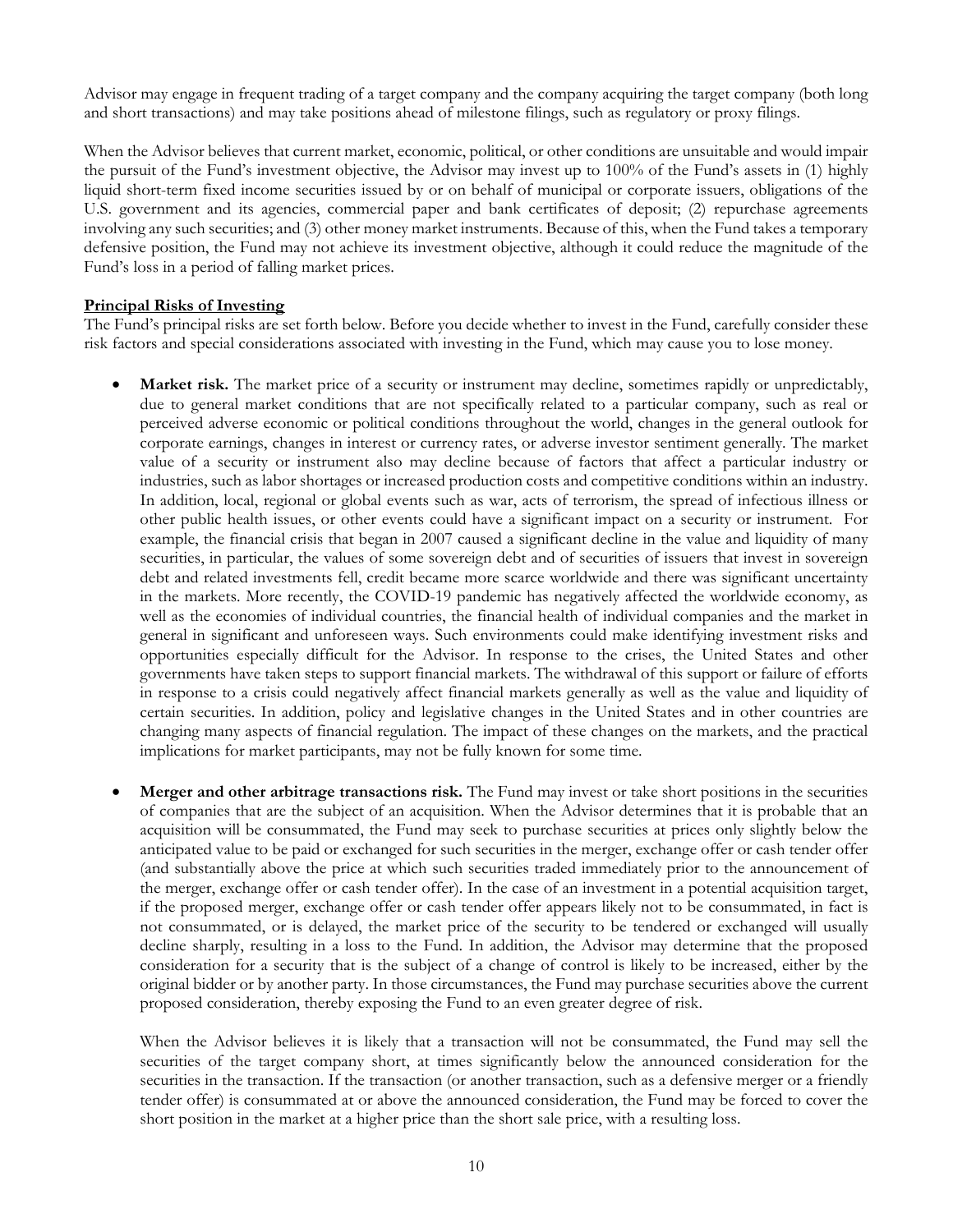The consummation of mergers, exchange offers, cash tender offers and other change of control events can be prevented or delayed by a variety of factors, including: (i) regulatory and antitrust restrictions; (ii) political motivations; (iii) industry weakness; (iv) stock specific events; (v) failed financings and (vi) general market declines. Offers for tender or exchange offers and merger proposals customarily reserve the right to cancel such transactions in a variety of circumstances, including an insufficient response from shareholders or material adverse change at the target company. Even if the defensive activities of a target company or the actions of regulatory authorities fail to defeat such events, they may result in significant delays, during which the Fund's capital will be committed to the transaction and interest charges may be incurred on funds borrowed to finance its arbitrage activities in connection with the transaction.

Exchange offers or cash tender offers are often made for less than all of the outstanding securities of an issuer, with the provision that, if a greater number is tendered, securities will be accepted on a pro rata basis. Thus, after the completion of a tender offer, and at a time when the market price of the securities has declined below their cost, the Fund may have returned to it, and be forced to sell at a loss, a portion of the securities it had previously tendered.

The risks of investing in securities related to a merger or acquisition transaction include the risk that the transaction is renegotiated, the risk that the transaction takes longer to complete than originally planned, and the risk that the transaction is never completed. These risks may be realized for a variety of reasons, such as the inability of the acquiring company to finance the transaction, lack of regulatory approval from the applicable state, federal or international regulatory agencies or failure of shareholders of the party companies to approve the transaction. If a merger is not completed, the Fund could incur a loss. The risk of loss associated with investing in securities related to a merger or acquisition transaction is typically greater than the payout which may be achieved as a result of such investment – in particular, the losses that can occur in the event of deal break-ups can far exceed the gains to be had if deals close successfully. In addition, the market price of a portfolio security held by the Fund may fall and such loss, though unrealized because the Fund continues to hold the security, would be reflected in the Fund's books at the new market price (resulting in a mark-to-market loss) even if a particular deal is not breaking-up. Such losses may or may not be recouped upon successful consummation of the relevant transaction. In certain transactions, the Fund's investment may not be hedged against market fluctuations or, in liquidation situations, the Fund may not accurately value the assets of the company being liquidated. This can result in losses, even if the proposed transaction is consummated.

The Fund's strategies also depend on the overall volume of merger activity for success, which has historically been cyclical in nature. During periods when merger activity is low, it may be difficult to identify opportunities for profit or to identify a sufficient number of such opportunities to provide diversification among potential merger transactions. The Fund's strategies are also subject to the risk of overall market movements. To the extent that a general increase or decline in equity market values affects the stocks involved in a merger arbitrage position differently, the position may be exposed to loss. At any given time, arbitrageurs can become improperly hedged by accident or in an effort to maximize risk-adjusted returns. This can lead to market-related losses.

**SPACs risk.** Unless and until an acquisition is completed, a SPAC generally invests its assets (less a portion retained to cover expenses) in U.S. government securities, money market fund securities and cash. To the extent the SPAC is invested in cash or similar securities, this may impact the Fund's ability to meet its investment objective. If an acquisition that meets the requirements for the SPAC is not completed within a pre-established period of time, the invested funds are returned to the entity's shareholders, less certain permitted expenses, and any warrants issued by the SPAC will expire worthless. Therefore, the Fund may suffer a complete loss of its investment in a SPAC's warrants. As SPACs and similar entities generally have no operating history or ongoing business other than seeking acquisitions, the value of their securities is particularly dependent on the ability of the entity's management to identify and complete a profitable acquisition. Certain SPACs may pursue acquisitions only within certain industries or regions, which may increase the volatility of their prices. In addition, these securities, which are typically traded in the over-the-counter market, may be considered illiquid and/or subject to restrictions on resale. An investment in a SPAC is subject to a variety of additional risks, including that (i) any proposed merger or acquisition may be unable to obtain the requisite approval, if any, of SPAC shareholders; (ii) an acquisition or merger, once effected, may prove unsuccessful and an investment in the SPAC may lose value; (iii) the Fund may be delayed in receiving any redemption or liquidation proceeds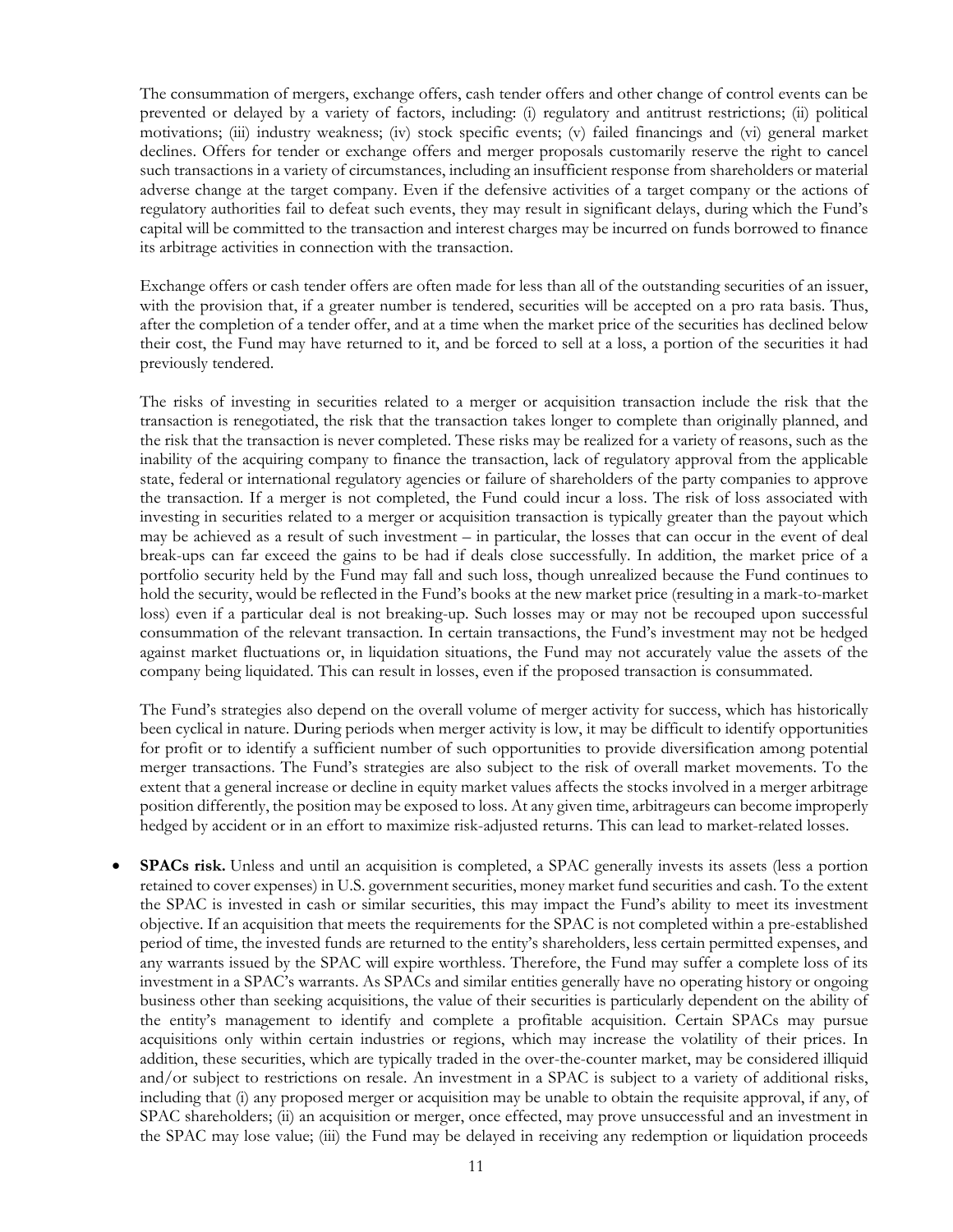from a SPAC to which it is entitled; (iv) an investment in a SPAC may be diluted by additional later offerings of interests in the SPAC or by other investors exercising existing rights to purchase shares of the SPAC; (v) only a thinly traded market for shares of or interests in a SPAC may develop, or there may be no market at all, leaving the Fund unable to sell its interest in a SPAC or to sell its interest only at a price below what the Fund believes is the SPAC interest's intrinsic value; and (vi) the values of investments in SPACs may be highly volatile and may depreciate significantly over time.

- Lack of correlation risk; hedging risk. There can be no assurance that the Fund's hedges will be effective. Any decrease in negative correlation or increase in positive correlation between the positions the Advisor anticipated would be offsetting (such as short and long positions in securities or currencies held by the Fund) could result in significant losses for the Fund.
- **Management and strategy risk.** The value of your investment depends on the judgment of the Advisor about the quality, relative yield, value or market trends affecting a particular security, industry, sector or region, which may prove to be incorrect. Investment strategies employed by the Advisor in selecting investments for the Fund may not result in an increase in the value of your investment or in overall performance equal to other investments.
- **Leveraging risk.** The use of leverage, such as entering into futures contracts, options, and short sales, may magnify the Fund's gains or losses. Because many derivatives have a leverage component, adverse changes in the value or level of the underlying instrument can result in a loss substantially greater than the amount invested in the derivative itself. Certain derivatives have the potential for unlimited loss, regardless of the size of the initial investment.
- **Equity risk.** The value of equity securities held by the Fund may fall due to general market and economic conditions, perceptions regarding the industries in which the issuers of securities held by the Fund participate, or factors relating to specific companies in which the Fund invests. The price of common stock of an issuer in the Fund's portfolio may decline if the issuer fails to make anticipated dividend payments because, among other reasons, the financial condition of the issuer declines. Common stock is subordinated to preferred stocks, bonds and other debt instruments in a company's capital structure in terms of priority with respect to corporate income, and therefore will be subject to greater dividend risk than preferred stocks or debt instruments of such issuers. In addition, while broad market measures of common stocks have historically generated higher average returns than fixed income securities, common stocks have also experienced significantly more volatility in those returns.
- Short sales risk. A short sale is a transaction in which the Fund sells a security it does not own in anticipation that the market price of that security will decline. In connection with a short sale of a security or other instrument, the Fund is subject to the risk that instead of declining, the price of the security or other instrument sold short will rise. If the price of the security or other instrument sold short increases between the date of the short sale and the date on which the Fund replaces the security or other instrument borrowed to make the short sale, the Fund will experience a loss, which is theoretically unlimited since there is a theoretically unlimited potential for the market price of a security or other instrument sold short to increase. By investing the proceeds received from selling securities short, the Fund is employing leverage, which creates special risks. Furthermore, until the Fund replaces a security borrowed, or sold short, it must pay to the lender amounts equal to any dividends that accrue during the period of the short sale. In addition, the Fund will incur certain transaction fees associated with short selling.
- **Derivatives risk.** Derivatives include instruments and contracts that are based on, and valued in relation to, one or more underlying securities, financial benchmarks, indices, or other reference obligations or measures of value. Major types of derivatives include futures, options, swaps and forward contracts. Depending on how the Fund uses derivatives and the relationship between the market value of the derivative and the underlying instrument, the use of derivatives could increase or decrease the Fund's exposure to the risks of the underlying instrument. Using derivatives exposes the Fund to additional or heightened risks, including leverage risk, liquidity risk, valuation risk, market risk, counterparty risk, and credit risk. A small investment in derivatives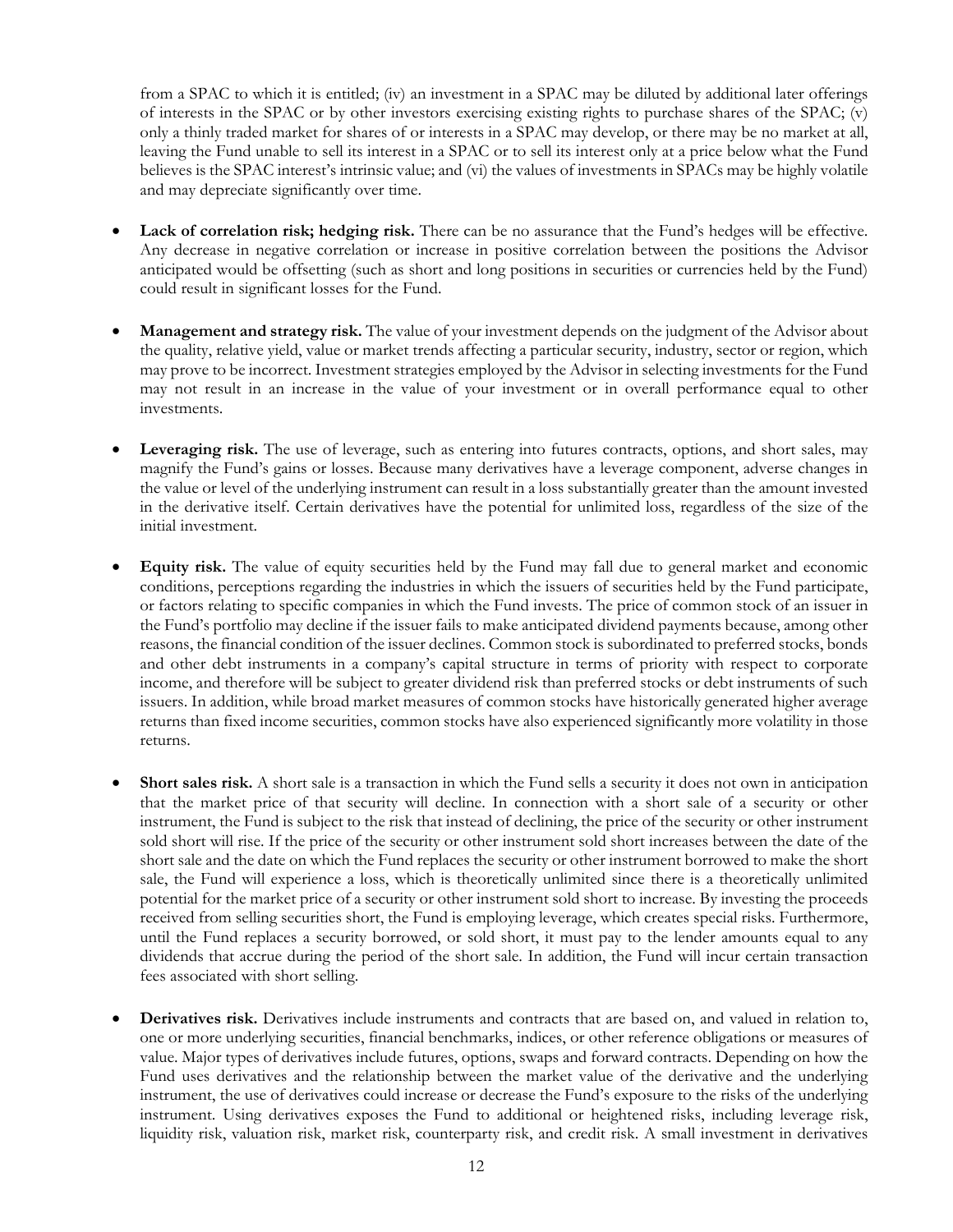could have a potentially large impact on the Fund's performance. Derivatives transactions can be highly illiquid and difficult to unwind or value, they can increase Fund volatility, and changes in the value of a derivative held by the Fund may not correlate with the value of the underlying instrument or the Fund's other investments. Many of the risks applicable to trading the instruments underlying derivatives are also applicable to derivatives trading. However, derivatives are subject to additional risks such as operational risk (such as documentation issues and settlement issues) and legal risk (such as insufficient documentation, insufficient capacity or authority of a counterparty, and issues with the legality or enforceability of a contract). For derivatives that are required to be cleared by a regulated clearinghouse, other risks may arise from the Fund's relationship with a brokerage firm through which it submits derivatives trades for clearing, including in some cases from other clearing customers of the brokerage firm. The Fund would also be exposed to counterparty risk with respect to the clearinghouse. Financial reform laws have changed many aspects of financial regulation applicable to derivatives. Once implemented, new regulations, including margin, clearing, and trade execution requirements, may make derivatives more costly, may limit their availability, may present different risks or may otherwise adversely affect the value or performance of these instruments. The extent and impact of these regulations are not yet fully known and may not be known for some time. Certain risks relating to various types of derivatives in which the Fund may invest are described below.

Forward Contracts. The Fund may enter into forward contracts that are not traded on exchanges and may not be regulated. There are no limitations on daily price moves of forward contracts. Banks and other dealers with which the Fund maintains accounts may require that the Fund deposit margin with respect to such trading. The Fund's counterparties are not required to continue making markets in such contracts. There have been periods during which certain counterparties have refused to continue to quote prices for forward contracts or have quoted prices with an unusually wide spread (the difference between the price at which the counterparty is prepared to buy and that at which it is prepared to sell). Arrangements to trade forward contracts may be made with only one or a few counterparties, and liquidity problems therefore might be greater than if such arrangements were made with numerous counterparties. The imposition of credit controls by governmental authorities might limit such forward trading to less than the amount that the Advisor would otherwise recommend, to the possible detriment of the Fund.

Swap Transactions. The Fund may enter into swap transactions. A swap contract is a commitment between two parties to make or receive payments based on agreed upon terms, and whose value and payments are derived by changes in the value of an underlying financial instrument. Swap transactions can take many different forms and are known by a variety of names. Depending on their structure, swap transactions may increase or decrease the Fund's exposure to long-term or short-term interest rates, foreign currency values, corporate borrowing rates, or other factors such as security prices, values of baskets of securities, or inflation rates. Interest rate swaps are contracts involving the exchange between two contracting parties of their respective commitments to pay or receive interest (e.g., an exchange of floating rate payments for fixed rate payments). Credit default swaps are contracts whereby one party makes periodic payments to a counterparty in exchange for the right to receive from the counterparty a payment equal to the par (or other agreed-upon) value of an underlying debt obligation in the event of default by the issuer of the debt security. Total return swaps are contracts in which one party agrees to make periodic payments based on the change in market value of the underlying assets, which may include a specified security, basket of securities or security indexes during the specified period, in return for periodic payments based on a fixed or variable interest rate of the total return from other underlying assets. Depending on how they are used, swap transactions may increase or decrease the overall volatility of the Fund's portfolio. The most significant factor in the performance of a swap transaction is the change in the specific interest rate, currency, individual equity values or other factors that determine the amounts of payments due to and from the Fund.

Call Options. The seller (writer) of a call option which is covered (e.g., for which the writer holds the underlying security) assumes the risk of a decline in the market price of the underlying security below the purchase price of the underlying security less the premium received, and gives up the opportunity for gain on the underlying security above the exercise price of the option. The seller of an uncovered call option assumes the risk of a theoretically unlimited increase in the market price of the underlying security above the exercise price of the option. The buyer of a call option assumes the risk of losing its entire investment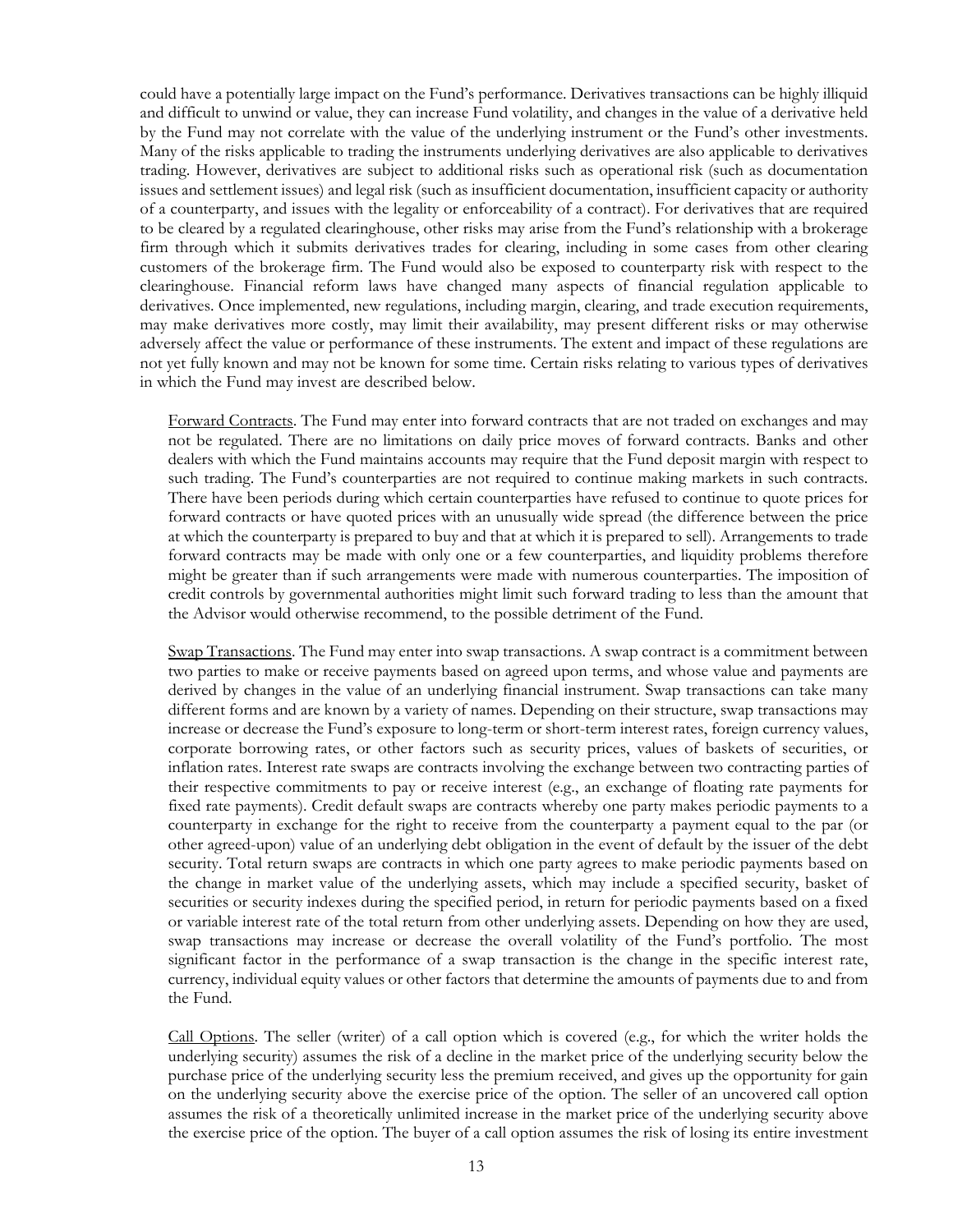in the call option. However, if the buyer of the call sells short the underlying security, the loss on the call will be offset in whole or in part by a gain on the short sale of the underlying security.

Put Options. The seller (writer) of a put option which is covered (e.g., the writer holds or has a short position in the underlying security) assumes the risk of an increase in the market price of the underlying security above the exercise price of the option plus the premium received, and gives up the opportunity for gain on the underlying security above the exercise price of the option. The seller of an uncovered put option assumes the risk of an increase in the market price of the underlying security above the exercise price of the option plus the premium received. The buyer of a put option assumes the risk of losing its entire investment in the put option.

Over-the-Counter, Non-Cleared Derivatives Transactions. The Fund may enter into derivatives that are not traded on an exchange or other organized facility or contract market. Many of these instruments are also not required to be cleared or are not cleared on a voluntary basis. The risk of nonperformance by the obligor on such an instrument may be greater than the risk associated with an instrument traded on an exchange or other organized trading facility and centrally cleared. In addition, the Fund may not be able to dispose of, or enter into a closing transaction with respect to, such an instrument as easily as in the case of an instrument traded on an exchange or other organized trading facility. Significant disparities may exist between "bid" and "asked" prices for derivative instruments that are not traded on an exchange or other organized facility. Derivatives not traded on exchanges or other organized facilities may be subject to less regulation than exchange-traded and on-facility instruments, and many of the protections afforded to participants on an exchange or other organized facility may not be available with respect to these instruments. In situations where the Fund is required to post margin or other collateral with a counterparty, the counterparty may fail to segregate the collateral or may commingle the collateral with the counterparty's own assets. As a result, in the event of the counterparty's bankruptcy or insolvency, the Fund's collateral may be subject to the conflicting claims of the counterparty's creditors and the Fund may be exposed to the risk of being treated as a general unsecured creditor of the counterparty, rather than as the owner of the collateral.

Bilateral derivatives trading has become subject to increased regulation under recent financial reform laws, and further proposed measures – such as margin requirements for non-cleared transactions – may offer market participants additional protections once implemented. Nonetheless, the Fund will not be fully protected from risks that are present in an over-the-counter, non-cleared trading environment.

Cleared Derivatives Transactions. Transactions in certain derivatives, including some classes of swaps, that are traded on exchanges or other organized regulated trading facilities must be settled ("cleared") by a regulated clearinghouse. For cleared derivatives transactions, the Fund will be subject to risks that may arise from its relationship with a brokerage firm through which it would submit derivatives trades for clearing, including counterparty risk. A brokerage firm typically imposes margin requirements with respect to open derivatives positions, and it is generally able to require termination of those positions in specified circumstances. These margin requirements and termination provisions may adversely affect the Fund's ability to trade derivatives. The Fund may not be able to recover the full amount of its margin from a brokerage firm if the firm were to go into bankruptcy. The Fund would also be exposed to the credit risk of the clearinghouse. In addition, it is possible that the Fund would not be able to enter into a swap transaction that is required to be cleared if no clearinghouse will accept the swap for clearing.

On-Facility Trading of Swaps. Swaps that are required to be cleared must be traded on a regulated swap execution facility or contract market that makes them available for trading. Other swaps may be traded through such a facility or contract market on a voluntarily basis. The transition from entering into swaps bilaterally to trading them on a facility or contract market may not result in swaps being easier to trade or value and may present certain execution risks if the facilities and contract markets do not operate properly. On-facility trading of swaps is also expected to lead to greater standardization of contract terms. It is possible that the Fund may not be able to enter into swaps that fully meet its investment or hedging needs, or that the costs of entering into customized swaps, including any applicable margin requirements, will be significant.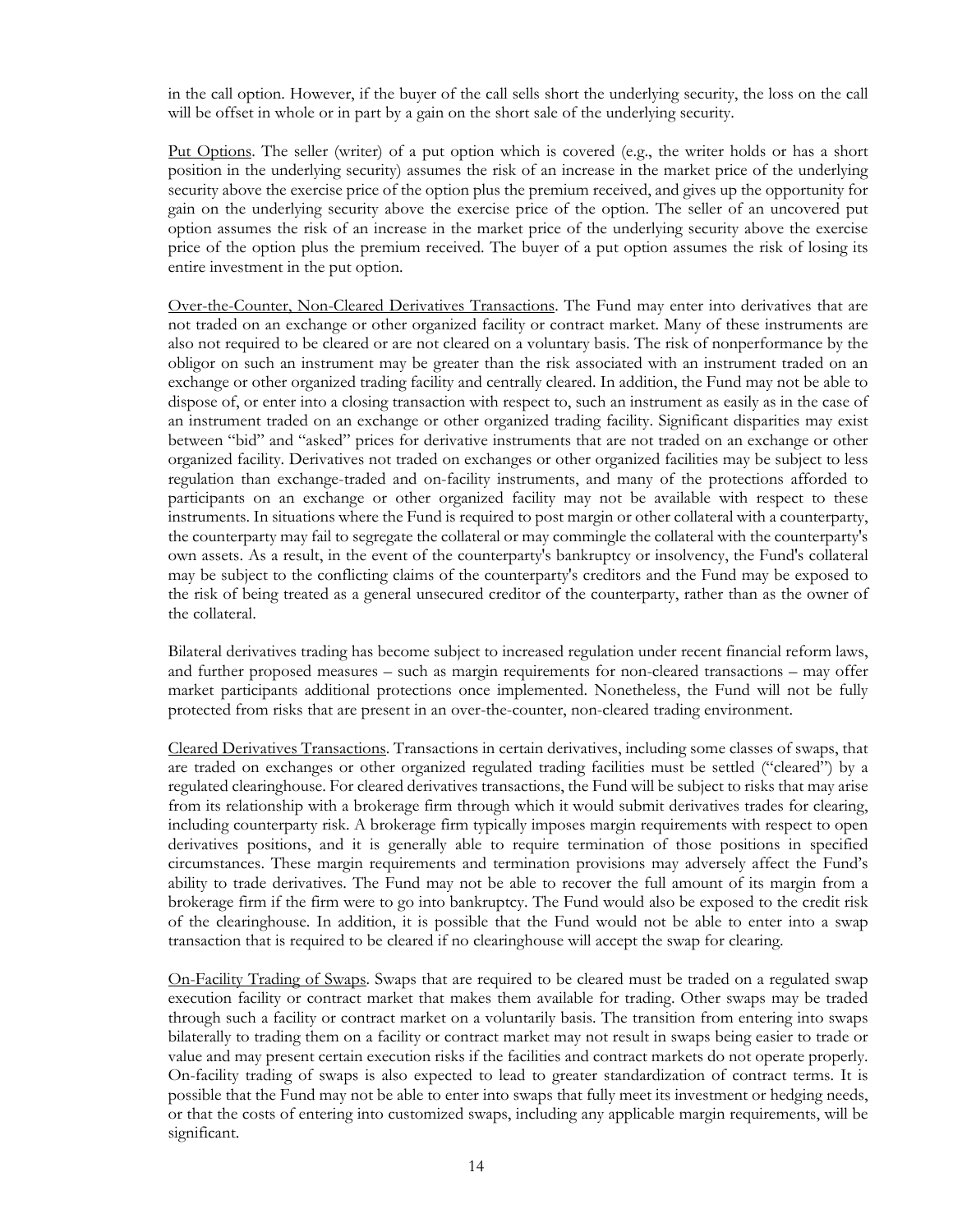Illiquidity. Derivatives, especially when traded in large amounts, may not always be liquid. In such cases, in volatile markets the Fund may not be able to close out a position without incurring a loss. Daily limits on price fluctuations and speculative position limits on exchanges on which the Fund may conduct its transactions in derivatives may prevent profitable liquidation of positions, subjecting the Fund to potentially greater losses.

Counterparty Credit Risk. Certain purchases, sales, financing arrangements, and derivative transactions in which the Fund may engage involve instruments that are not traded on an exchange. Rather, these instruments are traded between counterparties based on contractual relationships. As a result, the Fund is subject to the risk that a counterparty will not perform its obligations under the related contract. Although the Fund expects to enter into transactions only with counterparties believed by the Advisor to be creditworthy, there can be no assurance that a counterparty will not default and that the Fund will not sustain a loss on a transaction as a result.

In situations where the Fund is required to post margin or other collateral with a counterparty, the counterparty may fail to segregate the collateral or may commingle the collateral with the counterparty's own assets. As a result, in the event of the counterparty's bankruptcy or insolvency, the Fund's collateral may be subject to the conflicting claims of the counterparty's creditors and the Fund may be exposed to the risk of being treated as a general unsecured creditor of the counterparty, rather than as the owner of the collateral.

The Fund is subject to the risk that issuers of the instruments in which it invests and trades may default on their obligations, and that certain events may occur that have an immediate and significant adverse effect on the value of those instruments. There can be no assurance that an issuer will not default, or that an event that has an immediate and significant adverse effect on the value of an instrument will not occur, and that the Fund will not sustain a loss on a transaction as a result.

- **Options risk.** If a put or call option purchased by the Fund expires without being sold or exercised, the Fund would lose the premium it paid for the option. The risk involved in writing a covered call option is the lack of liquidity for the option. If the Fund is not able to close out the option transaction, the Fund would not be able to sell the underlying security until the option expires or is exercised. The risk involved in writing an uncovered call option is that there could be an increase in the market value of the underlying security caused by a number of factors. If this occurs, the option could be exercised and the underlying security would then be sold by the Fund at a lower price than its current market value. The risk involved in writing a put option is that the market value of the underlying security could decrease as a result of rising interest rates or other factors. If this occurs, the option could be exercised and the underlying security would then be sold to the Fund at a higher price than its prevailing market value. Purchasing and writing put and call options are highly specialized activities and entail greater than ordinary investment risks. To the extent that the Fund invests in over-the-counter options, the Fund may be exposed to credit risk with regard to parties with which it trades and may also bear the risk of settlement default. These risks may differ materially from those entailed in exchange-traded transactions, which generally are backed by clearing organization guarantees, daily marking-to-market and settlement, and segregation and minimum capital requirements applicable to intermediaries. Transactions entered directly between two counterparties generally do not benefit from such protections and expose the parties to the risk of counterparty default.
- **Liquidity risk.** Due to a lack of demand in the marketplace or other factors, such as market turmoil, the Fund may not be able to sell some or all of the investments that it holds, or if the Fund is forced to sell an illiquid asset to meet redemption requests or other cash needs, it may only be able to sell those investments at a loss. Liquidity risk arises, for example, from small average trading volumes, trading restrictions, or temporary suspensions of trading. In addition, when the market for certain investments is illiquid, the Fund may be unable to achieve its desired level of exposure to a certain sector. Liquid investments may become illiquid or less liquid after purchase by the Fund, particularly during periods of market turmoil. Illiquid and relatively less liquid investments may be harder to value, especially in changing markets. Moreover, the reduction in dealer marketmaking capacity in the fixed income markets that has occurred in recent years has the potential to decrease the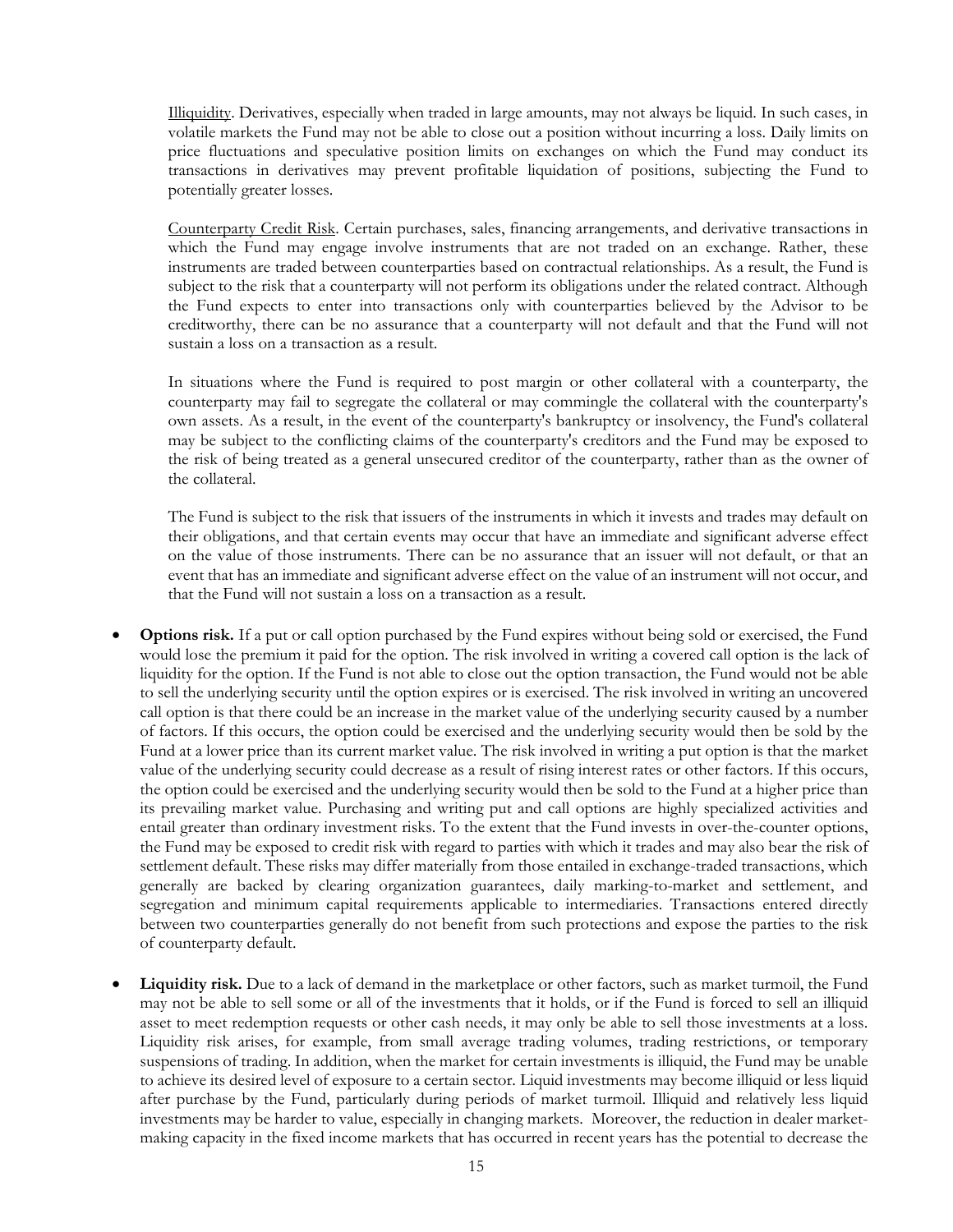liquidity of the Fund's fixed-income investments. Liquidity risk may be more pronounced for the Fund's investments in developing countries.

- **Portfolio turnover risk.** Active and frequent trading of the Fund's securities may lead to higher transaction costs and may result in a greater number of taxable transactions, which could negatively affect the Fund's performance. A high rate of portfolio turnover is 100% or more.
- **Non-diversification risk.** The Fund is classified as "non-diversified," which means the Fund may invest a larger percentage of its assets in the securities of a smaller number of issuers than a diversified fund. Investment in securities of a limited number of issuers exposes the Fund to greater market risk and potential losses than if its assets were diversified among the securities of a greater number of issuers.
- Asset segregation risk. As a series of an investment company registered with the SEC, the Fund must segregate liquid assets or engage in other measures to "cover" open positions with respect to certain kinds of derivatives and short sales. In the case of futures contracts that do not cash settle, for example, the Fund must set aside liquid assets equal to the full notional value of the contracts (less any amounts the Fund has posted as margin) while the positions are open. With respect to futures contracts that do cash settle however, the Fund is permitted to set aside liquid assets in an amount equal to the Fund's daily marked-to-market net obligations under the contracts (less any amounts the Fund has posted as margin), if any, rather than their full notional value. The Fund reserves the right to modify its asset segregation policies in the future to comply with any changes in the positions from time to time articulated by the SEC or its staff regarding asset segregation. By setting aside assets equal to only its net obligations under cash-settled instruments, the Fund will have the ability to employ leverage to a greater extent than if the Fund were required to segregate assets equal to the full notional amount of the instruments. The Fund may incur losses on derivatives and other leveraged investments (including the entire amount of the Fund's investment in such investments) even if they are covered.
- Fixed income securities risk. The prices of fixed income securities respond to economic developments, particularly interest rate changes, as well as to changes in an issuer's credit rating or market perceptions about the creditworthiness of an issuer. Prices of fixed income securities tend to move inversely with changes in interest rates. Generally fixed income securities decrease in value if interest rates rise and increase in value if interest rates fall, with lower rated securities more volatile than higher rated securities. The longer the effective maturity and duration of the Fund's portfolio, the more the Fund's share price is likely to react to changes in interest rates. (Duration is a weighted measure of the length of time required to receive the present value of future payments, both interest and principal, from a fixed income security.) Some fixed income securities give the issuer the option to call, or redeem, the securities before their maturity dates. If an issuer calls its security during a time of declining interest rates, the Fund might have to reinvest the proceeds in an investment offering a lower yield, and therefore might not benefit from any increase in value of the security as a result of declining interest rates. During periods of market illiquidity or rising interest rates, prices of callable issues are subject to increased price fluctuation. In addition, the Fund may be subject to extension risk, which occurs during a rising interest rate environment because certain obligations may be paid off by an issuer more slowly than anticipated, causing the value of those securities held by the Fund to fall.
- **High yield ("junk") bond risk.** High yield bonds (often called "junk bonds") are speculative, involve greater risks of default or downgrade, are more volatile and tend to be less liquid than investment-grade securities. High yield bonds involve a greater risk of price declines than investment-grade securities due to actual or perceived changes in an issuer's creditworthiness. Companies issuing high yield fixed-income securities are less financially strong, are more likely to encounter financial difficulties, and are more vulnerable to adverse market events and negative sentiments than companies with higher credit ratings. These factors could affect such companies' abilities to make interest and principal payments and ultimately could cause such companies to stop making interest and/or principal payments. In such cases, payments on the securities may never resume, which would result in the securities owned by the Fund becoming worthless. The market prices of junk bonds are generally less sensitive to interest rate changes than higher rated investments, but more sensitive to adverse economic or political changes or individual developments specific to the issuer.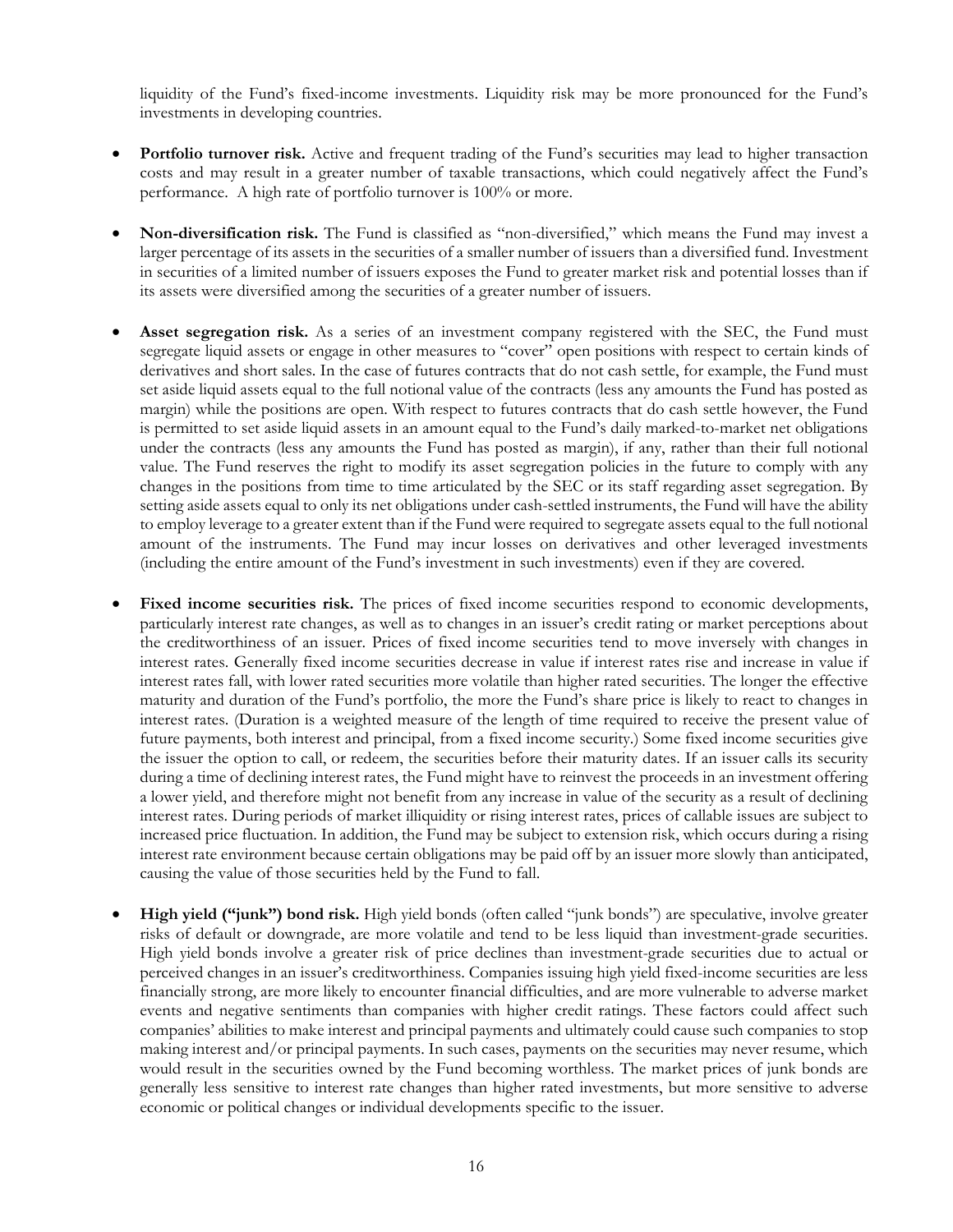- **Preferred stock risk.** Preferred stock represents an equity interest in a company that generally entitles the holder to receive, in preference to the holders of other stocks such as common stocks, dividends and a fixed share of the proceeds resulting from a liquidation of the company. Preferred stocks may pay fixed or adjustable rates of return. The market value of preferred stock is subject to issuer-specific and market risks applicable generally to equity securities and is sensitive to changes in the issuer's creditworthiness, the ability of the issuer to make payments on the preferred stock and changes in interest rates, typically declining in value if interest rates rise. In addition, a company's preferred stock generally pays dividends only after the company makes required payments to holders of its bonds and other debt. Therefore, the value of preferred stock will usually react more strongly than bonds and other debt to actual or perceived changes in the company's financial condition or prospects.
- **Market capitalization risk.** Investing in micro-capitalization, small-capitalization and mid-capitalization companies generally involves greater risks than investing in large-capitalization companies. Micro, small- or mid-cap companies may have limited product lines, markets or financial resources or may depend on the expertise of a few people and may be subject to more abrupt or erratic market movements and may have lower trading volumes or more erratic trading than securities of larger, more established companies or market averages in general. Many small capitalization companies may be in the early stages of development. Since equity securities of smaller companies may lack sufficient market liquidity and may not be regularly traded, it may be difficult or impossible to sell securities at an advantageous time or a desirable price. Larger, more established companies may be unable to attain the high growth rates of successful, smaller companies during periods of economic expansion. In addition, large-capitalization companies may be unable to respond quickly to new competitive challenges, such as changes in technology and consumer tastes, and may be more prone to global economic risks.
- **Foreign investment risk.** Investments in foreign securities are affected by risk factors generally not thought to be present in the United States. The prices of foreign securities may be more volatile than the prices of securities of U.S. issuers because of economic and social conditions abroad, political developments, and changes in the regulatory environments of foreign countries. Special risks associated with investments in foreign markets include less liquidity, less developed or less efficient trading markets, lack of comprehensive company information, less government supervision of exchanges, brokers and issuers, greater risks associated with counterparties and settlement, and difficulty in enforcing contractual obligations. Changes in exchange rates and interest rates, and the imposition of foreign taxes, sanctions, confiscations, trade restrictions (including tariffs) and other government restrictions by the United States and/or other governments may adversely affect the values of the Fund's foreign investments. Foreign companies are generally subject to different legal and accounting standards than U.S. companies, and foreign financial intermediaries may be subject to less supervision and regulation than U.S. financial firms. The Fund's investments in depository receipts (including ADRs) are subject to these risks, even if denominated in U.S. Dollars, because changes in currency and exchange rates affect the values of the issuers of depository receipts. In addition, the underlying issuers of certain depository receipts, particularly unsponsored or unregistered depository receipts, are under no obligation to distribute shareholder communications to the holders of such receipts, or to pass through to them any voting rights with respect to the deposited securities.
- **COVID-19 related market events.** The pandemic of the novel coronavirus respiratory disease designated COVID-19 has resulted in extreme volatility in the financial markets, a domestic and global economic downturn, severe losses, particularly to some sectors of the economy and individual issuers, and reduced liquidity of many instruments. There have also been significant disruptions to business operations, including business closures; strained healthcare systems; disruptions to supply chains and employee availability; large fluctuations in consumer demand; restrictions on travel; and widespread uncertainty regarding the duration and long-term effects of the pandemic. The pandemic may result in domestic and foreign political and social instability, damage to diplomatic and international trade relations, and continued volatility and/or decreased liquidity in the securities markets. These conditions may continue for an extended period of time, or worsen. The pandemic may result in a sustained domestic or global economic downturn or recession. Health crises such as the COVID-19 pandemic may exacerbate other pre-existing political, social, and economic risks. Developing or emerging market countries may be more adversely impacted. The ultimate economic fallout from the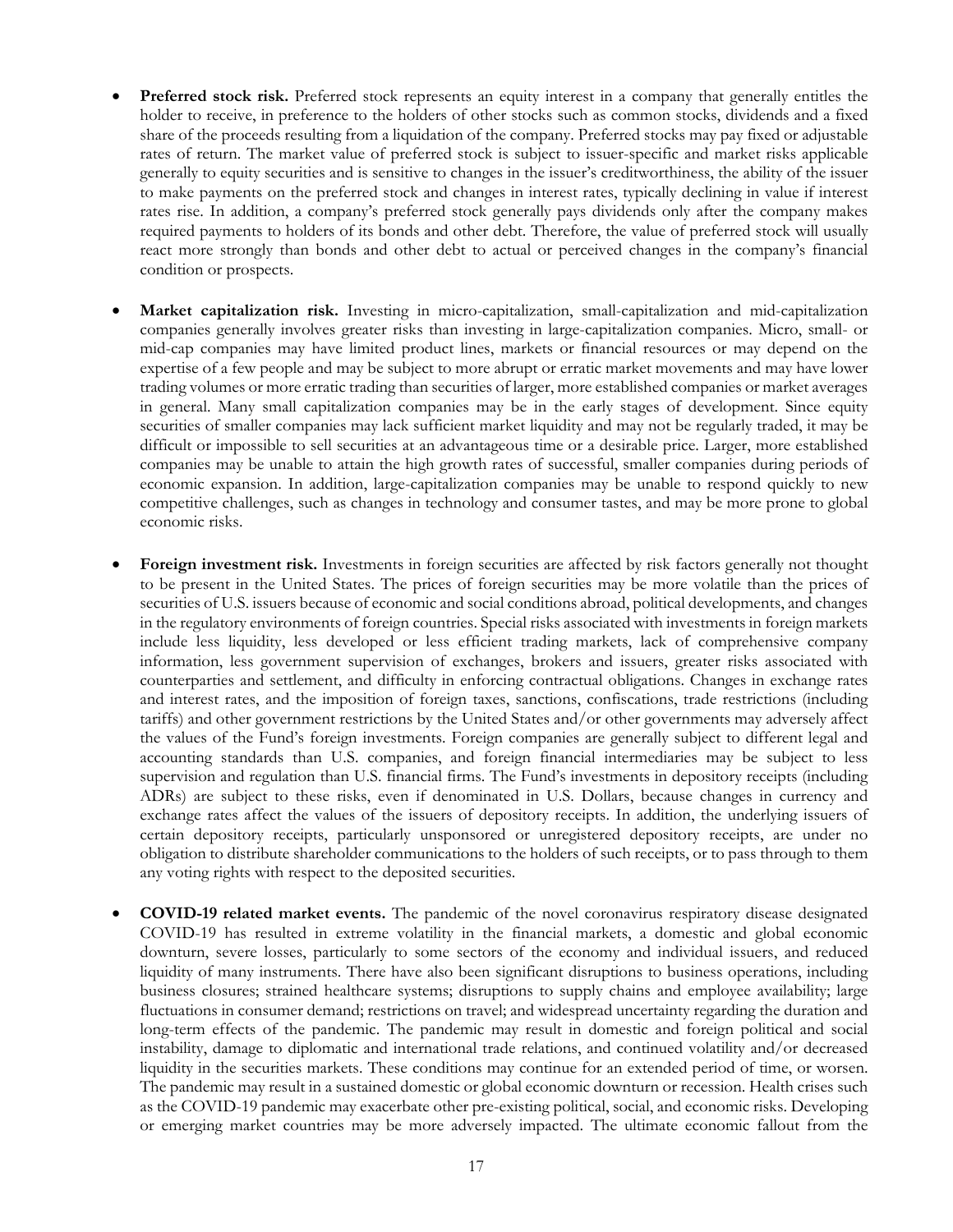pandemic, and the long-term impact on economies, markets, industries and individual issuers, are not yet fully known. Governments and central banks, including the Federal Reserve in the United States, are taking extraordinary and unprecedented actions to support local and global economies and the financial markets in response to the COVID-19 pandemic, including by pushing interest rates to very low levels. This and other government intervention into the economy and financial markets to address the pandemic may not work as intended, particularly if the efforts are perceived by investors as being unlikely to achieve the desired results. Government actions to mitigate the economic impact of the pandemic have resulted in large expansion of government deficits and debt, the long-term consequences of which are not known. Rates of inflation have also recently risen, which could adversely affect economies and markets. The COVID-19 pandemic could continue to adversely affect the value and liquidity of the Fund's investments, impair the Fund's ability to satisfy redemption requests, and negatively impact the Fund's performance. In addition, the COVID-19 pandemic, and measures taken to mitigate its effects, could result in disruptions to the services provided to the Fund by its service providers. Other market events like the COVID-19 pandemic may cause similar disruptions and effects.

- **Cybersecurity risk.** Cybersecurity incidents may allow an unauthorized party to gain access to Fund assets, customer data (including private shareholder information), or proprietary information, or cause the Fund, the Advisor, and/or other service providers (including custodians, sub-custodians, transfer agents and financial intermediaries) to suffer data breaches, data corruption or loss of operational functionality. A cybersecurity incident may disrupt the processing of shareholder transactions, impact the Fund's ability to calculate its net asset value, and prevent shareholders from redeeming their shares. Issuers of securities in which the Fund invests are also subject to cybersecurity risks, and the value of those securities could decline if the issuers experience cybersecurity incidents.
- **Currency risk.** The values of investments in securities denominated in foreign currencies increase or decrease as the rates of exchange between those currencies and the U.S. Dollar change. Currency conversion costs and currency fluctuations could erase investment gains or add to investment losses. Currency exchange rates can be volatile and are affected by factors such as general economic conditions, the actions of the United States and foreign governments or central banks, the imposition of currency controls, and speculation.

Please refer to the SAI for more information about the Fund's investment policies and restrictions.

#### **Portfolio Holdings Information**

A description of the Fund's policies and procedures with respect to the disclosure of the Fund's portfolio securities is available in the Fund's SAI. Currently, disclosure of the Fund's holdings is required to be made quarterly within 60 days of the end of each fiscal quarter in the Fund's Annual Report and Semi-Annual Report to Fund shareholders, and in its monthly holdings report on Form N-PORT.

## **MANAGEMENT OF THE FUND**

#### **Investment Advisor**

First Trust Capital Management L.P. ("FTCM", formerly known as Vivaldi Asset Management, LLC), a Delaware limited partnership which maintains its principal offices at 225 West Wacker Drive, Suite 2100, Chicago, Illinois 60606, acts as the investment advisor to the Fund pursuant to an investment advisory agreement (the "Advisory Agreement") with the Trust. The Advisor is an investment advisor registered with the U.S. Securities and Exchange Commission (the "SEC") and provides investment advice to open-end and closed-end funds. The Advisor has approximately \$2.1 billion in assets under management as of September 30, 2021.

Pursuant to the Advisory Agreement, the Fund pays the Advisor annual advisory fee of 1.25% of the Fund's average daily net assets for the services and facilities it provides, payable on a monthly basis. For the fiscal year ended September 30, 2021, the Advisor received advisory fees of 1.25% of the Fund's average daily net assets, after waiving fees pursuant to its expense limitation agreement with the Trust on behalf of the Fund.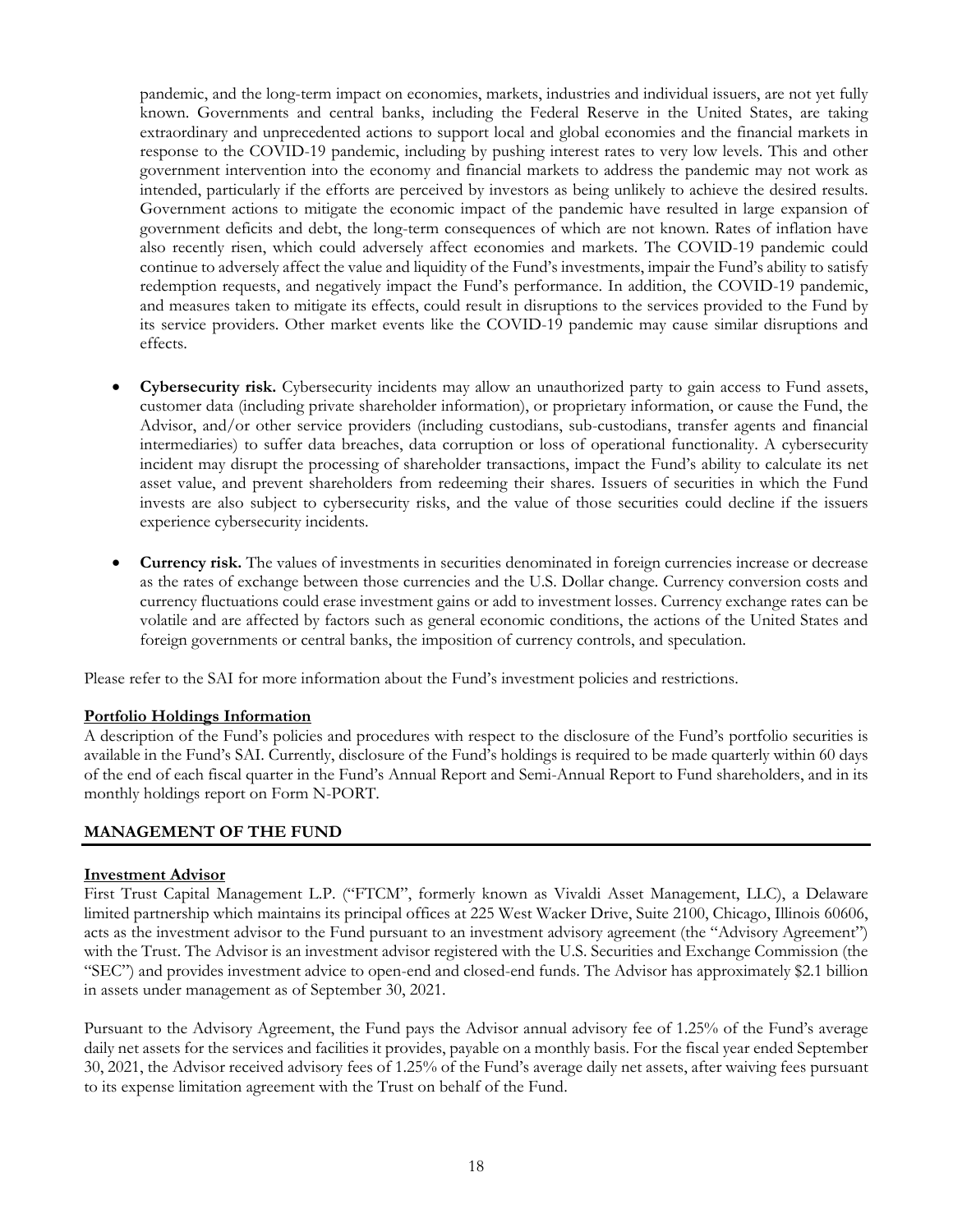A discussion regarding the basis for the Board's approval of the Advisory Agreement is available in the Fund's Annual Report to shareholders dated as of September 30, 2021.

## **Portfolio Managers**

Jeff O'Brien and Daniel Lancz are jointly and primarily responsible for the day-to-day management of the Fund's portfolio.

**Jeff O'Brien.** Mr. O'Brien has been a Portfolio Manager with the Advisor since December 2014. Mr. O'Brien is also a portfolio manager for two merger arbitrage hedge funds. Before joining the Advisor, Mr. O'Brien was the Founder and Managing Member of Glenfinnen Capital, LLC ("Glenfinnen"). Prior to founding Glenfinnen in April 2000, Mr. O'Brien served as a portfolio manager and research analyst on the risk arbitrage desk at First Capital Alliance for five years. Prior to joining First Capital Alliance, Mr. O'Brien served as a credit analyst at NationsBank. Mr. O'Brien earned a B.S. in Finance from Indiana University.

**Daniel Lancz.** Mr. Lancz has been a Portfolio Manager with the Advisor since December 2014. Prior to joining the Advisor, Mr. Lancz served as Director of Research for Glenfinnen since 2003, where he oversaw the investment research for two merger arbitrage hedge funds. Prior to joining Glenfinnen, Mr. Lancz was the Director of Research of a merger arbitrage hedge fund, Augusta Capital Management. Mr. Lancz earned a B.S. from Miami University, located in Oxford, Ohio.

The SAI provides additional information about the portfolio managers, including their methods of compensation, other accounts managed by each portfolio manager, and their ownership of Fund securities.

#### **Other Service Providers**

First Trust Portfolios L.P. (the "Distributor") is the principal underwriter for the Fund and acts as the Fund's distributor in connection with the offering of Fund shares. The Distributor may enter into agreements with banks, broker-dealers, or other financial intermediaries through which investors may purchase or redeem shares. The Distributor is affiliated with the Advisor, but it is not affiliated with any other service provider for the Fund.

#### **Fund Expenses**

The Fund is responsible for its own operating expenses (all of which will be borne directly or indirectly by the Fund's shareholders), including among others, legal fees and expenses of counsel to the Fund and the Fund's Independent Trustees; insurance (including Trustees' and officers' errors and omissions insurance); auditing and accounting expenses; taxes and governmental fees; listing fees; fees and expenses of the Fund's custodians, administrators, transfer agents, registrars and other service providers; expenses for portfolio pricing services by a pricing agent, if any; expenses in connection with the issuance and offering of shares; brokerage commissions and other costs of acquiring or disposing of any portfolio holding of the Fund; and any litigation expenses.

The Advisor has contractually agreed to waive its fees and/or pay for operating expenses of the Fund to ensure that the total annual fund operating expenses (excluding any taxes, leverage interest, brokerage commissions, dividend and interest expenses on short sales, acquired fund fees and expenses (as determined in accordance with Form N-1A), expenses incurred in connection with any merger or reorganization, and extraordinary expenses such as litigation expenses) do not exceed 1.85% and 1.55% of the Fund's average daily net assets of Class A and Class I shares, respectively. The waiver agreement for the Fund is in effect until November 1, 2023, and it may be terminated before that date only by the Trust's Board of Trustees.

Any reduction in advisory fees or payment of the Fund's expenses made by the Advisor in a fiscal year may be reimbursed by the Fund for a period ending three full fiscal years after the date of reduction or payment if the Advisor so requests. This reimbursement may be requested from the Fund if the reimbursement will not cause the Fund's annual expense ratio to exceed the lesser of (a) the expense limitation in effect at the time of such fees were waived or payments made or (b) the expense limitation in effect at the time of the reimbursement. However, the reimbursement amount may not exceed the total amount of fees waived and/or Fund expenses paid by the Advisor and will not include any amounts previously reimbursed to the Advisor by the Fund. Any such reimbursement is contingent upon the Board's subsequent review of the reimbursed amount. The Fund must pay current ordinary operating expenses before the Advisor is entitled to any reimbursement of fees and/or Fund expenses.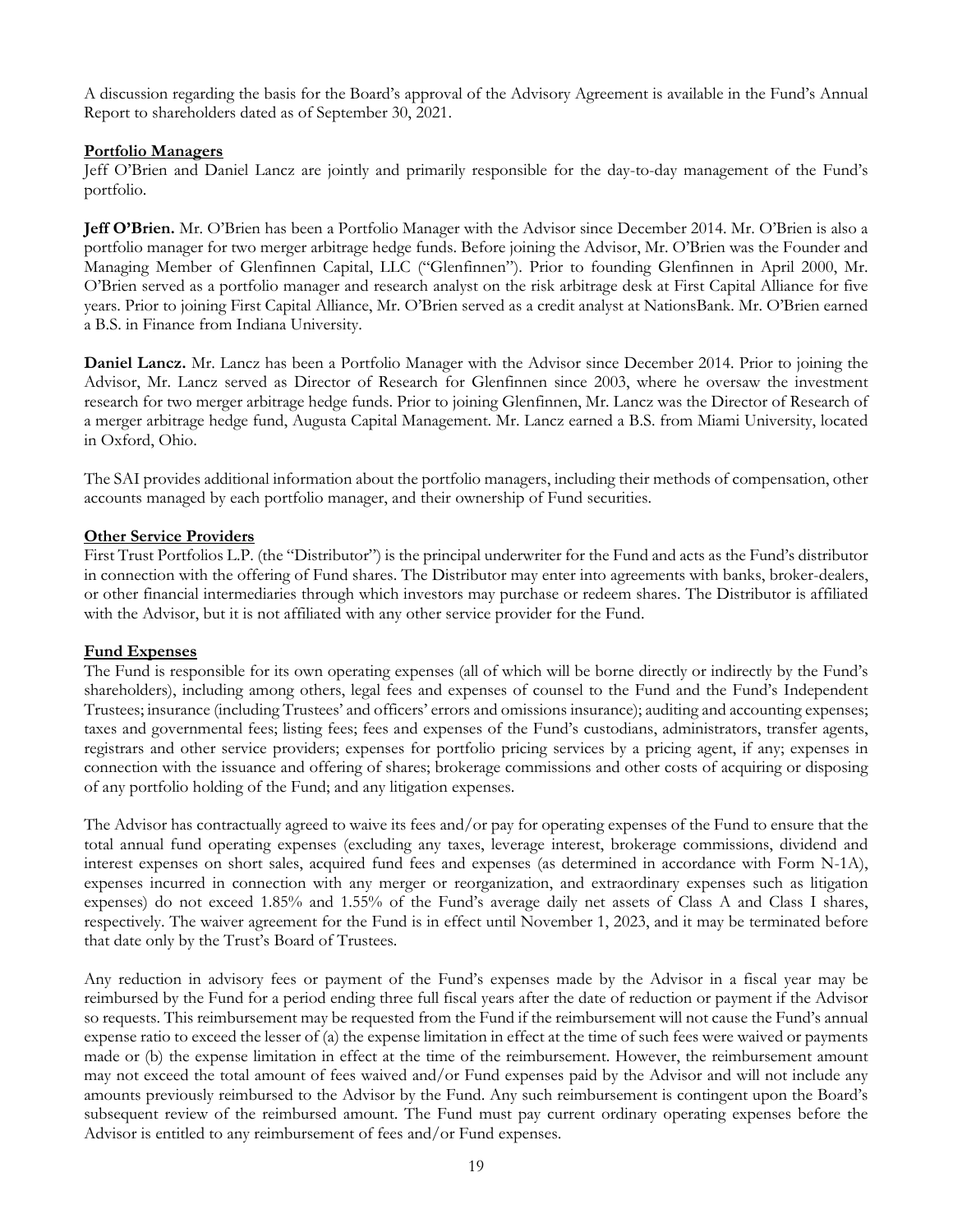# **DISTRIBUTION AND SHAREHOLDER SERVICE PLAN**

## **Distribution and Service (Rule 12b-1) Fees (For Class A Shares)**

The Trust has adopted a plan on behalf of the Fund pursuant to Rule 12b-1 of the 1940 Act (the "12b-1 Plan") which allows the Fund to pay distribution fees for the sale and distribution of its Class A shares and/or shareholder liaison service fees in connection with the provision of personal services to shareholders of Class A shares and the maintenance of their shareholder accounts. The 12b-1 Plan provides for the payment of such fees at the annual rate of up to 0.25% of average daily net assets attributable to Class A shares. Because these fees are paid out of the Fund's assets attributable to the Fund's Class A shares, these fees will increase the cost of your investment and, over time, may cost you more than paying other types of sales charges. The net income attributable to Class A shares will be reduced by the amount of distribution and shareholder liaison service fees and other expenses of the Fund associated with that class of shares.

To assist investors in comparing classes of shares, the table under the Prospectus heading "Fees and Expenses of the Fund" provides a summary of expenses and an example of the sales charges and expenses of the Fund applicable to each class of shares offered in this Prospectus.

Class I shares are not subject to any distribution fees under the 12b-1 Plan.

#### **Shareholder Service Fee**

The Fund may pay a fee at an annual rate of up to 0.15% and 0.10% of its average daily net assets attributable to Class A shares and Class I shares, respectively, to shareholder servicing agents. Shareholder servicing agents provide nondistribution administrative and support services to their customers, which may include establishing and maintaining accounts and records relating to shareholders, processing dividend and distribution payments from the Fund on behalf of shareholders, forwarding communications from the Fund, providing sub-accounting with respect to Fund shares, and other similar services.

## **Additional Payments to Broker-Dealers and Other Financial Intermediaries**

The Advisor and/or Distributor and their affiliates may pay service fees to intermediaries such as banks, broker-dealers, financial advisors or other financial institutions, some of which may be affiliates, for sub-administration, sub-transfer agency and other shareholder services associated with shareholders whose shares are held of record in omnibus accounts, other group accounts or accounts traded through registered securities clearing agents.

The Advisor and/or Distributor and their affiliates, out of their own resources, and without additional cost to the Fund or its shareholders, may provide additional cash payments or non-cash compensation to broker-dealers or intermediaries that sell shares of the Fund. These additional cash payments are generally made to intermediaries that provide shareholder servicing, marketing support and/or access to sales meetings, sales representatives and management representatives of the intermediary. The Advisor and/or Distributor and their affiliates may pay cash compensation for inclusion of the Fund on a sales list, including a preferred or select sales list, or in other sales programs, or may pay an expense reimbursement in cases where the intermediary provides shareholder services to the Fund's shareholders. The Distributor may also pay cash compensation in the form of finder's fees that vary depending on the dollar amount of the shares sold.

The Distributor may reallow all or a portion of the sales load to broker-dealers or other financial intermediaries. Similarly, the Distributor may reallow all or a portion of the distribution and/or service fees to the financial intermediary or other third party; however, the Distributor shall not be obligated to make such payments to the financial intermediaries or other parties unless the Distributor has received a corresponding payment from the Fund. The Distributor may also make payments to financial intermediaries from its own resources, subject to the following conditions: (a) any such payments shall not create any obligation for or recourse against the Fund or Class thereof and, (b) the terms and conditions of any such payments are consistent with the Fund's Prospectus and applicable federal and state securities laws, and such payments are disclosed in the Fund's Prospectus or SAI to the extent such laws require. See "Management of the Fund - Additional Payment to Financial Intermediaries" in the Statement of Additional Information.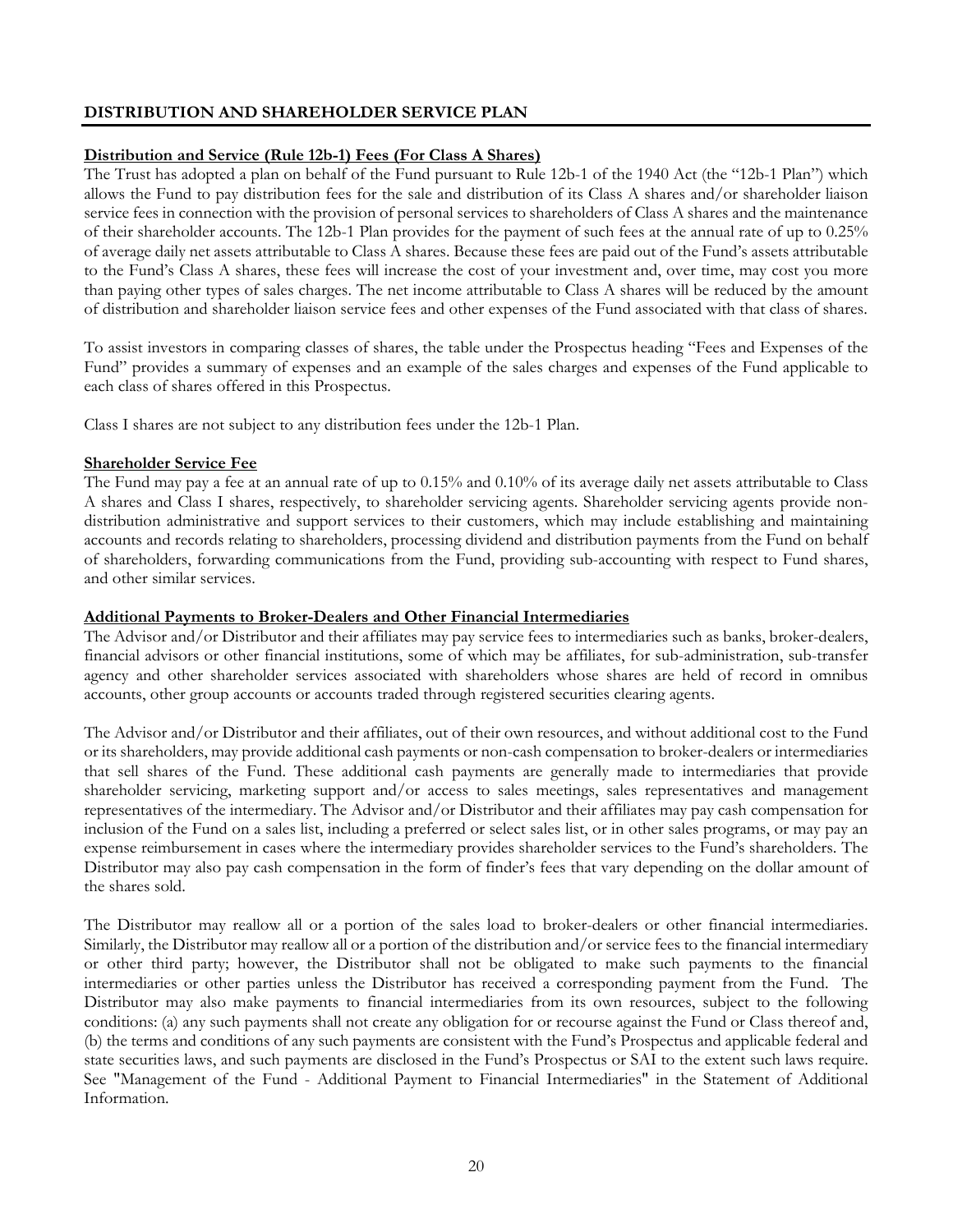## **YOUR ACCOUNT WITH THE FUND**

## **Share Price**

The offering price of each class of the Fund's shares is the net asset value per share ("NAV") of that class (plus any sales charges, as applicable). The Fund's NAVs are calculated as of 4:00 p.m. Eastern Time, the normal close of regular trading on the NYSE, on each day the NYSE is open for trading. If for example, the NYSE closes at 1:00 p.m. New York time, the Fund's NAVs would still be determined as of 4:00 p.m. New York time. In this example, portfolio securities traded on the NYSE would be valued at their closing prices unless the Trust's Valuation Committee determines that a "fair value" adjustment is appropriate due to subsequent events. The NAV for each class is determined by dividing the value of the Fund's portfolio securities, cash and other assets (including accrued interest) allocable to such class, less all liabilities (including accrued expenses) allocable to such class, by the total number of outstanding shares of such class. The Fund's NAVs may be calculated earlier if permitted by the SEC. The NYSE is closed on weekends and most U.S. national holidays. However, foreign securities listed primarily on non-U.S. markets may trade on weekends or other days on which the Fund does not value its shares, which may significantly affect the Fund's NAVs on days when you are not able to buy or sell Fund shares.

The Fund's securities generally are valued at market price. Securities are valued at fair value when market quotations are not readily available. The Board has adopted procedures to be followed when the Fund must utilize fair value pricing, including when reliable market quotations are not readily available, when the Fund's pricing service does not provide a valuation (or provides a valuation that, in the judgment of the Advisor, does not represent the security's fair value), or when, in the judgment of the Advisor, events have rendered the market value unreliable (see, for example, the discussion of fair value pricing of foreign securities in the paragraph below). Valuing securities at fair value involves reliance on the judgment of the Advisor and the Board (or a committee thereof), and may result in a different price being used in the calculation of the Fund's NAVs from quoted or published prices for the same securities. The Distributor does not have any responsibility or obligation to verify the valuation determinations made for the Fund's investments. Moreover, in no event is the Distributor responsible for any errors or inaccuracies with the Fund's NAV in connection with its distribution of the Fund's shares or in connection with any other purpose. Fair value determinations are made in good faith in accordance with procedures adopted by the Board. There can be no assurance that the Fund will obtain the fair value assigned to a security if it sells the security.

In certain circumstances, the Fund employs fair value pricing to ensure greater accuracy in determining daily NAVs and to prevent dilution by frequent traders or market timers who seek to exploit temporary market anomalies. Fair value pricing may be applied to foreign securities held by the Fund upon the occurrence of an event after the close of trading on non-U.S. markets but before the close of trading on the NYSE when the Fund's NAVs are determined. If the event may result in a material adjustment to the price of the Fund's foreign securities once non-U.S. markets open on the following business day (such as, for example, a significant surge or decline in the U.S. market), the Fund may value such foreign securities at fair value, taking into account the effect of such event, in order to calculate the Fund's NAVs.

Other types of portfolio securities that the Fund may fair value include, but are not limited to: (1) investments that are illiquid or traded infrequently, including "restricted" securities and private placements for which there is no public market; (2) investments for which, in the judgment of the Advisor, the market price is stale; (3) securities of an issuer that has entered into a restructuring; (4) securities for which trading has been halted or suspended; and (5) fixed income securities for which there is no current market value quotation.

Pricing services generally value debt securities assuming orderly transactions of an institutional round lot size, but such securities may be held or transactions may be conducted in such securities in smaller, odd lot sizes. Odd lots often trade at lower prices than institutional round lots.

## **Purchase of Shares**

This Prospectus offers two classes of shares of the Fund, designated as Class A and Class I shares.

• Class A shares generally incur sales loads at the time of purchase and are subject to annual distribution and shareholder service fees. Class A shares also incur a CDSC on certain redemptions of such shares within 12 months of purchase to the extent a finder's fee was paid.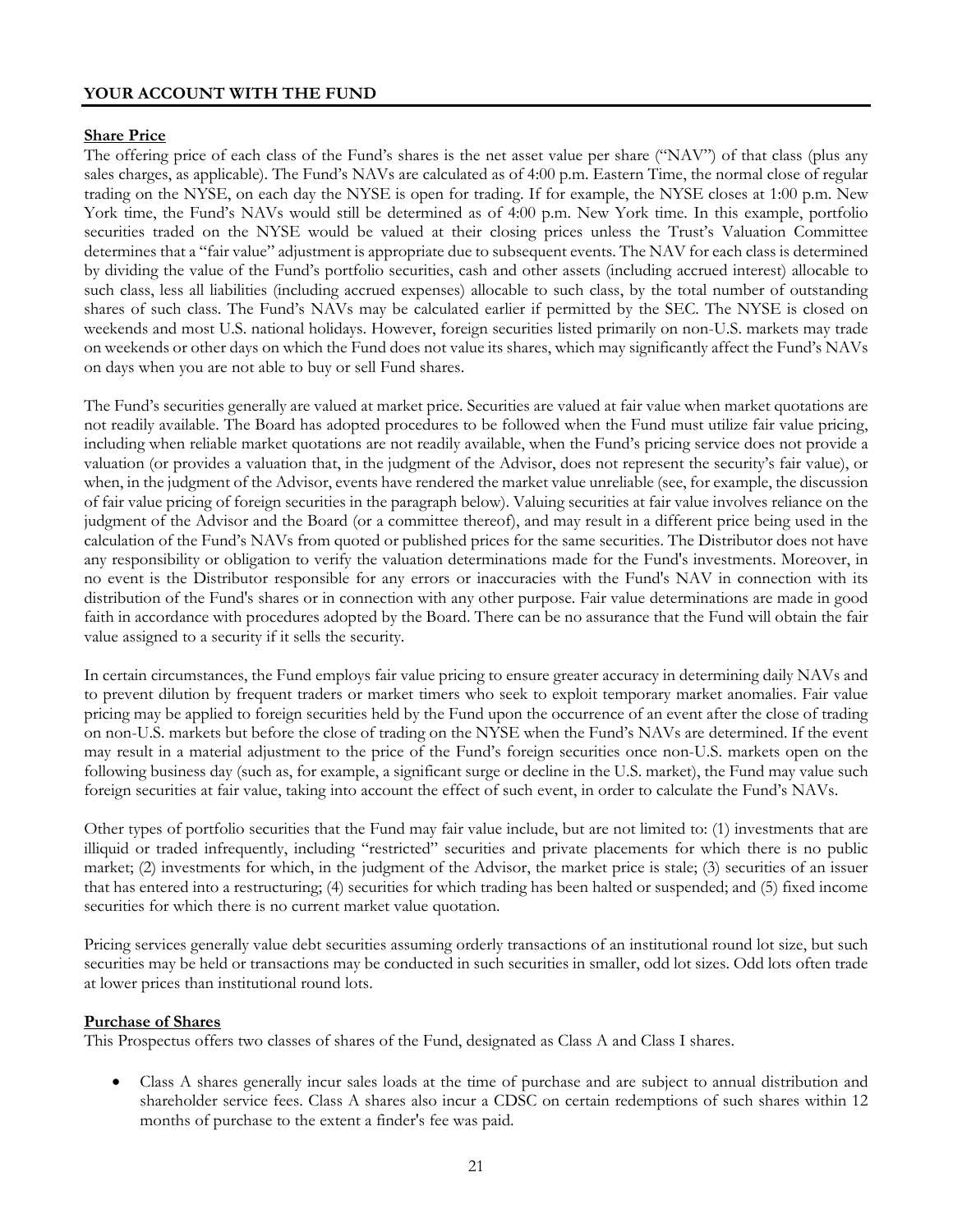• Class I shares are not subject to any sales loads and do not incur distribution fees but may incur shareholder service fees.

By offering multiple classes of shares, the Fund permits each investor to choose the class of shares that is most beneficial given the type of investor, the amount to be invested and the length of time the investor expects to hold the shares.

Before you invest, you should compare the features of each share class, so that you can choose the class that is right for you. When selecting a share class, you should consider the following:

- which shares classes are available to you;
- how long you expect to own your shares;
- how much you intend to invest;
- total costs and expenses associated with a particular share class; and
- whether you qualify for any reduction or waiver of sales charges.

Class A shares are generally available to all investors; however, share class availability depends upon your financial intermediary's policies and procedures. Class I shares are subject to different eligibility requirements, fees and expenses, and may have different minimum investment requirements. For eligible investors, Class I shares may be more suitable than Class A shares. You should consult with your financial advisor for more information to determine which share class is most appropriate for your situation.

Each class of shares generally has the same rights, except for the distribution fees, and related expenses associated with each class of shares, and the exclusive voting rights by each class with respect to any distribution plan or service plan for such class of shares.

|                            | To Open      | To Add to           |
|----------------------------|--------------|---------------------|
| <b>Minimum Investments</b> | Your Account | <b>Your Account</b> |
| <b>Class A</b>             |              |                     |
| Direct Regular Accounts    | \$1,000      | \$50                |
| Direct Retirement Accounts | \$1,000      | \$50                |
| Automatic Investment Plan  | \$1,000      | \$50                |
| Gift Account For Minors    | \$1,000      | \$50                |
| Class I                    |              |                     |
| Direct Regular Accounts    | \$500,000    | $\$0$               |
| Direct Retirement Accounts | \$500,000    | \$0                 |
| Automatic Investment Plan  | \$500,000    | $\$0$               |
| Gift Account For Minors    | \$500,000    | \$0                 |

To purchase shares of the Fund, you must invest at least the minimum amount indicated in the following table.

Shares of the Fund may be purchased by check, by wire transfer of funds via a bank or through an approved financial intermediary (*i.e.,* a supermarket, investment advisor, financial planner or consultant, broker, dealer or other investment professional and their agents) authorized by the Fund to receive purchase orders. Financial intermediaries may provide varying arrangements for their clients to purchase and redeem shares, which may include different sales charges as described in this Prospectus, additional fees and different investment minimums. In addition, from time to time, a financial intermediary may modify or waive the initial and subsequent investment minimums. Your financial intermediary may receive different compensation for selling Class A shares due to different sales charges among the share classes. Please see the section titled "Class A Shares – Sales Charge Schedule" and "Appendix A – Waivers and Discounts Available from Intermediaries" of this Prospectus. The share classes your financial intermediary sells may depend on, among other things, the type of investor account and the policies, procedures and practices adopted by your financial intermediary. You should review these arrangements with your financial intermediary.

You may make an initial investment in an amount greater than the minimum amounts shown in the preceding table and the Fund may, from time to time, reduce or waive the minimum initial investment amounts. The minimum initial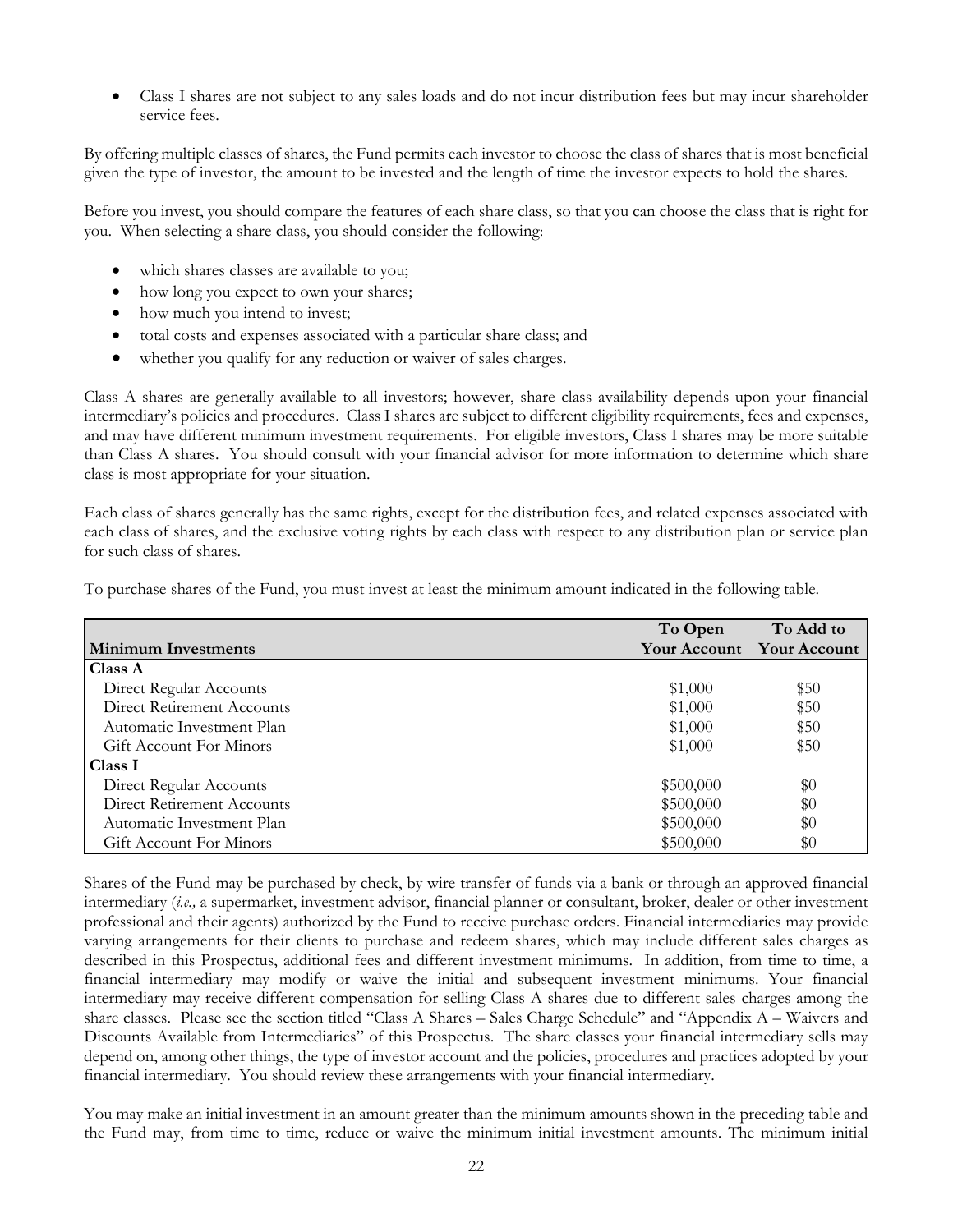investment amount is automatically waived for Fund shares purchased by Trustees of the Trust and current or retired directors and employees of the Advisor and its affiliates.

To the extent allowed by applicable law, the Fund reserves the right to discontinue offering shares at any time or to cease operating entirely.

#### **Sales Charge Schedule**

Class A shares of the Fund are sold at the public offering price, which is the NAV plus an initial maximum sales charge which varies with the amount you invest as shown in the following chart. This means that part of your investment in the Fund will be used to pay the sales charge.

| <b>Class A Shares-Sales Charge Schedule</b> |                        |                     |                 |  |  |  |
|---------------------------------------------|------------------------|---------------------|-----------------|--|--|--|
|                                             | Dealer<br>Front-End    |                     |                 |  |  |  |
|                                             | <b>Front-End Sales</b> | <b>Sales Charge</b> | Reallowance     |  |  |  |
|                                             | Charge                 | As a $\%$ Of        | As a $\%$ Of    |  |  |  |
|                                             | As a $\%$ Of           | <b>Net</b>          | <b>Offering</b> |  |  |  |
| Your Investment                             | Offering Price*        | Investment          | Price           |  |  |  |
| Up to \$24,999                              | 5.75%                  | $6.10\%$            | $5.00\%$        |  |  |  |
| \$25,000 - \$49,999                         | $5.00\%$               | $5.26\%$            | $4.50\%$        |  |  |  |
| \$50,000 - \$99,999                         | $4.50\%$               | $4.71\%$            | 3.75%           |  |  |  |
| \$100,000-\$249,999                         | $3.50\%$               | $3.63\%$            | 2.75%           |  |  |  |
| \$250,000-\$499,999                         | $2.50\%$               | $2.56\%$            | $2.00\%$        |  |  |  |
| \$500,000-\$999,999                         | $2.00\%$               | $2.04\%$            | $1.50\%$        |  |  |  |
| \$1 million or more                         | See below**            | See below**         | See below**     |  |  |  |

The offering price includes the sales charge.

\*\* There is no initial sales charge on purchases of Class A shares in an account or accounts with an accumulated value of \$1 million or more, but a CDSC of 1.00% will be imposed to the extent a finder's fee was paid in the event of certain redemptions within 12 months of the date of purchase. See the "Large Order Net Asset Value Purchase Privilege" section on page 25.

Because of rounding in the calculation of front-end sales charges, the actual front-end sales charge paid by an investor may be higher or lower than the percentages noted above. No sales charge is imposed on Class A shares received from reinvestment of dividends or capital gain distributions.

#### **Class A Shares Purchase Programs**

Eligible purchasers of Class A shares also may be entitled to reduced sales charges through the *Quantity Discount* programs offered by the Fund as discussed below. Eligible purchasers of Class A shares also may be entitled to waived sales charges as discussed below under "*Net Asset Value Purchases*". The availability of certain sales charge waivers and discounts will depend on whether you purchase your shares directly from the Fund or through a financial intermediary. As described in Appendix A to this Prospectus, financial intermediaries may have different policies and procedures regarding the availability of front-end sales load waivers. In all instances, it is the purchaser's responsibility to notify the Fund or the purchaser's financial intermediary at the time of purchase of any relationship or other facts qualifying the purchaser for sales charge waivers or discounts. For waivers and discounts not available through a particular intermediary, shareholders will have to purchase Fund shares directly from the Fund or through another intermediary to receive these waivers or discounts. Please see **"Appendix A – Waivers and Discounts Available from Intermediaries"** of the Prospectus for a description of waivers or discounts available through certain intermediaries.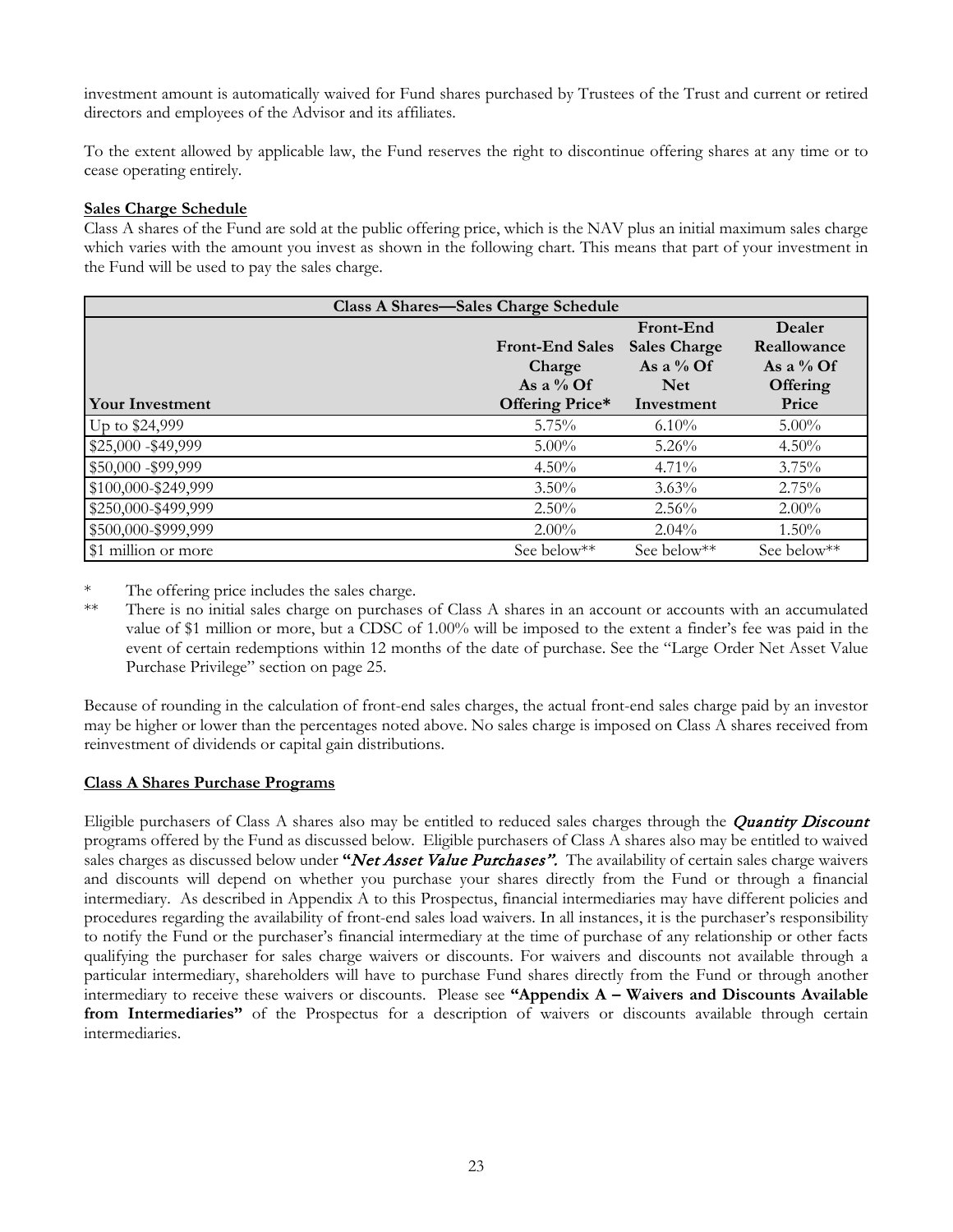# Quantity Discounts.

When purchasing Class A shares, if the dollar amount of your purchase reaches a specified level, known as a *breakpoint*, you are entitled to pay a discounted initial sales charge. For example, a purchase of up to \$24,999 of Class A shares of the Fund would pay an initial charge of 5.75%, while a purchase of \$25,000 would pay an initial charge of 5.00%. There are several breakpoints for the Fund, as shown in the **"Class A Shares - Sales Charge Schedule"** tables above. The greater the investment, the greater the sales charge discount.

You may be able to lower your Class A sales charges if:

- you assure the Fund in writing that you intend to invest at least \$25,000 in Class A shares of the Fund over the next 13 months in exchange for a reduced sales charge ("Letter of Intent") (see below); or
- the amount of Class A shares you already own in the Fund plus the amount you intend to invest in Class A shares is at least \$25,000 ("Cumulative Discount").

By signing a Letter of Intent you can purchase shares of the Fund at a lower sales charge level. Your individual purchases will be made at the applicable sales charge based on the amount you intend to invest over a 13-month period as stated in the Letter of Intent. Any shares purchased within 90 days prior to the date you sign the Letter of Intent may be used as credit toward completion of the stated amount, but the reduced sales charge will only apply to new purchases made on or after the date of the Letter of Intent.

Purchases resulting from the reinvestment of dividends and capital gains do not apply toward fulfillment of the Letter of Intent. Shares equal to 5.75% of the amount stated in the Letter of Intent will be held in escrow during the 13-month period. If, at the end of the period, the total net amount invested is less than the amount stated in the Letter of Intent, you will be required to pay the difference between the reduced sales charge and the sales charge applicable to the individual net amounts invested had the Letter of Intent not been in effect. This amount will be obtained from redemption of the escrowed shares. Any remaining escrowed shares after payment to the Fund of the difference in applicable sales charges will be released to you. If you establish a Letter of Intent with the Fund, you can aggregate your accounts as well as the accounts of your immediate family members. You will need to provide written instructions with respect to the other accounts whose purchases should be considered in fulfillment of the Letter of Intent.

The Letter of Intent and Cumulative Discount are intended to let you combine investments made at other times for purposes of calculating your present sales charge. Any time you can use any of these quantity discounts to "move" your investment into a lower sales charge level, it is generally beneficial for you to do so.

For purposes of determining whether you are eligible for a reduced Class A sales charge, you and your immediate family members (*i.e*., your spouse or domestic partner and your children or stepchildren age 21 or younger) may aggregate your investments in the Fund. This includes, for example, investments held in a retirement account, an employee benefit plan, or through a financial advisor other than the one handling your current purchase. These combined investments will be valued at their current offering price to determine whether your current investment amount qualifies for a reduced sales charge.

You must notify the Fund or an approved financial intermediary at the time of purchase whenever a quantity discount is applicable to purchases and you may be required to provide the Fund, or an approved financial intermediary, with certain information or records to verify your eligibility for a quantity discount. Such information or records may include account statements or other records regarding the shares of the Fund held in all accounts (*e.g.*, retirement accounts) by you and other eligible persons, which may include accounts held at the Fund or at other approved financial intermediaries. Upon such notification, you will pay the sales charge at the lowest applicable sales charge level. You should retain any records necessary to substantiate the purchase price of the Fund's shares, as the Fund and approved financial intermediary may not retain this information.

Information about sales charges can be found on the Fund's website https://www.FirstTrustCapital.com or you can consult with your financial representative.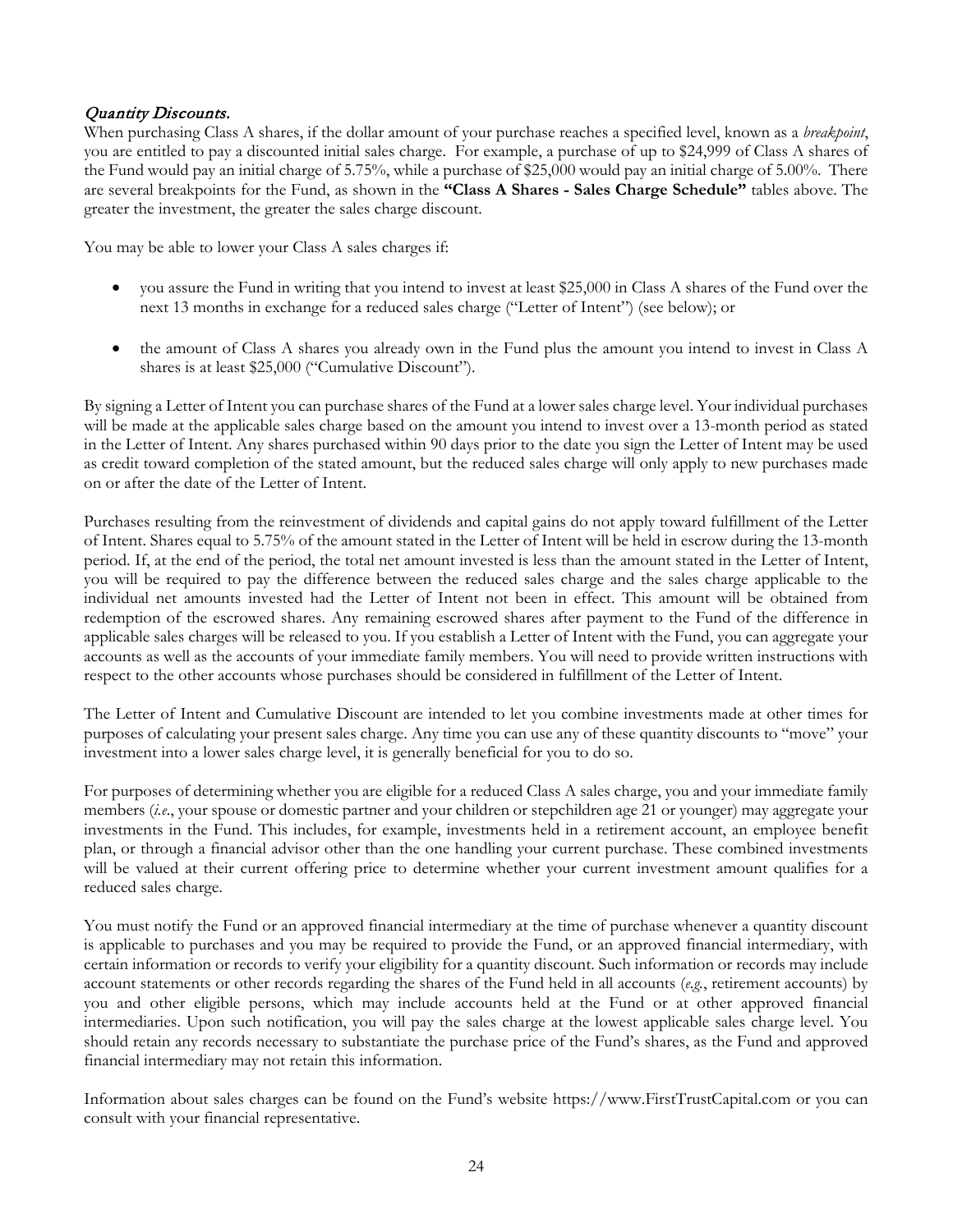# Net Asset Value Purchases

## **Class A Shares**

Class A shares are available for purchase without a sales charge if you are:

- reinvesting dividends or distributions;
- making additional investments for your  $401(k)$  or other retirement or direct accounts;
- participating in an investment advisory or agency commission program under which you pay a fee to an investment advisor or other firm for portfolio management or brokerage services;
- a financial intermediary purchasing on behalf of its clients that: (i) is compensated by clients on a fee-only basis, including but not limited to investment advisors, financial planners, and bank trust departments; or (ii) has entered into an agreement with the Fund to offer Class A shares through a no-load network or platform; (please see Appendix A for a list of financial intermediaries that have these arrangements);
- a current Trustee of the Trust; or
- an employee (including the employee's spouse, domestic partner, children, grandchildren, parents, grandparents, siblings and any dependent of the employee, as defined in Section 152 of the Internal Revenue Code of 1986, as amended) of the Advisor or of a broker-dealer authorized to sell shares of the Fund.

Your financial advisor or the Fund's transfer agent (the "Transfer Agent") can answer your questions and help you determine if you are eligible.

# Large Order Net Asset Value Purchase Privilege

There is no initial sales charge on purchases of Class A shares in an account or accounts with an accumulated value of \$1 million or more, but a CDSC of 1.00% will be imposed to the extent a finder's fee was paid in the event of certain redemptions within 12 months of the date of purchase. From its own profits and resources, the Distributor may pay a finder's fee to authorized dealers that initiate or are responsible for purchases of \$1 million or more of Class A shares of the Fund, in accordance with the following fee schedule: 1.00% on amounts less than \$3 million, 0.50% of the next \$2 million, and 0.25% thereafter. Please see Appendix A for a list of authorized dealers that have these arrangements. If a dealer is not listed in Appendix A, such dealer has agreed to waive its receipt of the finder's fee described above, and the CDSC on Class A shares generally will be waived.

A CDSC will be waived in the following circumstances:

- if you are a current Trustee of the Trust; or
- if you are an employee (including the employee's spouse, domestic partner, children, grandchildren, parents, grandparents, siblings and any dependent of the employee, as defined in Section 152 of the Internal Revenue Code) of the Advisor or its affiliates, or of a broker-dealer authorized to sell shares of the Fund.

Your financial advisor or the Transfer Agent can answer your questions and help you determine if you are eligible.

## **Class I Shares**

To purchase Class I shares of the Fund, you generally must invest at least \$500,000. Class I shares are not subject to an initial sales charge.

Class I shares are available for purchase by clients of financial intermediaries who charge such clients an ongoing fee for advisory, investment, consulting or similar services. Such clients may include individuals, corporations, endowments and foundations.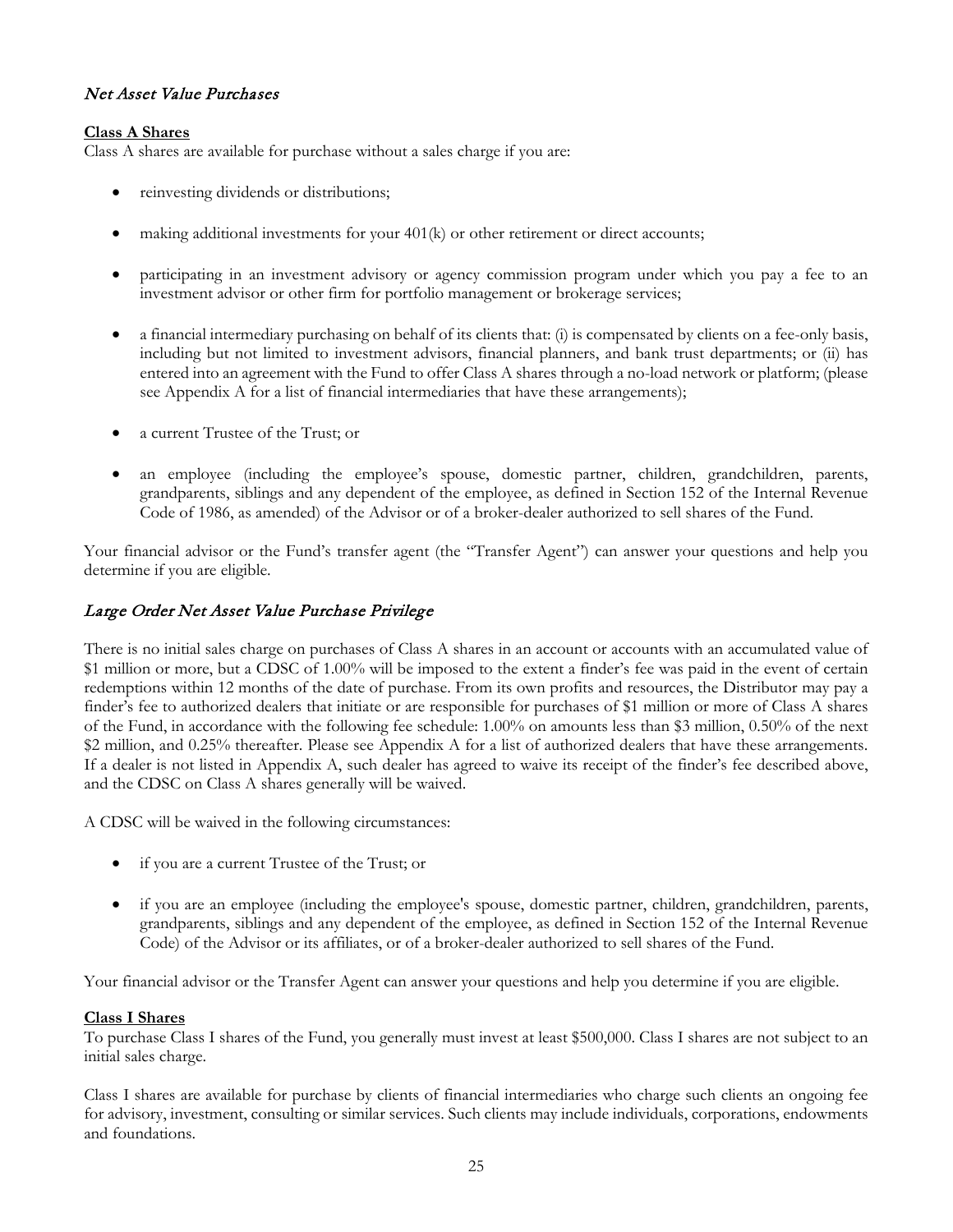#### **In-Kind Purchases and Redemptions**

The Fund reserves the right to accept payment for shares in the form of securities that are permissible investments for the Fund. The Fund also reserves the right to pay redemptions by an "in-kind" distribution of portfolio securities (instead of cash) from the Fund. In-kind purchases and redemptions are generally taxable events and may result in the recognition of gain or loss for federal income tax purposes. See the SAI for further information about the terms of these purchases and redemptions.

#### **Additional Investments**

Additional subscriptions in the Fund generally may be made by investing at least the minimum amount shown in the table above. Exceptions may be made at the Fund's discretion. You may purchase additional shares of the Fund by sending a check together with the investment stub from your most recent account statement to the Fund at the applicable address listed in the table above. Please ensure that you include your account number on the check. If you do not have the investment stub from your account statement, list your name, address and account number on a separate sheet of paper and include it with your check. You may also make additional investments in the Fund by wire transfer of funds or through an approved financial intermediary. The minimum additional investment amount is automatically waived for shares purchased by Trustees of the Trust and current or retired directors and employees of the Advisor and its affiliates. Please follow the procedures described in this Prospectus.

#### **Dividend Reinvestment**

You may reinvest dividends and capital gains distributions in shares of the Fund. Such shares are acquired at NAV (without a sales charge) on the applicable payable date of the dividend or capital gain distribution. Unless you instruct otherwise, dividends and distributions on Fund shares are automatically reinvested in shares of the same class of the Fund paying the dividend or distribution. This instruction may be made by writing to the Transfer Agent or by telephone by calling 1-877-779-1999. You may, on the account application form or prior to any declaration, instruct that dividends and/or capital gain distributions be paid in cash or be reinvested in the Fund at the next determined NAV. If you elect to receive dividends and/or capital gain distributions in cash and the U.S. Postal Service cannot deliver the check, or if a check remains outstanding for six months or more, the Fund reserves the right to reinvest the distribution check in your account at the Fund's current NAV and to reinvest all subsequent distributions.

#### **Customer Identification Information**

To help the government fight the funding of terrorism and money laundering activities, federal law requires all financial institutions to obtain, verify and record information that identifies each person who opens an account. When you open an account, you will be asked for your name, date of birth (for a natural person), your residential address or principal place of business, and mailing address, if different, as well as your Social Security Number or Taxpayer Identification Number. Additional information is required for corporations, partnerships and other entities, including the name, residential address, date of birth and Social Security Number of the underlying beneficial owners and authorized control persons of entity owners. Applications without such information will not be considered in good order. The Fund reserves the right to deny any application if the application is not in good order.

## **Escheatment**

Please note that the value of your account may be transferred to the appropriate state if no activity occurs in the account within the time period specified by state law.

## **Timing and Nature of Requests**

The purchase price you will pay for the Fund's shares will be the next NAV (plus any sales charge, as applicable) calculated after the Transfer Agent or your authorized financial intermediary receives your request in good order. "Good order" means that your purchase request includes: (1) the name of the Fund, (2) the dollar amount of shares to be purchased, (3) your purchase application or investment stub, and (4) a check payable to the **First Trust Merger Arbitrage Fund** or a wire received into the account referenced in "Methods of Buying" in this Prospectus. All requests received in good order before 4:00 p.m. (Eastern Time) on any business day will be processed on that same day. Requests received at or after 4:00 p.m. (Eastern Time) will be transacted at the next business day's NAV. All purchases must be made in U.S. Dollars and drawn on U.S. financial institutions.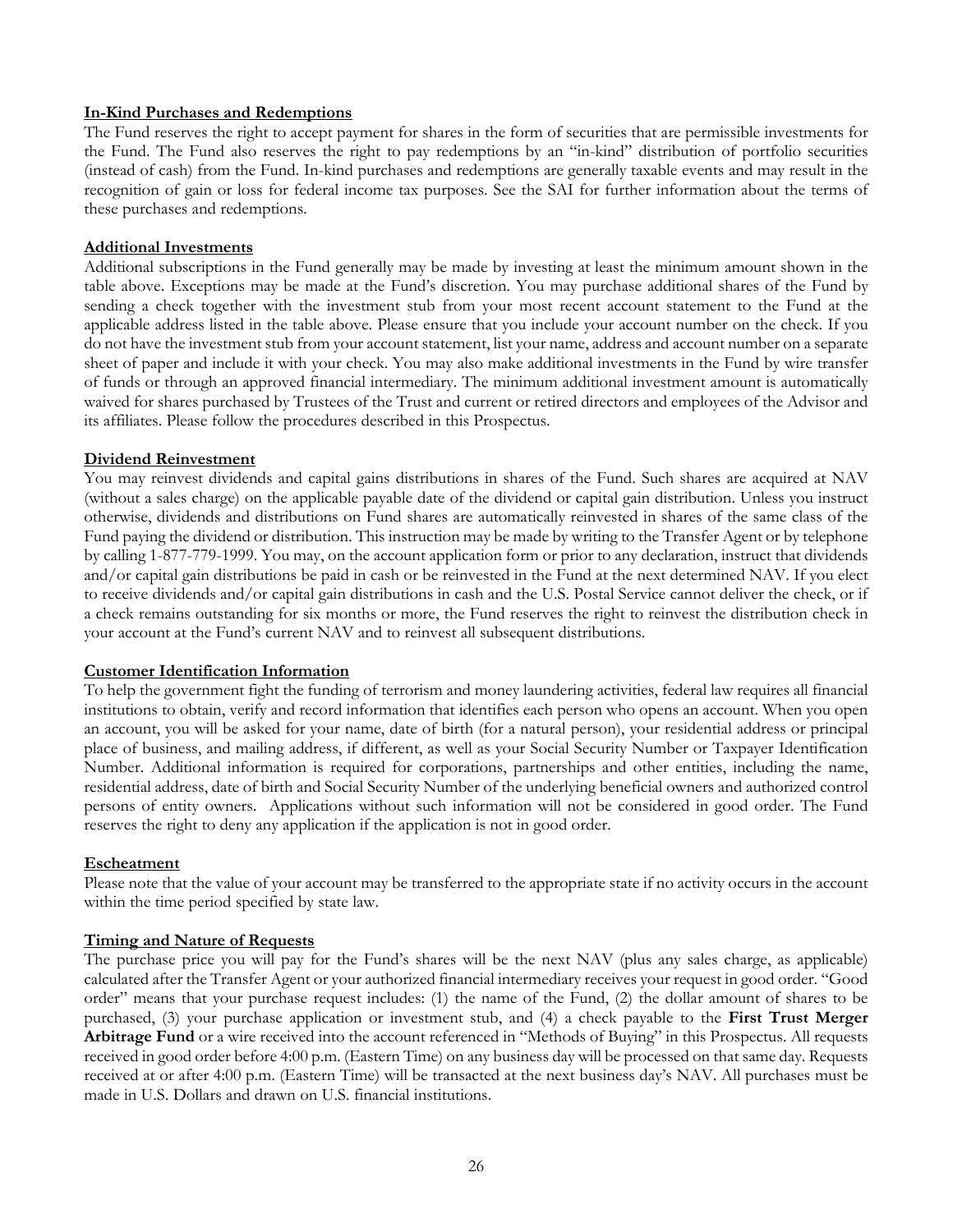| niculous of Duying<br>Through a broker-<br>dealer or other<br>financial<br>intermediary | The Fund is offered through certain approved financial intermediaries (and their agents). The<br>Fund is also offered directly. A purchase order placed with a financial intermediary or its<br>authorized agent is treated as if such order were placed directly with the Fund, and will be<br>deemed to have been received by the Fund when the financial intermediary or its authorized<br>agent receives the order and will be executed at the next NAV (plus any sales charge, as<br>applicable) calculated by the Fund. Your financial intermediary will hold your shares in a<br>pooled account in its (or its agent's) name. The Fund may pay your financial intermediary (or<br>its agent) to maintain your individual ownership information, maintain required records, and<br>provide other shareholder services. A financial intermediary which offers shares may charge<br>its individual clients transaction fees which may be in addition to those described in this<br>Prospectus. If you invest through your financial intermediary, its policies and fees may be<br>different than those described in this Prospectus. For example, the financial intermediary may<br>charge transaction fees or set different minimum investments. Your financial intermediary is |                                                                                                                                                                                                                                                                                          |  |  |  |  |  |
|-----------------------------------------------------------------------------------------|--------------------------------------------------------------------------------------------------------------------------------------------------------------------------------------------------------------------------------------------------------------------------------------------------------------------------------------------------------------------------------------------------------------------------------------------------------------------------------------------------------------------------------------------------------------------------------------------------------------------------------------------------------------------------------------------------------------------------------------------------------------------------------------------------------------------------------------------------------------------------------------------------------------------------------------------------------------------------------------------------------------------------------------------------------------------------------------------------------------------------------------------------------------------------------------------------------------------------------------------------------------------------------------|------------------------------------------------------------------------------------------------------------------------------------------------------------------------------------------------------------------------------------------------------------------------------------------|--|--|--|--|--|
|                                                                                         | an approved financial intermediary of the Fund or for additional information.                                                                                                                                                                                                                                                                                                                                                                                                                                                                                                                                                                                                                                                                                                                                                                                                                                                                                                                                                                                                                                                                                                                                                                                                        | responsible for processing your order correctly and promptly, keeping you advised of the<br>status of your account, confirming your transactions and ensuring that you receive copies of<br>the Fund's Prospectus. Please contact your financial intermediary to determine whether it is |  |  |  |  |  |
| By mail                                                                                 | The Fund will not accept payment in cash, including cashier's checks. Also, to prevent check<br>fraud, the Fund will not accept third party checks, Treasury checks, credit card checks,<br>traveler's checks, money orders or starter checks for the purchase of shares. All checks must<br>be made in U.S. Dollars and drawn on U.S. financial institutions.                                                                                                                                                                                                                                                                                                                                                                                                                                                                                                                                                                                                                                                                                                                                                                                                                                                                                                                       |                                                                                                                                                                                                                                                                                          |  |  |  |  |  |
|                                                                                         | To buy shares directly from the Fund by mail, complete an account application and send it<br>together with your check for the amount you wish to invest to the Fund at the address<br>indicated below. To make additional investments once you have opened your account, write<br>your account number on the check and send it to the Fund together with the most recent<br>confirmation statement received from the Transfer Agent. If your check is returned for<br>insufficient funds, your purchase will be canceled and a \$25 fee will be assessed against your<br>account by the Transfer Agent.                                                                                                                                                                                                                                                                                                                                                                                                                                                                                                                                                                                                                                                                              |                                                                                                                                                                                                                                                                                          |  |  |  |  |  |
|                                                                                         | <b>Regular Mail</b><br>First Trust Merger Arbitrage Fund<br>P.O. Box 2175<br>Milwaukee, Wisconsin 53201                                                                                                                                                                                                                                                                                                                                                                                                                                                                                                                                                                                                                                                                                                                                                                                                                                                                                                                                                                                                                                                                                                                                                                              | <b>Overnight Delivery</b><br>First Trust Merger Arbitrage Fund<br>235 West Galena Street<br>Milwaukee, Wisconsin 53212                                                                                                                                                                   |  |  |  |  |  |
|                                                                                         | The Fund does not consider the U.S. Postal Service or other independent delivery<br>services to be its agents.                                                                                                                                                                                                                                                                                                                                                                                                                                                                                                                                                                                                                                                                                                                                                                                                                                                                                                                                                                                                                                                                                                                                                                       |                                                                                                                                                                                                                                                                                          |  |  |  |  |  |
| By telephone                                                                            | To make additional investments by telephone, you must authorize telephone purchases on<br>your account application. If you have given authorization for telephone transactions and your<br>account has been open for at least 15 days, call the Transfer Agent toll-free at 1-877-779-1999<br>and you will be allowed to move money in amounts of at least \$100, but not greater than<br>\$50,000, from your bank account to the Fund's account upon request. Only bank accounts<br>held at U.S. institutions that are ACH members may be used for telephone transactions. If<br>your order is placed before 4:00 p.m. (Eastern Time) on a business day shares will be<br>purchased in your account at the NAV (plus any sales charge, as applicable) calculated on that<br>day. Orders received at or after 4:00 p.m. (Eastern Time) will be transacted at the next business<br>day's NAV. For security reasons, requests by telephone will be recorded.                                                                                                                                                                                                                                                                                                                           |                                                                                                                                                                                                                                                                                          |  |  |  |  |  |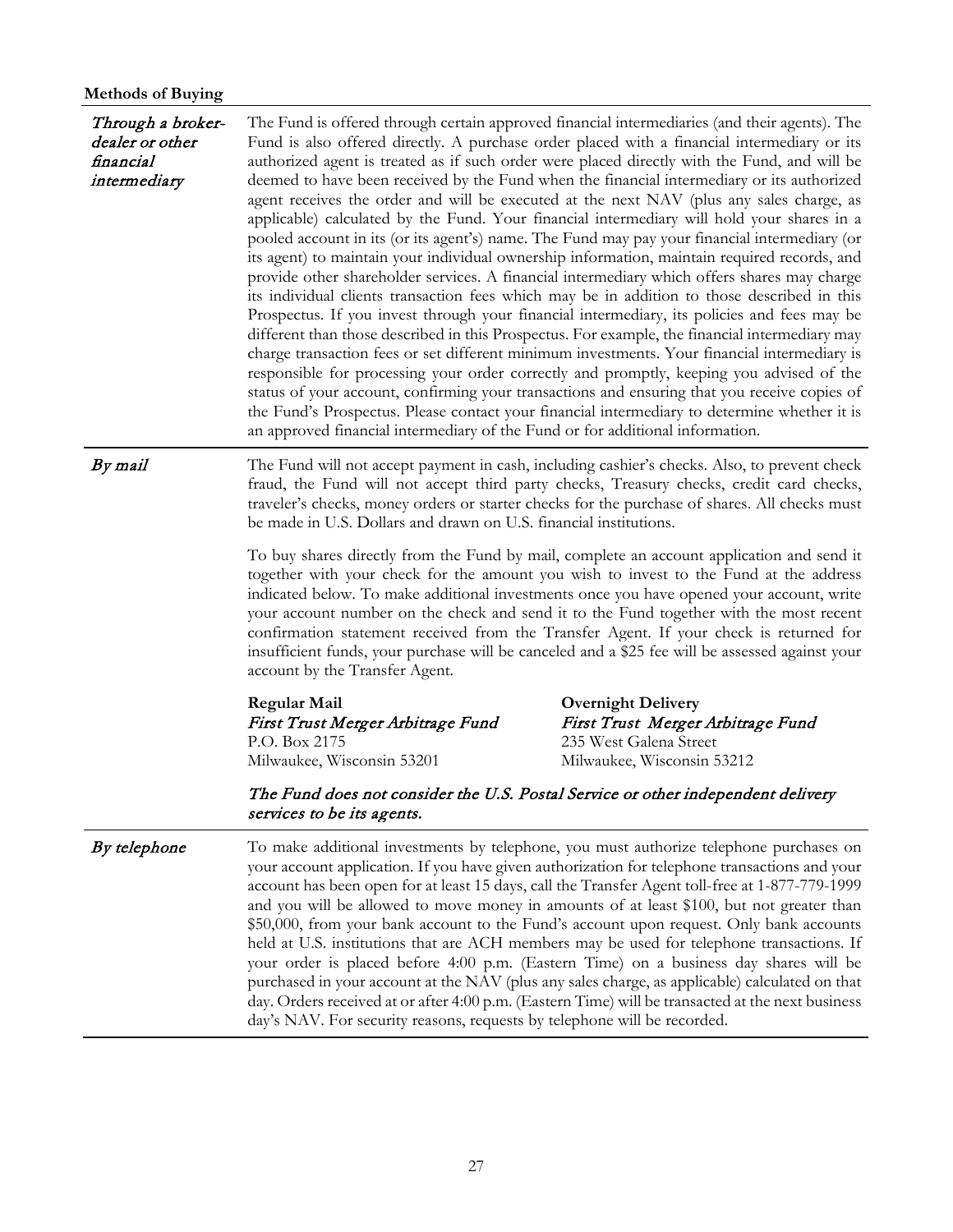| By wire                                                           | To open an account by wire, a completed account application form must be received by the<br>Fund before your wire can be accepted. You may mail or send by overnight delivery your<br>account application form to the Transfer Agent. Upon receipt of your completed account<br>application form, an account will be established for you. The account number assigned to you<br>will be required as part of the wiring instruction that should be provided to your bank to send<br>the wire. Your bank must include the name of the Fund, the account number, and your name<br>so that monies can be correctly applied. Your bank should transmit monies by wire to: |                                                                                                                                                                                                                                                                                                                                                                                                                                                                                                                                                                                                                                                                                                                                                                                                                                                                                     |  |  |  |  |
|-------------------------------------------------------------------|----------------------------------------------------------------------------------------------------------------------------------------------------------------------------------------------------------------------------------------------------------------------------------------------------------------------------------------------------------------------------------------------------------------------------------------------------------------------------------------------------------------------------------------------------------------------------------------------------------------------------------------------------------------------|-------------------------------------------------------------------------------------------------------------------------------------------------------------------------------------------------------------------------------------------------------------------------------------------------------------------------------------------------------------------------------------------------------------------------------------------------------------------------------------------------------------------------------------------------------------------------------------------------------------------------------------------------------------------------------------------------------------------------------------------------------------------------------------------------------------------------------------------------------------------------------------|--|--|--|--|
|                                                                   | UMB Bank, n.a.<br>ABA Number 101000695<br>For credit to First Trust Merger Arbitrage Fund<br>$A/C \neq 9872189450$<br>For further credit to:<br>Your account number<br>Fund Name<br>Name(s) of investor(s)<br>Social Security Number or Taxpayer Identification Number                                                                                                                                                                                                                                                                                                                                                                                               |                                                                                                                                                                                                                                                                                                                                                                                                                                                                                                                                                                                                                                                                                                                                                                                                                                                                                     |  |  |  |  |
|                                                                   | Before sending your wire, please contact the Transfer Agent at 1-877-779-1999 to notify it of<br>your intention to wire funds. This will ensure prompt and accurate credit upon receipt of your<br>wire. Your bank may charge a fee for its wiring service.                                                                                                                                                                                                                                                                                                                                                                                                          |                                                                                                                                                                                                                                                                                                                                                                                                                                                                                                                                                                                                                                                                                                                                                                                                                                                                                     |  |  |  |  |
|                                                                   | Wired funds must be received prior to 4:00 p.m. (Eastern Time) on a business day to be<br>eligible for same day pricing. The Fund and UMB Bank, n.a. are not responsible for the<br>consequences of delays resulting from the banking or Federal Reserve wire system, or<br>from incomplete wiring instructions.                                                                                                                                                                                                                                                                                                                                                     |                                                                                                                                                                                                                                                                                                                                                                                                                                                                                                                                                                                                                                                                                                                                                                                                                                                                                     |  |  |  |  |
| Selling (Redeeming) Fund Shares                                   |                                                                                                                                                                                                                                                                                                                                                                                                                                                                                                                                                                                                                                                                      |                                                                                                                                                                                                                                                                                                                                                                                                                                                                                                                                                                                                                                                                                                                                                                                                                                                                                     |  |  |  |  |
| Through a broker-<br>dealer or other<br>financial<br>intermediary | may place your redemption order directly with the Fund as described below.                                                                                                                                                                                                                                                                                                                                                                                                                                                                                                                                                                                           | If you purchased your shares through an approved financial intermediary, your redemption<br>order must be placed through the same financial intermediary. The Fund will be deemed to<br>have received a redemption order when a financial intermediary (or its authorized agent)<br>receives the order. The financial intermediary must receive your redemption order prior to<br>4:00 p.m. (Eastern Time) on a business day for the redemption to be processed at the current<br>day's NAV. Orders received at or after 4:00 p.m. (Eastern Time) on a business day or on a<br>day when the Fund does not value its shares will be transacted at the next business day's NAV.<br>Please keep in mind that your financial intermediary may charge additional fees for its services.<br>In the event your approved financial intermediary is no longer available or in operation, you |  |  |  |  |
| By mail                                                           | days, or trust documents indicating proper authorization).                                                                                                                                                                                                                                                                                                                                                                                                                                                                                                                                                                                                           | You may redeem shares purchased directly from the Fund by mail. Send your written<br>redemption request to First Trust Merger Arbitrage Fund at the address indicated below.<br>Your request must be in good order and contain the Fund's name, the name(s) on the account,<br>your account number and the dollar amount or the number of shares to be redeemed. The<br>redemption request must be signed by all shareholders listed on the account. Additional<br>documents are required for certain types of shareholders, such as corporations, partnerships,<br>executors, trustees, administrators, or guardians (i.e., corporate resolutions dated within 60                                                                                                                                                                                                                  |  |  |  |  |
|                                                                   | <b>Regular Mail</b><br>First Trust Merger Arbitrage Fund<br>P.O. Box 2175<br>Milwaukee, Wisconsin 53201                                                                                                                                                                                                                                                                                                                                                                                                                                                                                                                                                              | <b>Overnight Delivery</b><br>First Trust Merger Arbitrage Fund<br>235 West Galena Street<br>Milwaukee, Wisconsin 53212                                                                                                                                                                                                                                                                                                                                                                                                                                                                                                                                                                                                                                                                                                                                                              |  |  |  |  |
|                                                                   | A Medallion signature guarantee must be included if any of the following situations apply:                                                                                                                                                                                                                                                                                                                                                                                                                                                                                                                                                                           |                                                                                                                                                                                                                                                                                                                                                                                                                                                                                                                                                                                                                                                                                                                                                                                                                                                                                     |  |  |  |  |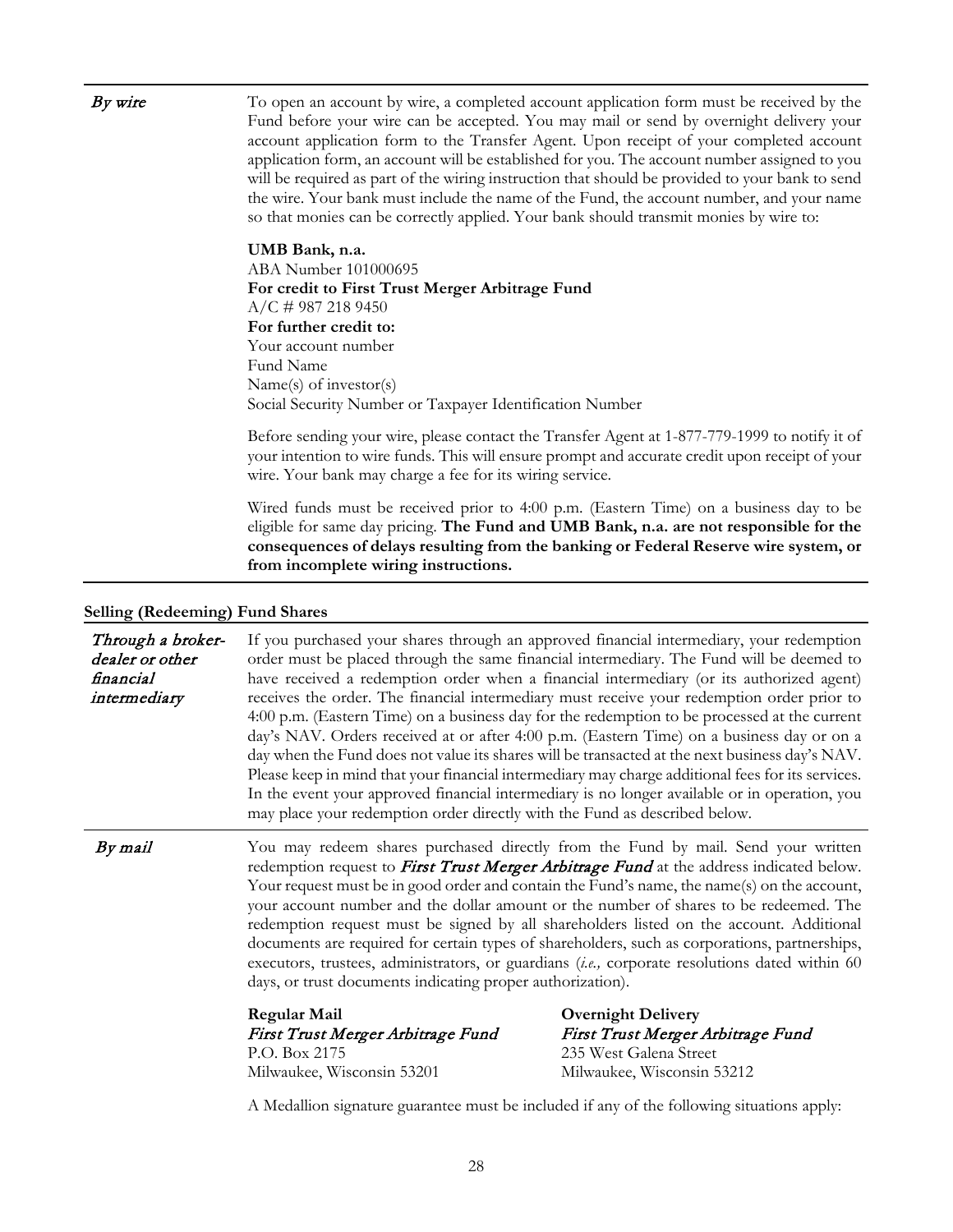- You wish to redeem more than \$50,000 worth of shares;
- When redemption proceeds are sent to any person, address or bank account not on record;
- If a change of address was received by the Transfer Agent within the last 15 days;
- If ownership is changed on your account; or
- When establishing or modifying certain services on your account.

**By telephone** To redeem shares by telephone, call the Fund at 1-877-779-1999 and specify the amount of money you wish to redeem. You may have a check sent to the address of record, or, if previously established on your account, you may have proceeds sent by wire or electronic funds transfer through the ACH network directly to your bank account. Wire transfers are subject to a \$20 fee paid by the shareholder and your bank may charge a fee to receive wired funds. Checks sent via overnight delivery are subject to a \$25 charge. You do not incur any charge when proceeds are sent via the ACH network; however, credit may not be available for two to three business days.

> If you are authorized to perform telephone transactions (either through your account application form or by subsequent arrangement in writing with the Fund), you may redeem shares worth up to \$50,000, by instructing the Fund by phone at 1-877-779-1999. Unless noted on the initial account application, a Medallion signature guarantee is required of all shareholders in order to qualify for or to change telephone redemption privileges.

> Note: The Fund and all of its service providers will not be liable for any loss or expense in acting upon instructions that are reasonably believed to be genuine. To confirm that all telephone instructions are genuine, the caller must verify the following:

- The Fund account number;
- The name in which his or her account is registered;
- The Social Security Number or Taxpayer Identification Number under which the account is registered; and
- The address of the account holder, as stated in the account application form.

#### **Medallion Signature Guarantee**

In addition to the situations described above, the Fund reserves the right to require a Medallion signature guarantee in other instances based on the circumstances relative to the particular situation.

Shareholders redeeming more than \$50,000 worth of shares by mail should submit written instructions with a Medallion signature guarantee from an eligible institution acceptable to the Transfer Agent, such as a domestic bank or trust company, broker, dealer, clearing agency or savings association, or from any participant in a Medallion program recognized by the Securities Transfer Association. The three currently recognized Medallion programs are Securities Transfer Agents Medallion Program, Stock Exchanges Medallion Program and New York Stock Exchange, Inc. Medallion Signature Program. Signature guarantees that are not part of these programs will not be accepted. Participants in Medallion programs are subject to dollar limitations which must be considered when requesting their guarantee. The Transfer Agent may reject any signature guarantee if it believes the transaction would otherwise be improper. *A notary public cannot provide a signature guarantee.*

#### **Systematic Withdrawal Plan**

You may request that a predetermined dollar amount be sent to you on a monthly or quarterly basis. Your account must maintain a value of at least \$1,000 for you to be eligible to participate in the Systematic Withdrawal Plan ("SWP"). The minimum withdrawal amount is \$100. If you elect to receive redemptions through the SWP, the Fund will send a check to your address of record, or will send the payment via electronic funds transfer through the ACH network directly to your bank account on record. You may request an application for the SWP by calling the Transfer Agent toll-free at 1- 877-779-1999. The Fund may modify or terminate the SWP at any time. You may terminate your participation in the SWP by calling the Transfer Agent at least five business days before the next withdrawal.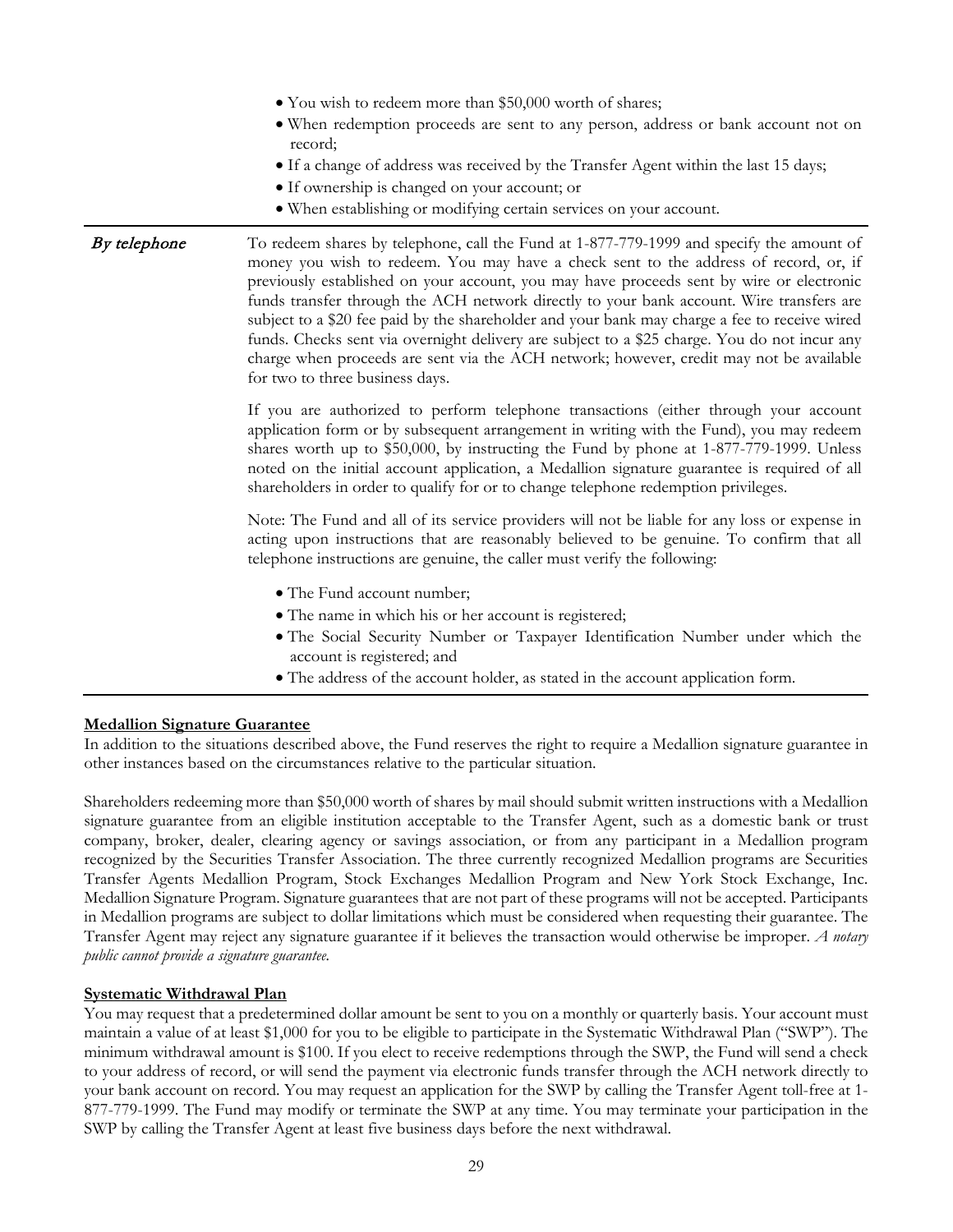## **Payment of Redemption Proceeds**

You may redeem shares of the Fund at a price equal to the NAV next determined after the Transfer Agent and/or authorized agent receives your redemption request in good order. Generally your redemption request cannot be processed on days the NYSE is closed. Redemption proceeds for requests received in good order by the Transfer Agent and/or authorized agent before the close of the regular trading session of the NYSE (generally 4:00 p.m. Eastern Time) will usually be sent to the address of record or the bank you indicate or wired using the wire instructions on record, on the following business day. Payment of redemption proceeds may take longer than typically expected, but will be sent within seven calendar days after the Fund receives your redemption request, except as specified below.

If you purchase shares using a check and request a redemption before the check has cleared, the Fund may postpone payment of your redemption proceeds up to 15 calendar days while the Fund waits for the check to clear. Furthermore, the Fund may suspend the right to redeem shares or postpone the date of payment upon redemption for more than seven calendar days: (1) for any period during which the NYSE is closed (other than customary weekend or holiday closings) or trading on the NYSE is restricted; (2) for any period during which an emergency exists affecting the sale of the Fund's securities or making such sale or the fair determination of the value of the Fund's net assets not reasonably practicable; or (3) for such other periods as the SEC may permit for the protection of the Fund's shareholders.

#### **Other Redemption Information**

IRA and retirement plan redemptions from accounts for which UMB Bank, n.a. is the custodian must be completed on an IRA Distribution Form or other acceptable form approved by UMB Bank, n.a. Shareholders who hold shares of the Fund through an IRA or other retirement plan must indicate on their redemption requests whether to withhold federal income tax. Such redemption requests will generally be subject to a 10% federal income tax withholding unless a shareholder elects not to have taxes withheld. An IRA owner with a foreign residential address may not elect to forgo the 10% withholding. In addition, if you are a resident of certain states, state income tax also applies to non-Roth IRA distributions when federal withholding applies. Please consult with your tax professional.

The Fund generally pays sale (redemption) proceeds in cash. The Fund typically expects to satisfy redemption requests by selling portfolio assets or by using holdings of cash or cash equivalents. On a less regular basis, the Fund may also satisfy redemption requests by drawing on a line of credit and/or utilizing a temporary overdraft facility offered through its custodian, UMB Bank, n.a., in order to assist the Fund in meeting redemption requests. The Fund uses these methods during both normal and stressed market conditions. During conditions that make the payment of cash unwise and/or in order to protect the interests of the Fund's remaining shareholders, the Fund may pay all or part of a shareholder's redemption proceeds in portfolio securities with a market value equal to the redemption price (redemption-in-kind) in lieu of cash. The Fund may redeem shares in kind during both normal and stressed market conditions. Generally, inkind redemptions will be effected through a pro rata distribution of the Fund's portfolio securities. If the Fund redeems your shares in kind, you will bear any market risks associated with investment in these securities, and you will be responsible for the costs (including brokerage charges) of converting the securities to cash.

The Fund may redeem all of the shares held in your account if your balance falls below the Fund's minimum initial investment amount due to your redemption activity. In these circumstances, the Fund will notify you in writing and request that you increase your balance above the minimum initial investment amount within 30 days of the date of the notice. If, within 30 days of the Fund's written request, you have not increased your account balance, your shares will be automatically redeemed at the current NAV. The Fund will not require that your shares be redeemed if the value of your account drops below the investment minimum due to fluctuations of the Fund's NAV.

#### **Cost Basis Information**

Federal tax law requires that mutual fund regulated investment companies, such as the Fund, report their shareholders' cost basis, gain/loss, and holding period to the IRS on the shareholders' Consolidated Form 1099s when "covered" shares of the regulated investment companies are sold. Covered shares are any shares acquired (including pursuant to a dividend reinvestment plan) on or after January 1, 2012.

The Fund has chosen "first-in, first-out" ("FIFO") as its standing (default) tax lot identification method for all shareholders, which means this is the method the Fund will use to determine which specific shares are deemed to be sold when there are multiple purchases on different dates at differing net asset values and the entire position is not sold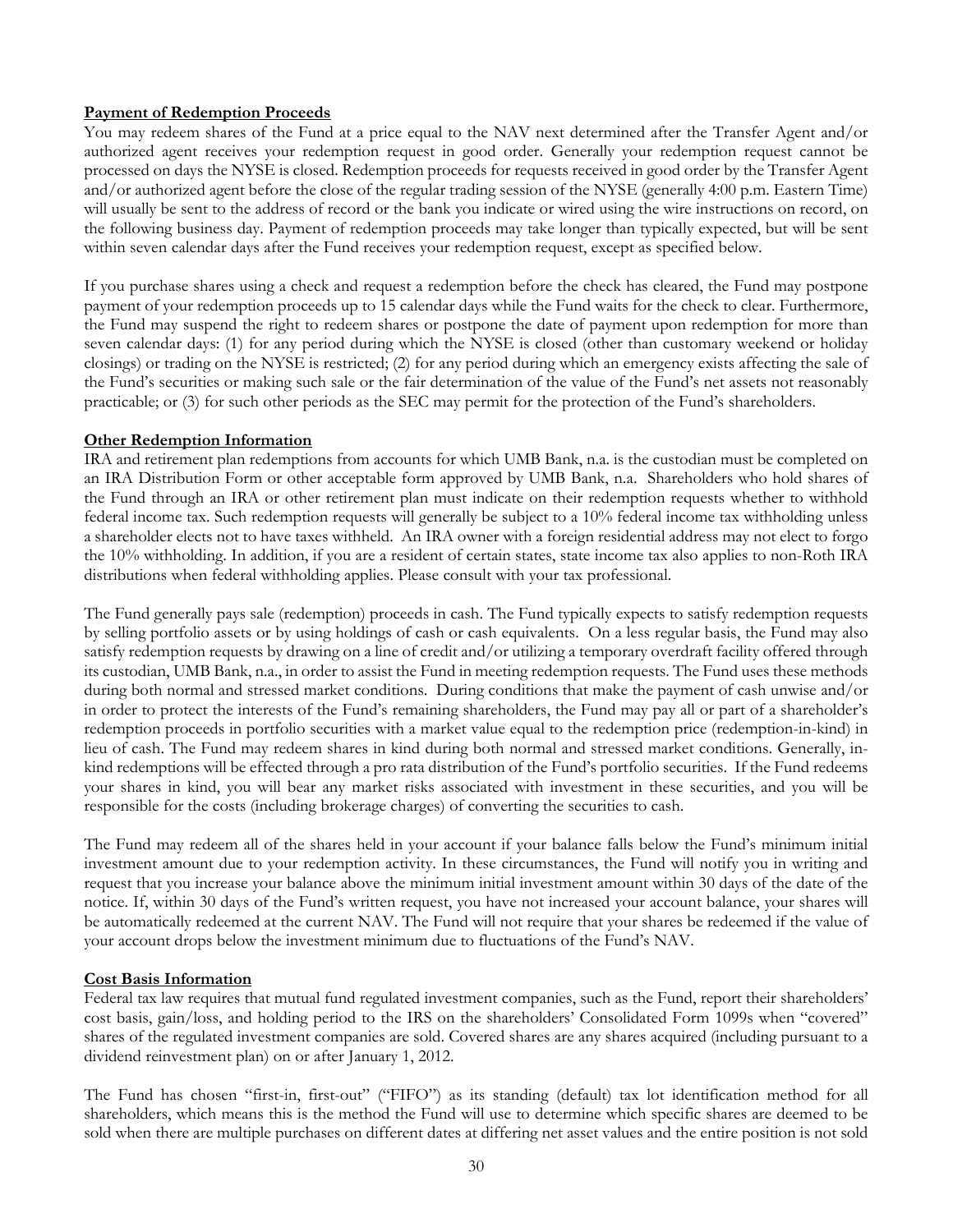at one time. The Fund's standing tax lot identification method is the method it will use to report the sale of covered shares on your Consolidated Form 1099 if you do not select a specific tax lot identification method. Redemptions are taxable and you may realize a gain or a loss upon the sale of your shares. Certain shareholders may be subject to backup withholding.

Subject to certain limitations, you may choose a method other than the Fund's standing method at the time of your purchase or upon the sale of covered shares. Please refer to the appropriate Treasury regulations or consult your tax advisor with regard to your personal circumstances.

## **Tools to Combat Frequent Transactions**

The Trust's Board of Trustees has adopted policies and procedures with respect to frequent purchases and redemptions of Fund shares by Fund shareholders. The Trust discourages excessive, short-term trading and other abusive trading practices that may disrupt portfolio management strategies and harm the Fund's performance. The Trust takes steps to reduce the frequency and effect of these activities on the Fund. These steps may include monitoring trading activity and using fair value pricing. In addition, the Trust may take action, which may include using its best efforts to restrict a shareholder from making additional purchases in the Fund, if that shareholder has engaged in four or more "round trips" in the Fund during a 12-month period. Although these efforts (which are described in more detail below) are designed to discourage abusive trading practices, these tools cannot eliminate the possibility that such activity may occur. Further, while the Trust makes efforts to identify and restrict frequent trading, the Trust receives purchase and sale orders through financial intermediaries and cannot always know or detect frequent trading that may be facilitated by the use of intermediaries or the use of group or omnibus accounts by those intermediaries. The Trust seeks to exercise its judgment in implementing these tools to the best of its ability in a manner that the Trust believes is consistent with the interests of Fund shareholders.

| Redemption Fee                     | You will be charged a redemption fee of 1.00% of the value of the First Trust Merger<br>Arbitrage Fund shares being redeemed if you redeem your shares of the Fund within 30 days<br>of purchase. The FIFO method is used to determine the holding period; this means that if<br>you bought shares on different days, the shares purchased first will be redeemed first for the<br>purpose of determining whether the redemption fee applies. The redemption fee is deducted<br>from the sale proceeds and is retained by the First Trust Merger Arbitrage Fund for the benefit<br>of its remaining shareholders. The fee will not apply to redemptions (i) due to a shareholder's<br>death or disability, (ii) from certain omnibus accounts with systematic or contractual<br>limitations, (iii) of shares acquired through reinvestments of dividends or capital gains<br>distributions, (iv) through certain employer-sponsored retirement plans or employee benefit<br>plans or, with respect to any such plan, to comply with minimum distribution requirements,<br>(v) effected pursuant to asset allocation programs, wrap fee programs, and other investment<br>programs offered by financial institutions where investment decisions are made on a<br>discretionary basis by investment professionals, (vi) effected pursuant to an automatic non-<br>discretionary rebalancing program, (vii) effected pursuant to the SWP, or (viii) by the First<br>Trust Merger Arbitrage Fund with respect to accounts falling below the minimum initial<br>investment amount. The Trust reserves the right to waive this fee in other circumstances if<br>the Advisor determines that doing so is in the best interests of the First Trust Merger Arbitrage<br>Fund. |
|------------------------------------|----------------------------------------------------------------------------------------------------------------------------------------------------------------------------------------------------------------------------------------------------------------------------------------------------------------------------------------------------------------------------------------------------------------------------------------------------------------------------------------------------------------------------------------------------------------------------------------------------------------------------------------------------------------------------------------------------------------------------------------------------------------------------------------------------------------------------------------------------------------------------------------------------------------------------------------------------------------------------------------------------------------------------------------------------------------------------------------------------------------------------------------------------------------------------------------------------------------------------------------------------------------------------------------------------------------------------------------------------------------------------------------------------------------------------------------------------------------------------------------------------------------------------------------------------------------------------------------------------------------------------------------------------------------------------------------------------------------------------------------------------------------------|
| Monitoring<br>Trading<br>Practices | The Trust may monitor trades in Fund shares in an effort to detect short-term trading<br>activities. If, as a result of this monitoring, the Trust believes that a shareholder of the Fund<br>has engaged in excessive short-term trading, it may, in its discretion, ask the shareholder to<br>stop such activities or refuse to process purchases in the shareholder's accounts. In making<br>such judgments, the Trust seeks to act in a manner that it believes is consistent with the best<br>interest of Fund shareholders. Due to the complexity and subjectivity involved in identifying<br>abusive trading activity, there can be no assurance that the Trust's efforts will identify all trades<br>or trading practices that may be considered abusive.                                                                                                                                                                                                                                                                                                                                                                                                                                                                                                                                                                                                                                                                                                                                                                                                                                                                                                                                                                                                    |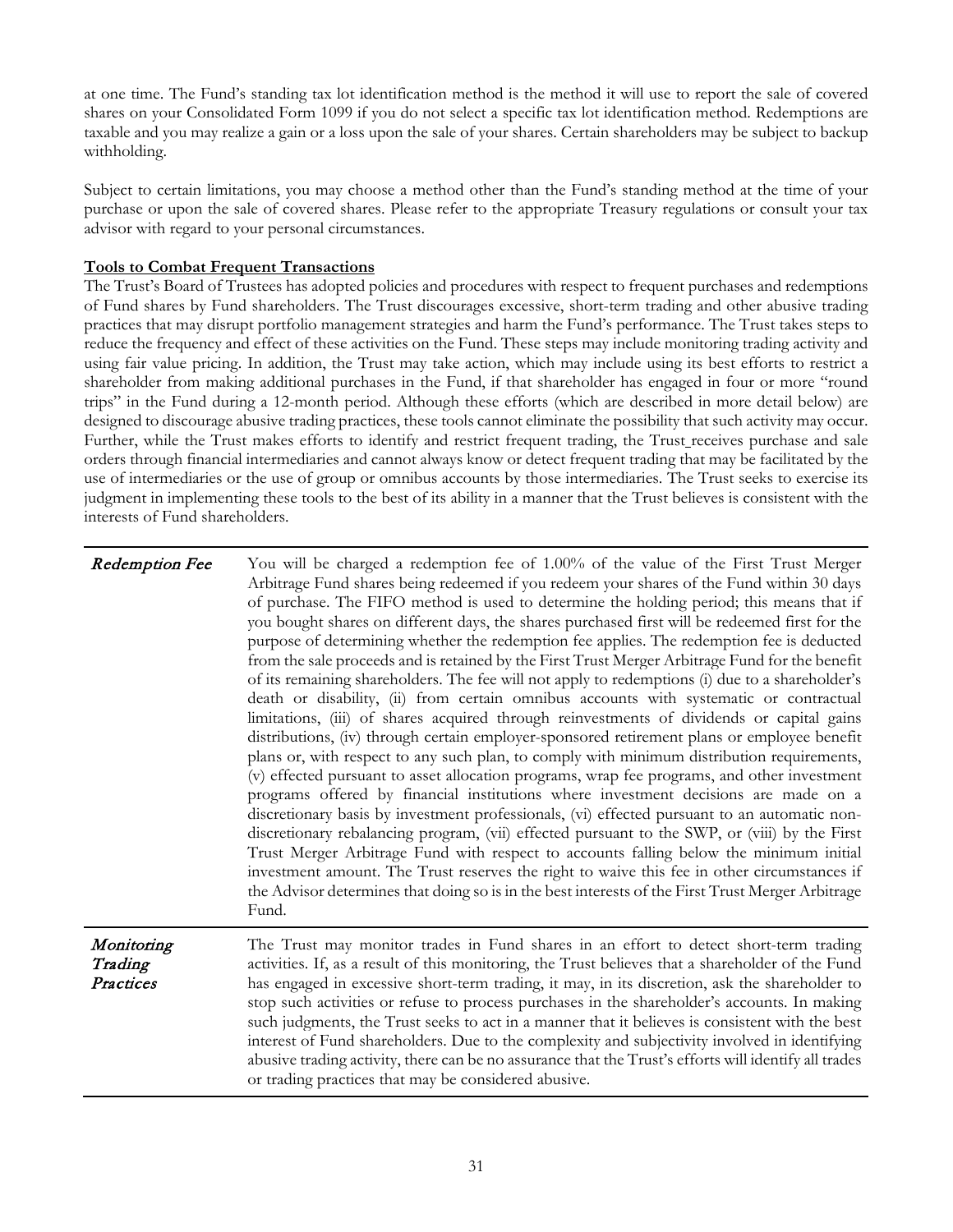## **General Transaction Policies**

Some of the following policies are mentioned above. In general, the Fund reserves the right to:

- vary or waive any minimum investment requirement;
- refuse, change, discontinue, or temporarily suspend account services, including purchase or telephone redemption privileges (if redemption by telephone is not available, you may send your redemption order to the Fund via regular or overnight delivery), for any reason;
- reject any purchase request for any reason (generally the Fund does this if the purchase is disruptive to the efficient management of the Fund due to the timing of the investment or an investor's history of excessive trading);
- delay paying redemption proceeds for up to seven calendar days after receiving a request, if an earlier payment could adversely affect the Fund;
- reject any purchase or redemption request that does not contain all required documentation; and
- subject to applicable law and with prior notice, adopt other policies from time to time requiring mandatory redemption of shares in certain circumstances.

If you elect telephone privileges on the account application or in a letter to the Fund, you may be responsible for any fraudulent telephone orders as long as the Fund and/or its service providers have taken reasonable precautions to verify your identity. In addition, once you place a telephone transaction request, it cannot be canceled or modified.

During periods of significant economic or market change, telephone transactions may be difficult to complete. If you are unable to contact the Fund by telephone, you may also mail your request to the Fund at the address listed under "Methods of Buying."

Your broker or other financial intermediary may establish policies that differ from those of the Fund. For example, the organization may charge transaction fees, set higher minimum investments, or impose certain limitations on buying or selling shares in addition to those identified in this Prospectus. Contact your broker or other financial intermediary for details.

Please note that the value of your account may be transferred to the appropriate state if no activity occurs in the account within the time period specified by state law.

## **Exchange Privilege**

You may exchange Class A and Class I shares of the Fund for the same class of shares of the First Trust Multi-Strategy Fund, a series of the Trust managed by the Advisor which is offered in a separate prospectus. Please contact the Fund at 1-877-779-1999 to receive the prospectus for the First Trust Multi-Strategy Fund. The amount of the exchange must be equal to or greater than the required minimum initial investment of the other fund, as stated in that fund's prospectus (see "Minimum Investment" table). You may realize either a gain or loss on those shares and will be responsible for paying any applicable taxes. If you exchange shares through a broker, the broker may charge you a transaction fee. You may exchange shares by sending a written request to the Fund or by telephone. Be sure that your written request includes the dollar amount or number of shares to be exchanged, the name(s) on the account and the account number(s), and is signed by all shareholders on the account. In order to limit expenses, the Fund reserves the right to limit the total number of exchanges you can make in any year. There are no sales charges for exchanges of Class A shares.

## **Conversion of Shares**

A share conversion is a transaction in which shares of one class of the Fund are exchanged for shares of another class of the Fund. Share conversions can occur between each shares of the Fund. Generally, share conversions occur when a shareholder becomes eligible for another share class of the Fund or no longer meets the eligibility criteria of the share class owned by the shareholder (and another class exists for which the shareholder would be eligible). Please note that a share conversion is generally a non-taxable event, but you should consult with your personal tax advisor on your particular circumstances. Please also note, all share conversion requests must be approved by the Advisor.

A request for a share conversion will not be processed until it is received in "good order" (as defined above) by the Fund or your financial intermediary. To receive the NAV of the new class calculated that day, conversion requests must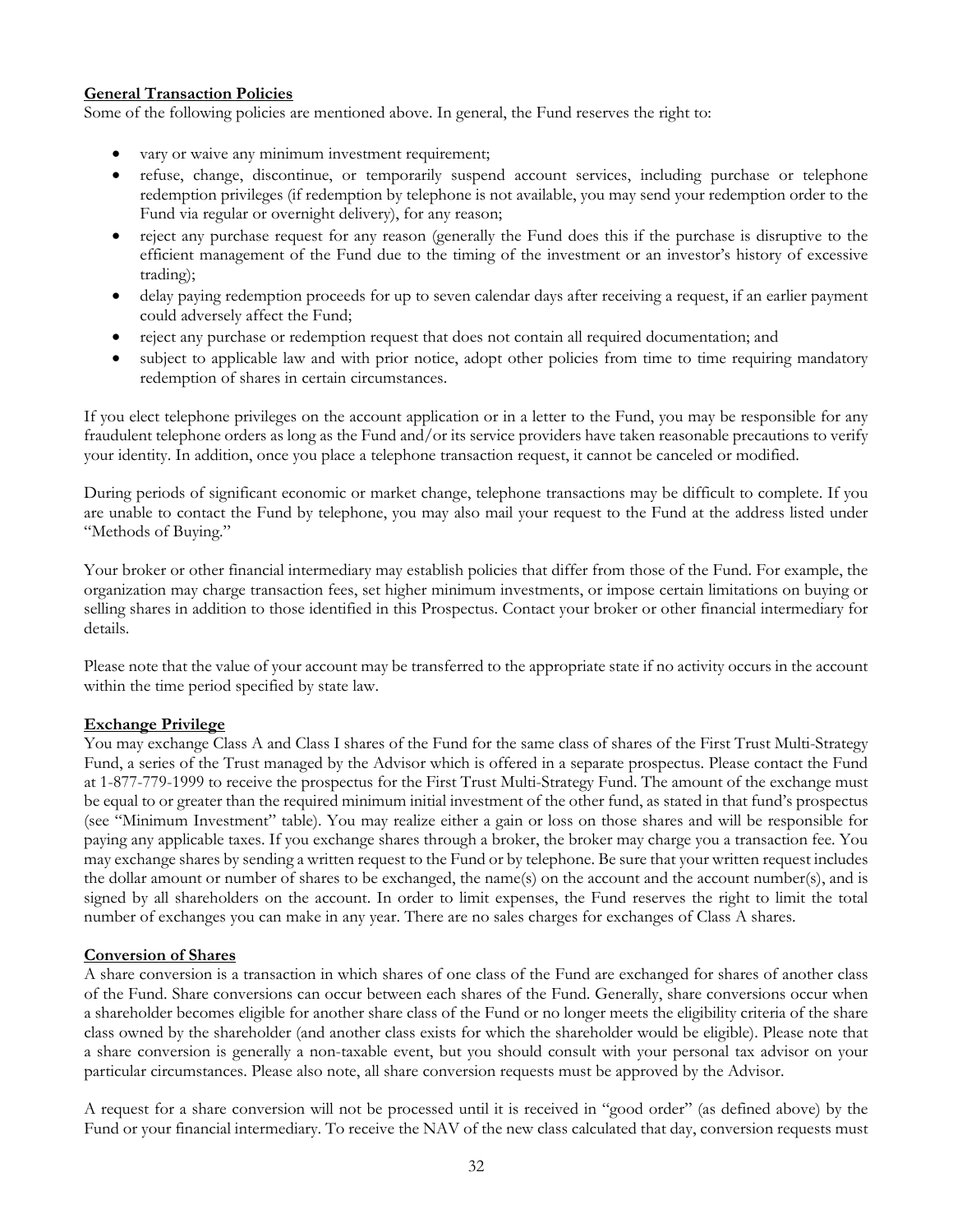be received in good order by the Fund or your financial intermediary before 4:00 p.m., Eastern Time or the financial intermediary's earlier applicable deadline. Please note that, because the NAV of each class of the Fund will generally vary from the NAV of the other class due to differences in expenses, you will receive a number of shares of the new class that is different from the number of shares that you held of the old class, but the total value of your holdings will remain the same.

The Fund's frequent trading policies will not be applicable to share conversions. If you hold your shares through a financial intermediary, please contact the financial intermediary for more information on share conversions. Please note that certain financial intermediaries may not permit all types of share conversions. The Fund reserves the right to terminate, suspend or modify the share conversion privilege for any shareholder or group of shareholders.

The Fund reserves the right to automatically convert shareholders from one class to another if they either no longer qualify as eligible for their existing class or if they become eligible for another class. Such mandatory conversions may be as a result of a change in value of an account due to market movements, exchanges or redemptions. The Fund will notify affected shareholders in writing prior to any mandatory conversion.

#### **Availability of Information**

Information regarding sales charges of the Fund and the applicability and availability of discounts from sales charges is available free of charge on the Fund's website at https://www.FirstTrustCapital.com. The Prospectus and SAI are also available on the website.

#### **Prospectus and Shareholder Report Mailings**

To reduce the amount of mail you receive and to help reduce expenses, we generally send a single copy of any shareholder report and Prospectus to each household. If you do not want the mailing of these documents to be combined with those of other members of your household, please contact your authorized dealer or the Transfer Agent.

#### **Additional Information**

The Fund enters into contractual arrangements with various parties, including among others the Advisor, who provide services to the Fund. Shareholders are not parties to, or intended (or "third party") beneficiaries of, those contractual arrangements.

The Prospectus and the SAI provide information concerning the Fund that you should consider in determining whether to purchase shares of the Fund. The Fund may make changes to this information from time to time. Neither this prospectus nor the SAI is intended to give rise to any contract rights or other rights in any shareholder, other than any rights conferred by federal or state securities laws that may not be waived.

## **DIVIDENDS AND DISTRIBUTIONS**

The Fund will make distributions of net investment income and net capital gains, if any, at least annually, typically in December. The Fund may make an additional payment of dividends or distributions if it deems it desirable at any other time during the year.

All dividends and distributions will be reinvested in Fund shares unless you choose one of the following options: (1) to receive net investment income dividends in cash, while reinvesting capital gain distributions in additional Fund shares; or (2) to receive all dividends and distributions in cash. If you wish to change your distribution option, please write to the Transfer Agent before the payment date of the distribution.

If you elect to receive distributions in cash and the U.S. Postal Service cannot deliver your check, or if your distribution check has not been cashed for six months, the Fund reserves the right to reinvest the distribution check in your account at the Fund's then current NAV and to reinvest all subsequent distributions.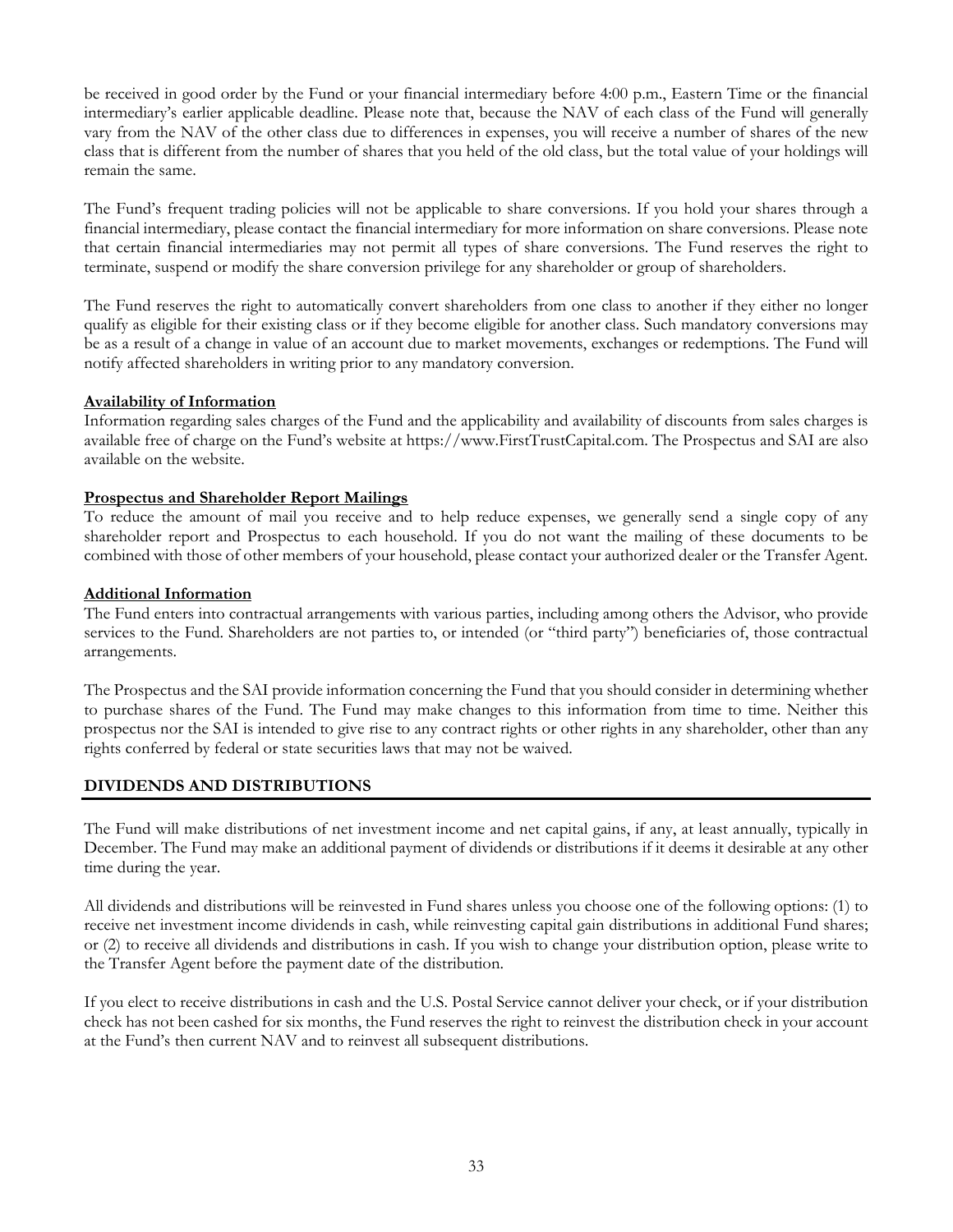# **FEDERAL INCOME TAX CONSEQUENCES**

The following discussion is very general and does not address investors subject to special rules, such as investors who hold Fund shares through an IRA, 401(k) plan or other tax-advantaged account. The SAI contains further information about taxes. Because each shareholder's circumstances are different and special tax rules may apply, you should consult your tax advisor about your investment in the Fund.

You will generally have to pay federal income taxes, as well as any state or local taxes, on distributions received from the Fund, whether paid in cash or reinvested in additional shares. If you sell Fund shares, it is generally considered a taxable event. If you exchange shares of the Fund for shares of another fund, the exchange will generally be treated as a sale of the Fund's shares and any gain on the transaction may be subject to federal income tax.

Distributions of net investment income, other than distributions the Fund reports as "qualified dividend income," are taxable for federal income tax purposes at ordinary income tax rates. Distributions of net short-term capital gains are also generally taxable at ordinary income tax rates. Distributions from the Fund's net capital gain (i.e., the excess of its net long-term capital gain over its net short-term capital loss) are taxable for federal income tax purposes as long-term capital gain, regardless of how long the shareholder has held Fund shares.

Dividends paid by the Fund (but none of the Fund's capital gain distributions) may qualify in part for the dividendsreceived deduction available to corporate shareholders, provided certain holding period and other requirements are satisfied. Distributions that the Fund reports as "qualified dividend income" may be eligible to be taxed to non-corporate shareholders at the reduced rates applicable to long-term capital gain if derived from the Fund's qualified dividend income and/or if certain other requirements are satisfied. "Qualified dividend income" generally is income derived from dividends paid by U.S. corporations or certain foreign corporations that are either incorporated in a U.S. possession or eligible for tax benefits under certain U.S. income tax treaties. In addition, dividends that the Fund receives in respect of stock of certain foreign corporations may be qualified dividend income if that stock is readily tradable on an established U.S. securities market.

You may want to avoid buying shares of the Fund just before it declares a distribution (on or before the record date), because such a distribution will be taxable to you even though it may effectively be a return of a portion of your investment.

Although distributions are generally taxable when received, dividends declared in October, November or December to shareholders of record as of a date in such month and paid during the following January are treated as if received on December 31 of the calendar year when the dividends were declared.

Information on the federal income tax status of dividends and distributions is provided annually.

Dividends and distributions from the Fund and net gain from redemptions of Fund shares will generally be taken into account in determining a shareholder's "net investment income" for purposes of the Medicare contribution tax applicable to certain individuals, estates and trusts.

If you do not provide the Fund with your correct taxpayer identification number and any required certifications, you will be subject to backup withholding on your redemption proceeds, dividends and other distributions. The backup withholding rate is currently 24%.

Dividends and certain other payments made by the Fund to a non-U.S. shareholder are subject to withholding of federal income tax at the rate of 30% (or such lower rate as may be determined in accordance with any applicable treaty). Dividends that are reported by the Fund as "interest-related dividends" or "short-term capital gain dividends" are generally exempt from such withholding. In general, the Fund may report interest-related dividends to the extent of its net income derived from U.S.-source interest and the Fund may report short-term capital gain dividends to the extent its net short-term capital gain for the taxable year exceeds its net long-term capital loss. Backup withholding will not be applied to payments that have been subject to the 30% withholding tax described in this paragraph.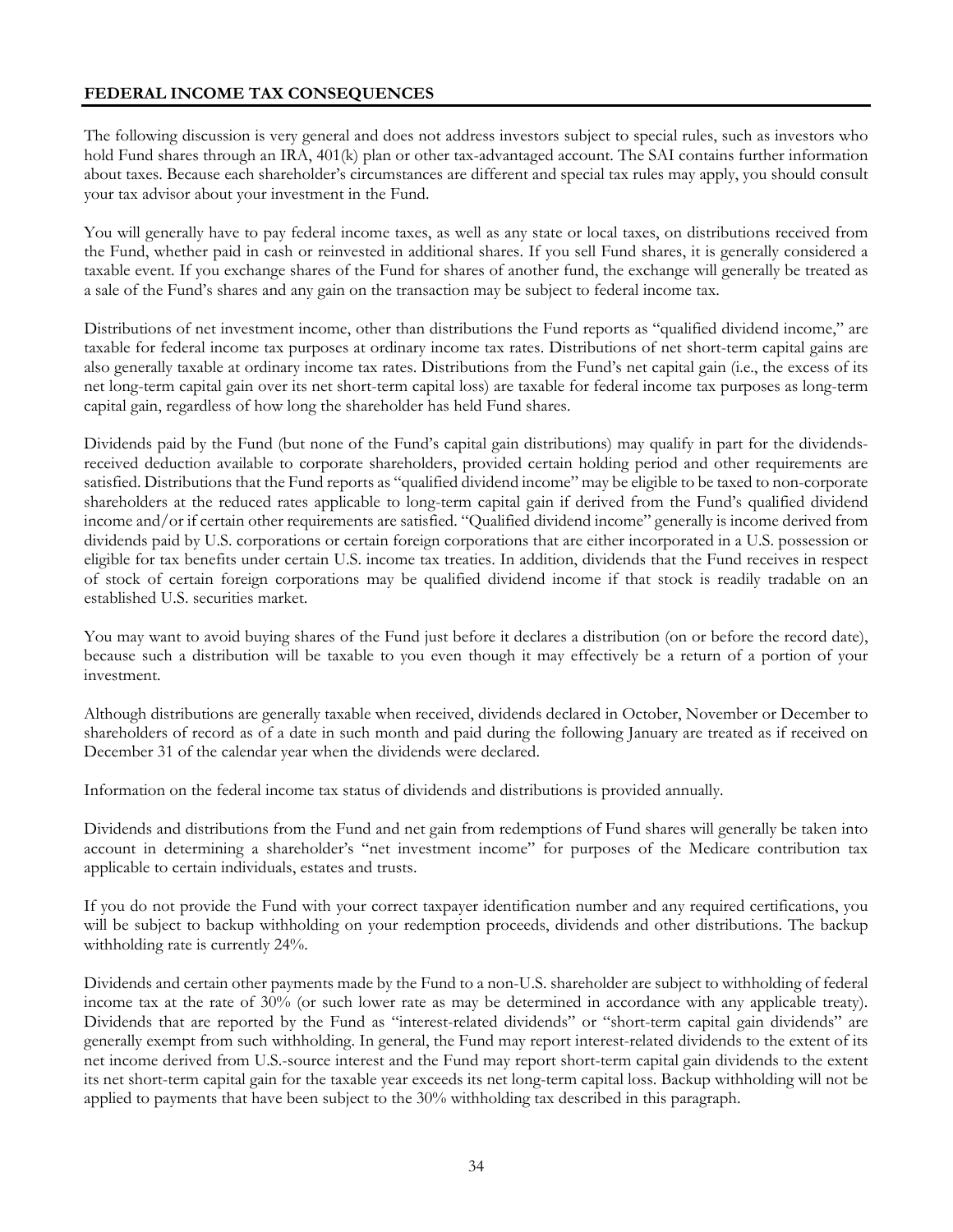Under legislation commonly referred to as "FATCA," unless certain non-U.S. entities that hold shares comply with IRS requirements that will generally require them to report information regarding U.S. persons investing in, or holding accounts with, such entities, a 30% withholding tax may apply to dividends payable to such entities. A non-U.S. shareholder may be exempt from the withholding described in this paragraph under an applicable intergovernmental agreement between the United States and a foreign government, provided that the shareholder and the applicable foreign government comply with the terms of the agreement.

Some of the Fund's investment income may be subject to foreign income taxes that are withheld at the country of origin. Tax treaties between certain countries and the United States may reduce or eliminate such taxes, but there can be no assurance that the Fund will qualify for treaty benefits.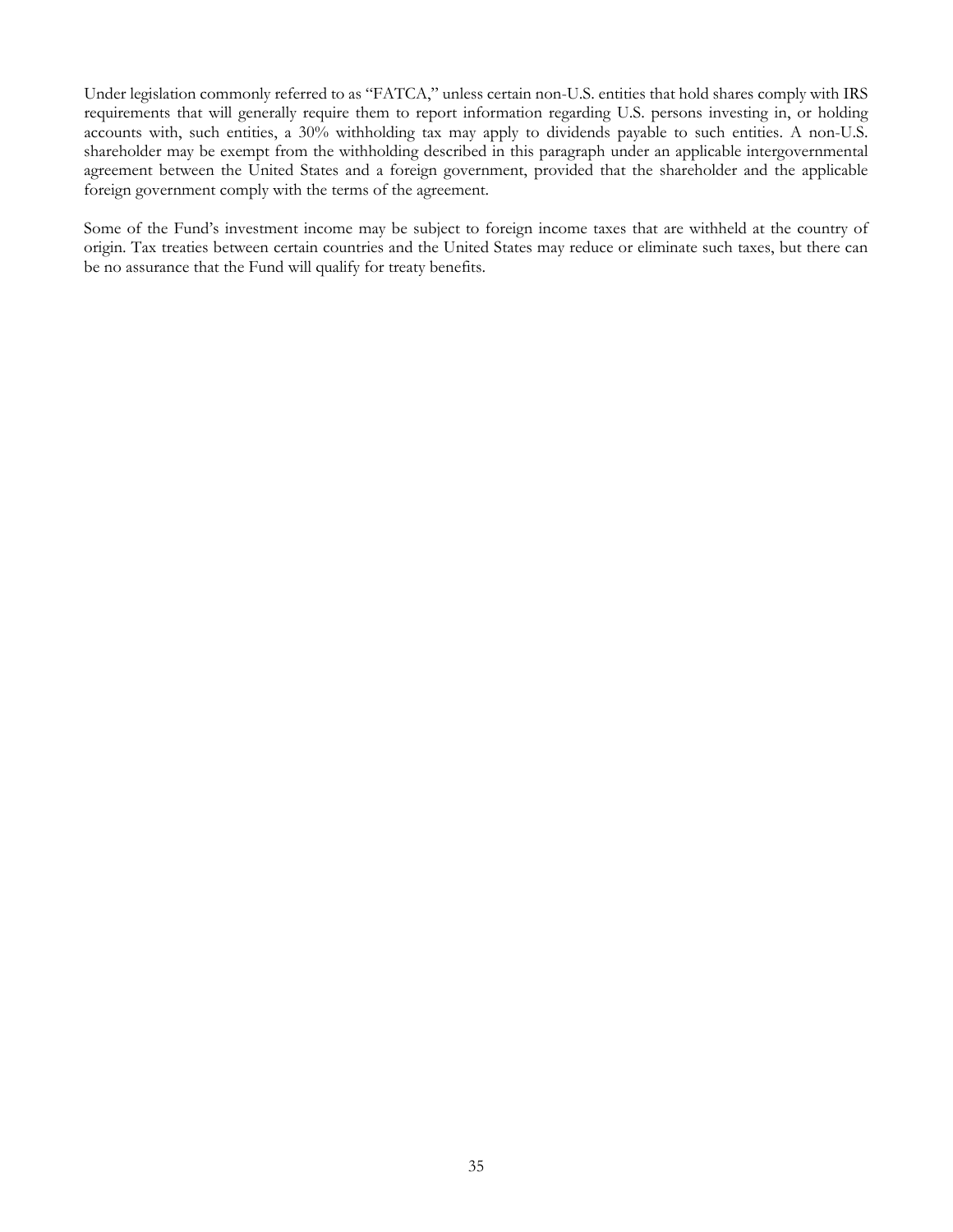## **FINANCIAL HIGHLIGHTS**

The following table is intended to help you understand the Fund's financial performance. Certain information reflects financial results for a single Fund share. The total return figures represent the percentage that an investor in the Fund would have earned (or lost) on an investment in the Fund (assuming reinvestment of all dividends and distributions). The financial information for the periods shown has been audited by Tait, Weller & Baker LLP, an independent registered public accounting firm, whose report, along with the Fund's financial statements, is included in the Fund's annual report, which is available upon request (see back cover).

#### **First Trust Merger Arbitrage Fund**

**Class A**

*Per share operating performance.*

*For a capital share outstanding throughout each period.*

|                                                                  | For the Year Ended September 30, |                         |    |                         |    |                          |   |          |   |                          |
|------------------------------------------------------------------|----------------------------------|-------------------------|----|-------------------------|----|--------------------------|---|----------|---|--------------------------|
|                                                                  |                                  | 2021                    |    | 2020                    |    | 2019                     |   | 2018     |   | 2017                     |
| Net asset value, beginning of period                             |                                  | 10.33                   |    | 10.86                   |    | 10.51                    | S | 10.63    |   | 10.26                    |
| Income from Investment Operations:                               |                                  |                         |    |                         |    |                          |   |          |   |                          |
| Net investment income (loss) <sup>1</sup>                        |                                  | (0.04)                  |    | (0.14)                  |    |                          |   | 0.18     |   | (0.06)                   |
| Net realized and unrealized gain (loss)                          |                                  | 0.96                    |    | 0.19                    |    | 0.55                     |   | (0.12)   |   | 0.44                     |
| Net increase from payments by affiliates                         |                                  |                         |    |                         |    |                          |   | $-2,3$   |   | $-3,4$                   |
| Total from investment operations                                 |                                  | 0.92                    |    | 0.05                    |    | 0.55                     |   | 0.06     |   | 0.38                     |
| <b>Less Distributions:</b>                                       |                                  |                         |    |                         |    |                          |   |          |   |                          |
| From net investment income                                       |                                  |                         |    |                         |    | (0.10)                   |   |          |   |                          |
| From net realized gain                                           |                                  | (0.09)                  |    | (0.58)                  |    | (0.10)                   |   | (0.18)   |   | (0.01)                   |
| Total distributions                                              |                                  | (0.09)                  |    | (0.58)                  |    | (0.20)                   |   | (0.18)   |   | (0.01)                   |
| Redemption Fee Proceeds <sup>1</sup>                             |                                  | $\overline{\mathbf{3}}$ |    | $\overline{\mathbf{3}}$ |    | $\overline{\mathcal{L}}$ |   | $-3$     |   | $\overline{\mathcal{Z}}$ |
| Net asset value, end of period                                   |                                  | 11.16                   |    | 10.33                   |    | 10.86                    |   | 10.51    |   | 10.63                    |
| Total return <sup>5</sup>                                        |                                  | 8.95%                   |    | 0.47%                   |    | 5.26%                    |   | $0.57\%$ |   | $3.67\%$                 |
| Ratios and Supplemental Data:                                    |                                  |                         |    |                         |    |                          |   |          |   |                          |
| Net assets, end of period (in thousands)                         | \$                               | 56,252                  | \$ | 43,870                  | \$ | 58,887                   | S | 78,053   | S | 86,740                   |
| Ratio of expenses to average net assets (including dividends and |                                  |                         |    |                         |    |                          |   |          |   |                          |
| interest on securities sold short and interest expense):         |                                  |                         |    |                         |    |                          |   |          |   |                          |
| Before fees waived and expenses absorbed                         |                                  | 2.08%                   |    | $2.40\%$                |    | 2.78%                    |   | $2.43\%$ |   | $3.03\%$                 |
| After fees waived and expenses absorbed                          |                                  | 2.08%                   |    | $2.40\%$                |    | 2.78%                    |   | $2.46\%$ |   | $3.04\%$                 |
| Ratio of net investment income (loss) to average net assets      |                                  |                         |    |                         |    |                          |   |          |   |                          |
| (including dividends and interest on securities sold short and   |                                  |                         |    |                         |    |                          |   |          |   |                          |
| interest expense):                                               |                                  |                         |    |                         |    |                          |   |          |   |                          |
| Before fees waived and expenses absorbed                         |                                  | $(0.38)\%$              |    | $(1.34)\%$              |    | 0.03%                    |   | $1.77\%$ |   | $(0.54)\%$               |
| After fees waived and expenses absorbed                          |                                  | $(0.38)\%$              |    | $(1.34)\%$              |    | 0.03%                    |   | 1.74%    |   | $(0.55)\%$               |
| Portfolio turnover rate                                          |                                  | 459%                    |    | 644%                    |    | 716%                     |   | 670%     |   | 478%                     |

1 Based on average daily shares outstanding for the period.

2 Affiliate reimbursed the Fund \$2,674 for errors during processing. The reimbursement had no impact to the Fund's performance.

3 Amount represents less than \$0.01 per share.

4 Affiliate reimbursed the Fund \$11,641 for errors during processing. The reimbursement had no impact to the Fund's performance.

5 Total returns would have been higher/lower had expenses not been recovered/waived and absorbed by the Advisor. Returns shown include Rule 12b-1 fees of up to 0.25% and do not reflect the deduction of taxes that a shareholder would pay on Fund distributions or the redemption of Fund shares. Returns shown do not include payment of sales load of 5.75% of offering price which is reduced on sales of \$25,000 or more. If the sales charge was included total returns would be lower.

6 If dividends and interest on securities sold short and interest expense had been excluded, the expense ratios would have been lowered by 0.23% for the year ended September 30, 2021. For the years ended September 30, 2020, 2019, 2018, and 2017, the ratios would have been lowered by 0.55%, 0.95%, 0.64%, and 1.22%, respectively.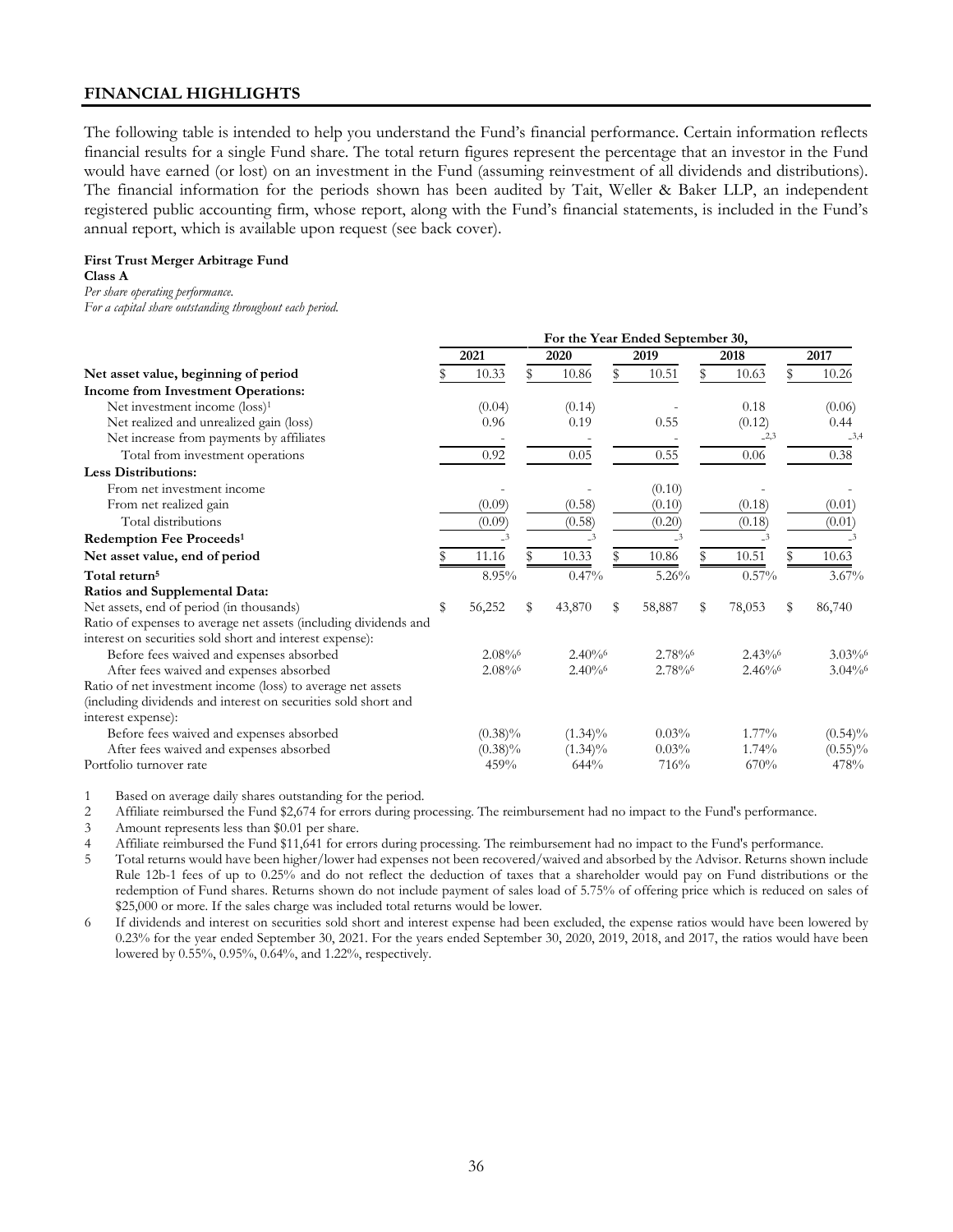#### **First Trust Merger Arbitrage Fund Class I**

*Per share operating performance.*

*For a capital share outstanding throughout each period.*

|                                                                  | For the Year Ended September 30, |                         |    |            |   |                         |    |                         |    |                         |  |
|------------------------------------------------------------------|----------------------------------|-------------------------|----|------------|---|-------------------------|----|-------------------------|----|-------------------------|--|
|                                                                  | 2021                             |                         |    | 2020       |   | 2019                    |    | 2018                    |    | 2017                    |  |
| Net asset value, beginning of period                             |                                  | 10.48                   |    | 10.97      |   | 10.62                   | \$ | 10.70                   |    | 10.30                   |  |
| Income from Investment Operations:                               |                                  |                         |    |            |   |                         |    |                         |    |                         |  |
| Net investment income (loss) <sup>1</sup>                        |                                  | (0.01)                  |    | (0.11)     |   | 0.04                    |    | 0.21                    |    | (0.03)                  |  |
| Net realized and unrealized gain (loss)                          |                                  | 0.98                    |    | 0.20       |   | 0.54                    |    | (0.11)                  |    | 0.44                    |  |
| Net increase from payments by affiliates                         |                                  |                         |    |            |   |                         |    | $-2,3$                  |    | $-3,4$                  |  |
| Total from investment operations                                 |                                  | 0.97                    |    | 0.09       |   | 0.58                    |    | 0.10                    |    | 0.41                    |  |
| <b>Less Distributions:</b>                                       |                                  |                         |    |            |   |                         |    |                         |    |                         |  |
| From net investment income                                       |                                  |                         |    |            |   | (0.13)                  |    |                         |    |                         |  |
| From net realized gain                                           |                                  | (0.09)                  |    | (0.58)     |   | (0.10)                  |    | (0.18)                  |    | (0.01)                  |  |
| Total distributions                                              |                                  | (0.09)                  |    | (0.58)     |   | (0.23)                  |    | (0.18)                  |    | (0.01)                  |  |
| Redemption Fee Proceeds <sup>1</sup>                             |                                  | $\overline{\mathbf{3}}$ |    | $-3$       |   | $\overline{\mathbf{3}}$ |    | $\overline{\mathbf{3}}$ |    | $\overline{\mathbf{3}}$ |  |
| Net asset value, end of period                                   |                                  | 11.36                   |    | 10.48      |   | 10.97                   |    | 10.62                   |    | 10.70                   |  |
| Total return <sup>5</sup>                                        |                                  | $9.30\%$                |    | 0.85%      |   | 5.52%                   |    | 0.94%                   |    | 3.95%                   |  |
| Ratios and Supplemental Data:                                    |                                  |                         |    |            |   |                         |    |                         |    |                         |  |
| Net assets, end of period (in thousands)                         | S                                | 626,755                 | \$ | 485,864    | S | 576,943                 | S  | 473,711                 | \$ | 445,110                 |  |
| Ratio of expenses to average net assets (including dividends and |                                  |                         |    |            |   |                         |    |                         |    |                         |  |
| interest on securities sold short and interest expense):         |                                  |                         |    |            |   |                         |    |                         |    |                         |  |
| Before fees waived and expenses absorbed                         |                                  | 1.77%                   |    | $2.07\%$   |   | 2.47%                   |    | $2.14\%$                |    | $2.74\%$                |  |
| After fees waived and expenses absorbed                          |                                  | 1.77%                   |    | $2.07\%$   |   | $2.47\%$                |    | 2.17%                   |    | $2.75\%$                |  |
| Ratio of net investment income (loss) to average net assets      |                                  |                         |    |            |   |                         |    |                         |    |                         |  |
| (including dividends and interest on securities sold short and   |                                  |                         |    |            |   |                         |    |                         |    |                         |  |
| interest expense):                                               |                                  |                         |    |            |   |                         |    |                         |    |                         |  |
| Before fees waived and expenses absorbed                         |                                  | $(0.07)\%$              |    | $(1.01)\%$ |   | 0.34%                   |    | 2.06%                   |    | $(0.25)\%$              |  |
| After fees waived and expenses absorbed                          |                                  | $(0.07)\%$              |    | $(1.01)\%$ |   | 0.34%                   |    | 2.03%                   |    | $(0.26)\%$              |  |
| Portfolio turnover rate                                          |                                  | 459%                    |    | 644%       |   | 716%                    |    | 670%                    |    | 478%                    |  |

1 Based on average daily shares outstanding for the period.<br>2 Affiliate reimbursed the Fund \$2,674 for errors during pr

2 Affiliate reimbursed the Fund \$2,674 for errors during processing. The reimbursement had no impact to the Fund's performance.<br>2 Amount represents less than \$0.01 per share.

3 Amount represents less than \$0.01 per share.<br>4 Affiliate reimbursed the Fund \$11.641 for errors

4 Affiliate reimbursed the Fund \$11,641 for errors during processing. The reimbursement had no impact to the Fund's performance.<br>4 Total returns would have been higher/lower had expenses not been recovered/waived and absor

5 Total returns would have been higher/lower had expenses not been recovered/waived and absorbed by the Advisor. Returns shown do not reflect the deduction of taxes that a shareholder would pay on Fund distributions or the redemption of Fund shares.

6 If dividends and interest on securities sold short and interest expense had been excluded, the expense ratios would have been lowered by 0.23% for the year ended September 30, 2021. For the years ended September 30, 2020, 2019, 2018, and 2017, the ratios would have been lowered by 0.55%, 0.95%, 0.64%, and 1.22%, respectively.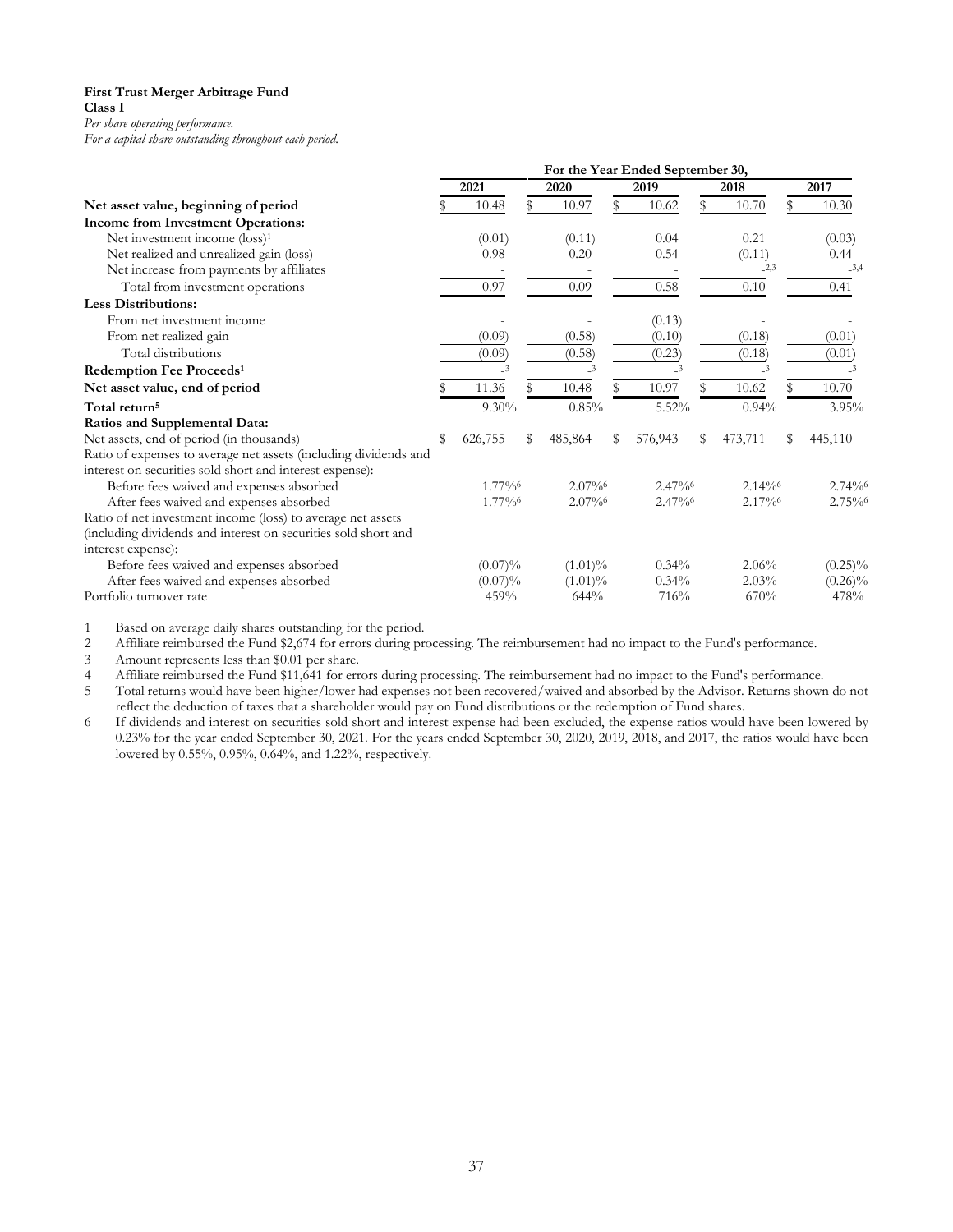# **APPENDIX A – WAIVERS AND DISCOUNTS AVAILABLE FROM INTERMEDIARIES**

The availability of certain sales charge waivers and discounts will depend on whether you purchase your shares directly from the Fund or through a financial intermediary. Intermediaries may have different policies and procedures regarding the availability of front-end sales load waivers or contingent deferred sales load ("CDSC") waivers than those discussed below, which have been provided by the respective intermediaries. In all instances, it is the purchaser's responsibility to notify the Fund or the purchaser's financial intermediary at the time of purchase of any relationship or other facts qualifying the purchaser for sales charge waivers or discounts. **For waivers and discounts not available through a particular intermediary, shareholders will have to purchase Fund shares directly from the Fund or through another intermediary to receive these waivers or discounts.** Please contact the applicable intermediary with any questions regarding how the intermediary applies the policies described below and to ensure that you understand what steps you must take to qualify for any available waivers or discounts.

# **Raymond James & Associates, Inc., Raymond James Financial Services, Inc. and each entity's affiliates ("Raymond James")**

Effective March 1, 2019, shareholders purchasing Fund shares through a Raymond James platform or account, or through an introducing broker-dealer or independent registered investment adviser for which Raymond James provides trade execution, clearance, and/or custody services, will be eligible only for the following load waivers (front-end sales charge waivers and contingent deferred, or back-end, sales charge waivers) and discounts, which may differ from those disclosed elsewhere in this Fund's prospectus or SAI.

## **Front-end sales load waivers on Class A shares available at Raymond James**

- Shares purchased in an investment advisory program.
- Shares purchased within the same fund family through a systematic reinvestment of capital gains and dividend distributions.
- Employees and registered representatives of Raymond James or its affiliates and their family members as designated by Raymond James.
- Shares purchased from the proceeds of redemptions within the same fund family, provided (1) the repurchase occurs within 90 days following the redemption, (2) the redemption and purchase occur in the same account, and (3) redeemed shares were subject to a front-end or deferred sales load (known as Rights of Reinstatement).

## **CDSC Waivers on Class A shares available at Raymond James**

- Death or disability of the shareholder.
- Shares sold as part of a systematic withdrawal plan as described in the Fund's prospectus.
- Return of excess contributions from an IRA Account.
- Shares sold as part of a required minimum distribution for IRA and retirement accounts due to the shareholder reaching the qualified age based on applicable IRS regulations as described in the Fund's prospectus.
- Shares sold to pay Raymond James fees but only if the transaction is initiated by Raymond James.
- Shares acquired through a Right of Reinstatement.

# **Front-end load discounts available at Raymond James: breakpoints, rights of accumulation, and/or letters of intent**

- Breakpoints as described in this prospectus.
- Rights of accumulation which entitle shareholders to breakpoint discounts will be automatically calculated based on the aggregated holding of fund family assets held by accounts within the purchaser's household at Raymond James. Eligible fund family assets not held at Raymond James may be included in the calculation of rights of accumulation only if the shareholder notifies his or her financial advisor about such assets.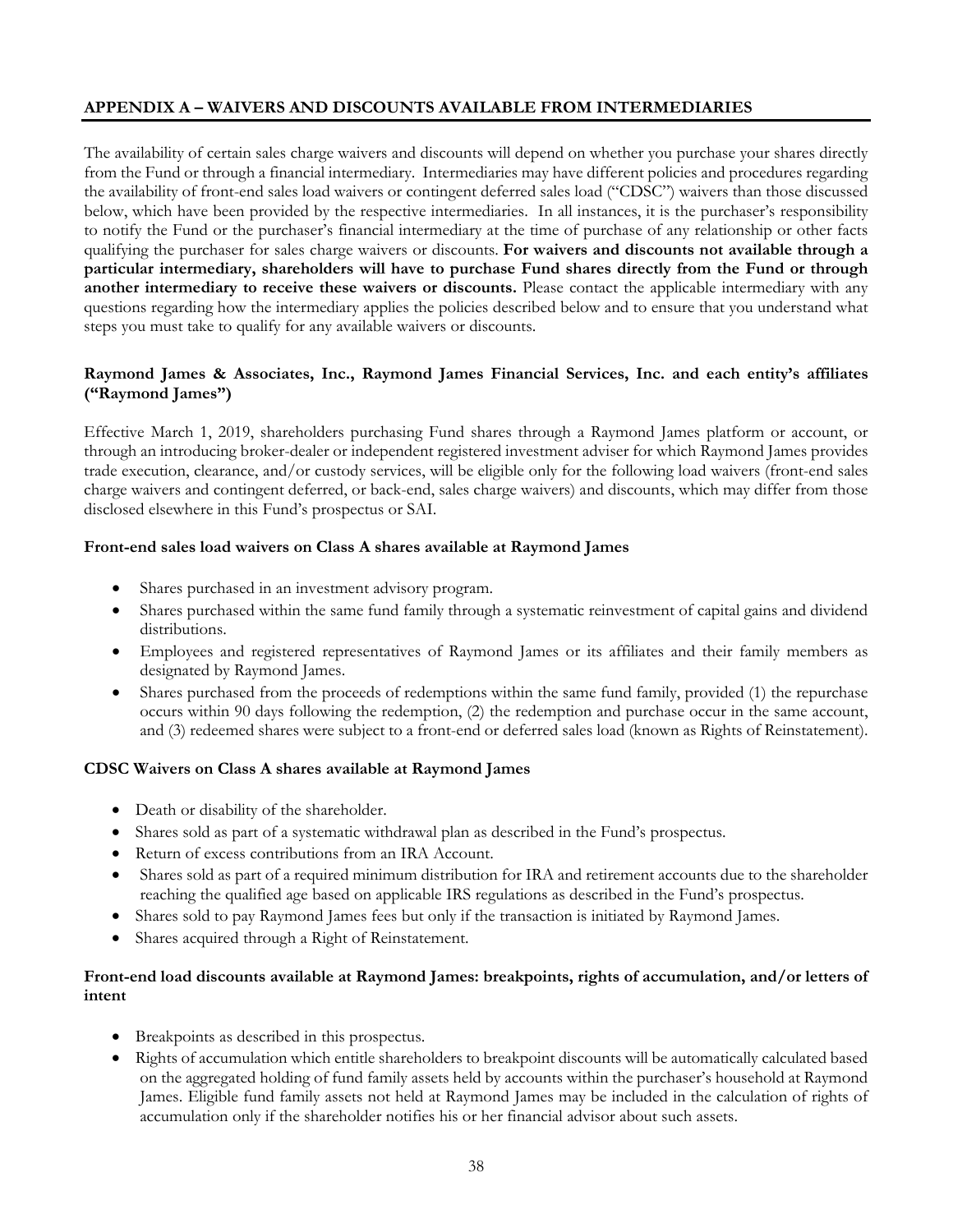• Letters of intent which allow for breakpoint discounts based on anticipated purchases within a fund family, over a 13-month time period. Eligible fund family assets not held at Raymond James may be included in the calculation of letters of intent only if the shareholder notifies his or her financial advisor about such assets.

#### **Waiver of Initial Sales Charge on Purchases of Class A Shares by Certain Financial Institutions:**

No initial sales charge is imposed on purchases of Class A shares by the following financial institutions that (i) are compensated by clients on a fee-only basis, or (ii) have entered into an agreement with the Fund to offer Class A shares through no-load network or platforms as described in "Net Asset Value Purchases" beginning on page 25 of this Prospectus.

Charles Schwab & Co. LPL Financial LLC National Financial Services LLC Pershing LLC Raymond James & Associates Inc. TD Ameritrade Clearing, Inc. Vanguard Marketing Corporation

#### **Large Order Net Asset Value Purchase Privilege – Authorized Dealers**

From its own profits and resources, the Distributor may pay a finder's fee to following authorized dealers that initiate or are responsible for purchases of \$1 million or more of Class A shares of the Fund:

UBS Financial Services Inc.

#### **UBS Financial Services, Inc. ("UBS-FS")**

Pursuant to an agreement with the Fund, Class I shares may be available on certain brokerage platforms at UBS-FS. For such platforms, UBS-FS may charge commissions on brokerage transactions in the Fund's Class I shares. A shareholder should contact UBS-FS for information about the commissions charged by UBS-FS for such transactions. The minimum for the Class I shares is waived for transactions through such brokerage platforms at UBS-FS.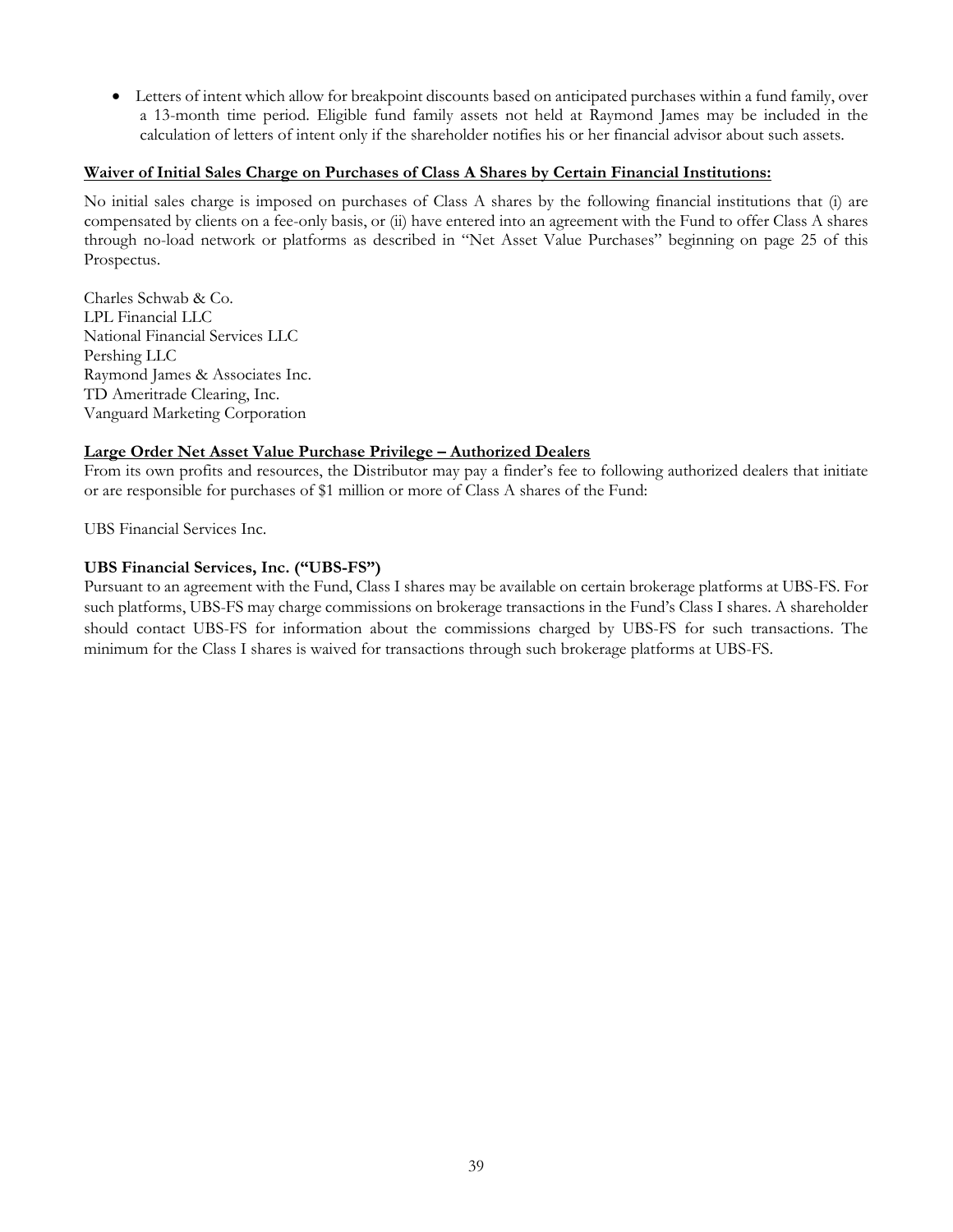#### Investment Advisor

First Trust Capital Management L.P. 225 West Wacker Drive, Suite 2100 Chicago, Illinois 60606

#### Fund Co-Administrator

Mutual Fund Administration, LLC 2220 E. Route 66, Suite 226 Glendora, California 91740

#### Fund Co-Administrator, Transfer Agent and Fund Accountant

UMB Fund Services, Inc. 235 West Galena Street Milwaukee, Wisconsin 53212

### Custodian

UMB Bank, n.a. 928 Grand Boulevard, 5th Floor Kansas City, Missouri 64106

#### **Distributor**

First Trust Portfolios L.P. 120 E. Liberty Drive, Suite 400 Wheaton, Illinois 60187

#### Counsel to the Trust and Independent Trustees

 Morgan, Lewis and Bockius LLP 600 Anton Boulevard, Suite 1800 Costa Mesa*,* California 92626

#### Independent Registered Public Accounting Firm

Tait, Weller & Baker LLP Two Liberty Place 50 S. 16th Street, Suite 2900 Philadelphia, Pennsylvania 19102-2529